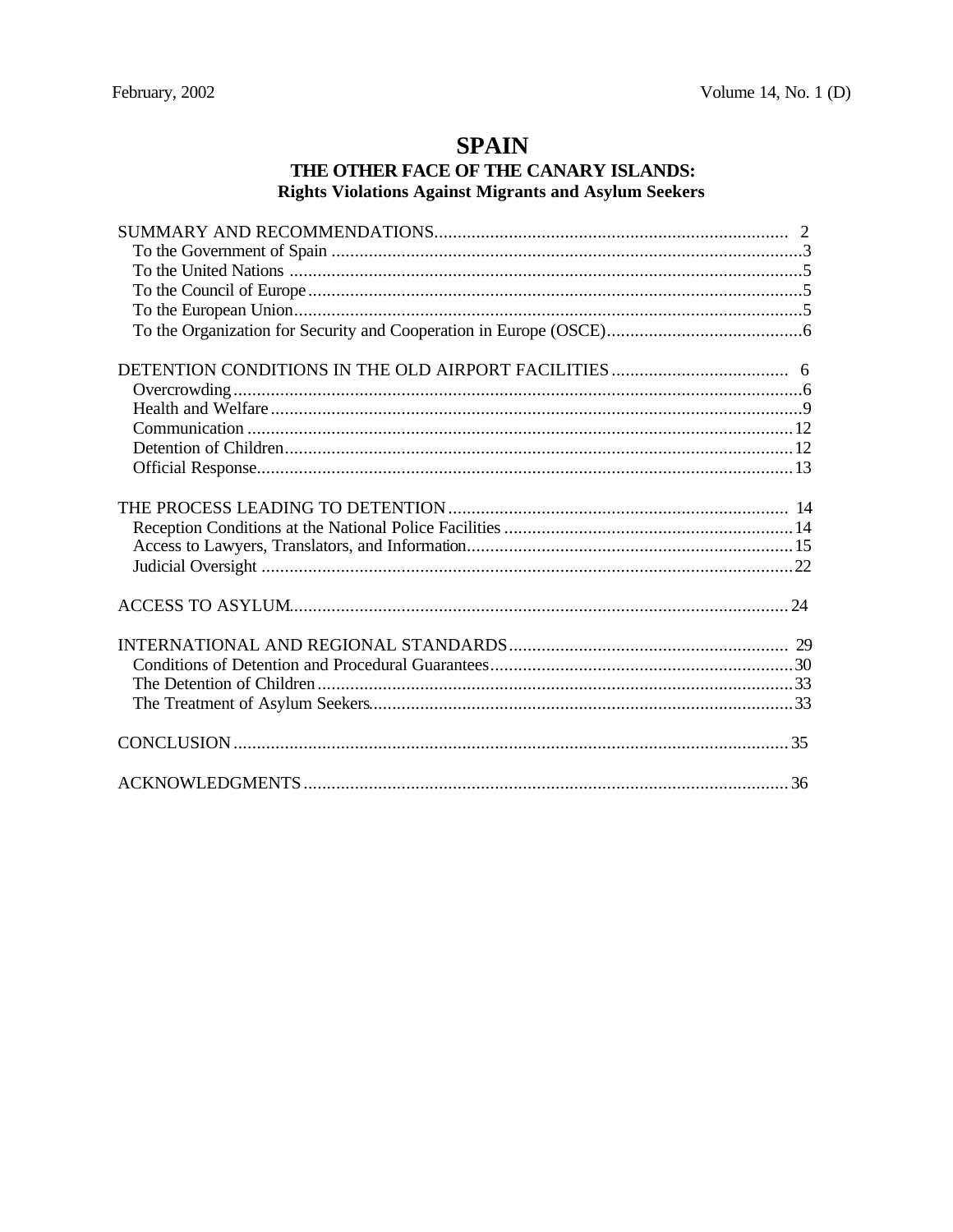#### **SUMMARY AND RECOMMENDATIONS**

Migrants arriving illegally to Spain's Canary Islands face appalling treatment—both prior to and during detention in the old airport facilities of Fuerteventura and Lanzarote. Detainees, including asylum seekers, held at these facilities suffer not only from severe overcrowding, but also complete deprivation of communication with the outside world—no phones, no visits, no ability to send or receive mail. They do not have proper access to information, lawyers, translators, or physicians, and are deprived of fresh air, sunlight, and exercise for a period of up to forty days. Family members, friends, nongovernmental organizations (NGOs), and humanitarian organizations other than the Spanish Red Cross are routinely denied the opportunity to visit the facilities or even to meet with specifically identified detainees. The only lawyers permitted access to the facilities are the lawyers from the local Bar Association<sup>1</sup> who were on duty the day the migrant in question arrived. The police can phone this lawyer on behalf of the detainee if he or she makes the request. In practice, lawyers rarely visit the facility. Decision-making regarding the detention and expulsion of migrants arriving in the Canary Islands is often arbitrary and contrary to Spanish law. Judicial oversight of detention required by Spanish and international law is cursory and amounts to little more than a rubber stamp. Moreover, the ability for migrants to exercise their right to seek asylum is in jeopardy.

Human Rights Watch conducted a six-week research mission to Spain in October and November 2001 to investigate the human rights situation of migrants. Research focused on the arrival, detention, and expulsion of migrants and included visits and in-depth interviews with members of nongovernmental organizations, governmental representatives, and migrants in Madrid, Málaga, Murcia, Algeciras, Tarifa, Barbate, the two Spanish cities in North Africa, Ceuta and Melilla, and the Canary Islands.

Our research in the Canary Islands at the end of October and the beginning of November revealed an urgent need to highlight the circumstances surrounding the detention of migrants arriving on the islands of Fuerteventura and Lanzarote as well as the general conditions in which they are being detained. Human Rights Watch spoke with NGOs, lawyers, doctors, humanitarian aid workers, police, and government administrators familiar with both the process leading up to detention and the actual state of detention conditions in Fuerteventura and Lanzarote. We also conducted in-depth, individual interviews with more than thirty migrants who had been detained in these facilities upon arrival in Spain. Both local authorities and the national government representatives based in the Canary Islands denied our researchers access to visit the Fuerteventura detention facility, noting that nongovernmental organizations are not permitted access and that they could not make an exception for Human Rights Watch.

Conditions have not improved since our investigation—in fact, new information indicates they have worsened—and there are currently no immediate plans to implement temporary measures to address the rights abuses in these facilities or to initiate the immediate transfer of these detainees to appropriate facilities,<sup>2</sup> although

<sup>&</sup>lt;sup>1</sup> The Spanish term *Colegio de Abogados* translates as "bar association." Thus, although the colegios differ from bar associations in some countries in a number of ways, the term "bar association" is used throughout this report when referencing Colegio de Abogados lawyers. Colegios de Abogados in Spain are not associations, but cooperative entities with an important role in the administration of justice in Spain. Among other things, they work directly with the Ministry of Justice in order to provide court-appointed lawyers on duty in courts and to supply legal aid lawyers for nationals and nonnationals when required. Only people who have a certified diploma of law may be a member of a colegio and only lawyers formally registered in a colegio (and paying taxes and meeting other colegio obligations) may work as lawyers in Spain. There are approximately fifty—one per province—colegios in Spain. Within the colegios there are a number of special departments, including a department on immigration. Colegio lawyers who have signed up for a particular division are called when there is a need for their services. They perform the services on a *pro bono* (free) basis to the client, but are paid for their work by the Colegio.

 $2$  There is an ongoing debate between national, regional, and local Spanish authorities over what to do with the increasingly difficult migrant problem in the Canaries. In late 2001 the possible transfer of migrants in the airport facilities, in particular the Fuerteventura facility, to an abandoned military barracks in Fuerteventura became the topic of a heated debate. Tomás Bárbulo, "Government to Shelter Immigrants to Fuerteventura in Disused Military Base," *El País*, December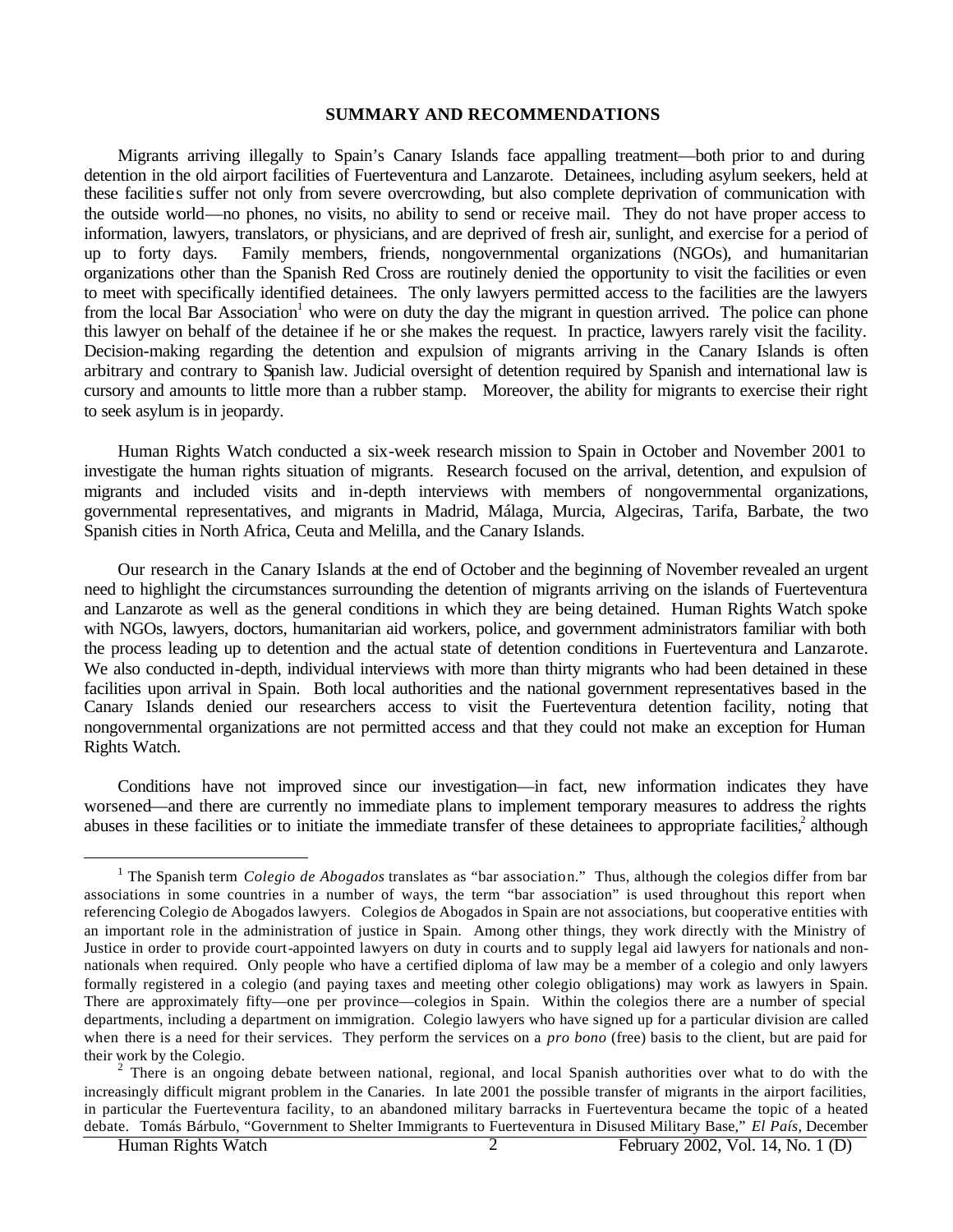the Spanish government has been aware of the gravity of the situation for some time.<sup>3</sup> Human Rights Watch urges that the following measures be undertaken as a matter of urgency to address ongoing human rights violations against migrants in the Canary Islands:

## **To the Government of Spain**

- Promptly provide arriving migrants and asylum seekers with information pamphlets on their rights under Spanish law and their right to apply for asylum in several languages they can understand, particularly Arabic, English, and French. Provide interpreters on an as-needed basis to convey rights information to those migrants who cannot read;
- Permit representatives of migrants' groups, humanitarian agencies, legal services agencies, intergovernmental bodies (for example, UNHCR) and nongovernmental organizations to visit migrants in detention facilities to provide basic humanitarian and legal support and to monitor conditions of detention;
- Immediately pursue ways to alleviate severe overcrowding, particularly a the Fuerteventura airport installation, including the use of alternatives to detention (such as reporting obligations or guarantor requirements) and transfers to other facilities. The government cannot consider the construction of a new detention facility as an immediate measure;
- Remedy the absence of outside communication detainees are offered by providing access to telephones and opening the facility to personal visits;
- Throughout the detention facilities post information bulletins in a number of languages, detailing migrants' rights and phone numbers for migrants' and humanitarian organizations that may be able to help migrants find lawyers or necessary social services in Spain;
- Undocumented migrants must have a prompt and effective opportunity to challenge the lawfulness of both their detention and deportation order in a judicial proceeding or before another competent authority. Continued detention should be subject to periodic review;

<sup>18, 2001;</sup> Tomás Bárbulo, "Interior Halts Plan to Locate Undocumented Immigrants in a Fuerteventura Base," *El País*, December 20, 2001. At the time of writing there was no consensus on whether the facility would be converted into a temporary detention facility. Human Rights Watch telephone interview, Ministry of Labor and Social Affairs of the government of the region of the Canary Islands, January 8, 2002. It appears, though, that in the meantime more recent meetings (January and February 2002) between central and regional government officials have led to an agreement for the construction of six new centers for migrants, each with a capacity of 250 people, by the summer of 2002. Yet, these discussions—even as late as the second week of February—have not yielded concrete decisions about when, where and how the construction will begin. Nor has there been serious discussion about remedying the current situations in Fuerteventura and Lanzarote. See e.g., "Interior will Facilitate the Exit of Illegal Immigrants from the Canaries without Taking on their Transfer," *La Provincia*, January 25, 2002; "Rajoy Stays Silent on Methods to Slow Down the Influx of Immigrants," *La Provincia*, February 6, 2002. It should also be pointed out that the plan for construction, while generally endorsed by all official parties in the Canaries (central, regional, and local), is not original. In fact, it is the same plan that was laid out under the supervision of Jaime Mayor Oreja in the Greco Plan, which sets forth the Spanish government's policy for foreigners. See Ministry of Interior (Government Delegation for Foreigners and Immigration), Global Program to Regulate and Coordinate Foreign Residents' Affairs and Immigration in Spain (Greco Plan), approved March 30, 2001 (published April 27, 2001), which is available at http://www.mir.es/dgei/programaenglis h.htm, (accessed February 6, 2002).

<sup>&</sup>lt;sup>3</sup> Human Rights Watch interview, Carlos Guervós, Deputy Director of Immigration, Ministry of Interior, Madrid, November 12, 2001. After a visit to the facilities in 1999, the Office of the Ombudsman concluded that the facilities were inadequate and recommended the adoption of immediate measures of improvement (Recommendation No. 9912449), which have not yet been adopted. Ombudsman Annual Report, presented before the Spanish Parliament on October 8, 2001, Section 3.1.2.3. "The Centre for the Temporary Residence of Immigrants (C.E.T.I.) in Las Palmas," pp. 64-65.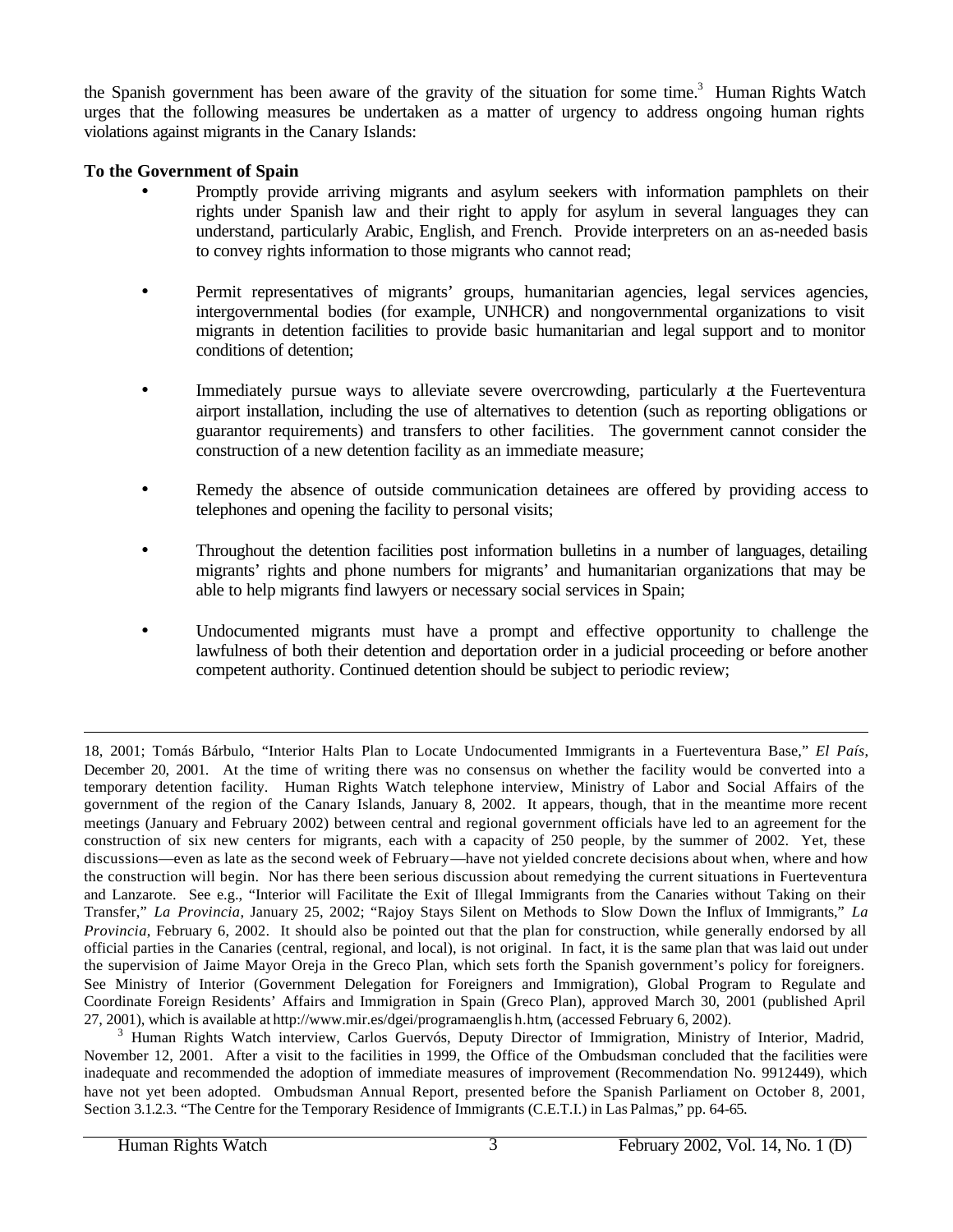- Detainees should have access to legal counsel, including information about how to contact their government-appointed lawyer, a private lawyer, or non-governmental organizations providing free legal assistance, and the means to contact such advocates. Lawyers should have unhindered access to their clients in detention facilities;
- A complaints procedure regarding conditions of detention should be developed and implemented. All detainees should be informed of the existence of a complaints procedure in a language they understand. Detainees should have access to a judicial remedy for abuses suffered in detention that amount to torture or other cruel, inhuman or degrading treatment or punishment;
- Provide detainees with adequate facilities for exercise and access to fresh air on a daily basis;
- Alleviate the poor hygiene conditions, particularly in Fuerteventura where the extreme overcrowding exacerbates the poor baseline conditions, by providing a regular cleaning service for the facility as well as a laundering service for sheets and ensuring that there are adequate toilet and bathing facilities for detainees;
- Provide and set guidelines to ensure that routine and emergency medical care is available to all detainees; medical care should include medical examinations (with appropriate equipment and under conditions of privacy) and the administration of vaccinations where necessary;
- Implement a reliable system for administering medications to detainees, including the designation of responsible authorities for this purpose;
- Asylum seekers, in general, should not be detained. Exceptions to this general principle should be applied on a case-by-case basis only and as a matter of last resort. Asylum seekers must have a prompt and effective opportunity to challenge a detention order before a judicial or administrative body independent of the detaining authorities. Periodic reviews of continuing detention should be conducted and asylum seekers and their representatives should have the right to be present at such reviews;
- Alternatives to detention (such as reporting obligations or guarantor requirements) should be employed for all families with children;
- Implement the European Committee for the Prevention of Torture's (CPT) recommendations regarding the detention of migrants and asylum seekers, including in the Canary Island airport facilities;
- Provide training to Spanish authorities and lawyers working with arriving migrants and asylum seekers in the Canary Islands on the Spanish foreigners' and asylum law;
- Provide training to judicial authorities in the Canary Islands on the law on foreigners and the need to provide oversight of administrative detention on an individual basis;
- Ensure that all migrants or asylum seekers wishing to apply for asylum have the practical means to do so and are not barred from making such application by local authorities;
- Initiate quality-control measures for the provision of interpretation and translation services to arriving migrants and asylum seekers to ensure that the right to interpretation is meaningful and in conformity with international and regional standards;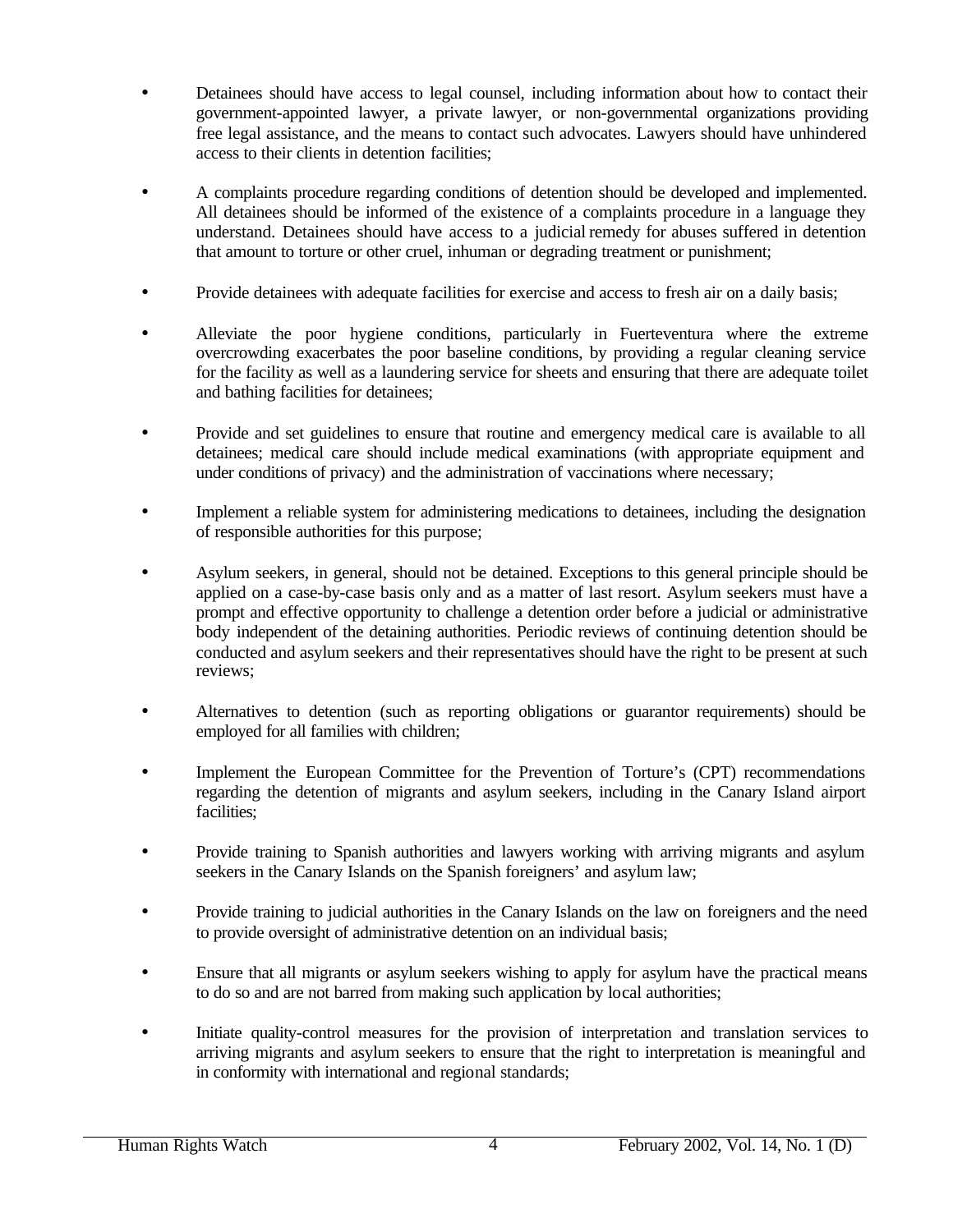• Clarify among the responsible government agencies, including the Ministries of Justice, Interior, and Foreign Affairs, the varying types of procedures by which migrants may be deported from Spain, with a view to ensuring that treatment of migrants and asylum seekers is both just and predictable, particularly with regard to the issues of deportation by the processes of *retorno* and *devolución* (two forms of repatriation identified in Spanish law);

## **To the United Nations**

- The United Nations High Commissioner for Refugees (UNHCR) should undertake the following:
	- (1) Regular visits to the Canary Islands by UNHCR protection officers to monitor detention conditions;
	- (2) Work with the Spanish authorities to produce information brochures informing migrants and asylum seekers of their legal right to seek asylum and procedures for doing so;
	- (3) Work with the Spanish authorities to develop and conduct training programs for police, immigration officers, and lawyers on national and international refugee law;
	- (4) Ensure that its Spain office has the necessary resources to make sure that asylum seekers arriving in the Canary Islands receive information on and are able to exercise their right to seek asylum by providing regular monitoring of the situation and supplying necessary training and information resources to local authorities, lawyers and judges;
	- (5) Recommend and request donors to provide UNHCR in Spain with the necessary resources to do its work;
- The U.N. Working Group on Arbitrary Detention should plan a site visit to Spain in 2002 in furtherance of its 1997 mandate expansion to include the administrative detention of migrants and asylum seekers;
- The U.N. Committee against Torture (CAT) should evaluate Spain's upcoming report (November 2002) in light of concerns voiced by international and national nongovernmental organizations, as well as intergovernmental organizations at the regional level, about the conditions of detention for foreigners in the Canary Islands. The CAT should urge the Spanish government in its concluding observations to take short, medium, and long term measures to bring Spain into conformity with international standards regarding the treatment of foreign detainees;
- The U.N. Special Rapporteur on the Human Rights of Migrants should visit Spain, including the Canary Islands;
- The U.N. Committee on the Rights of the Child (CRC) should query Spain (reporting May-June 2002) on its policies and practices of detention of migrant children;

## **To the Council of Europe**

- The European Committee for the Prevention of Torture (CPT) should visit official and unofficial detention facilities in Spain, notably the airport installations in Fuerteventura and Lanzarote, to monitor the detention conditions of migrants and asylum seekers and ensure the Spanish government's compliance with the CPT's recommendation after a visit to Spain in late 1997;
- The European Commission against Racism and Intolerance (ECRI) should investigate the treatment of migrants and asylum seekers as part of its upcoming visit to Spain, and in particular report on any progress on conditions in the Canary Islands documented in this report;

## **To the European Union**

• The European Union should ensure that the common policy on immigration and asylum it has been developing since the European Council in Tampere in October 1999 is in full conformity with international human rights standards. Any measures to prevent illegal entry and residence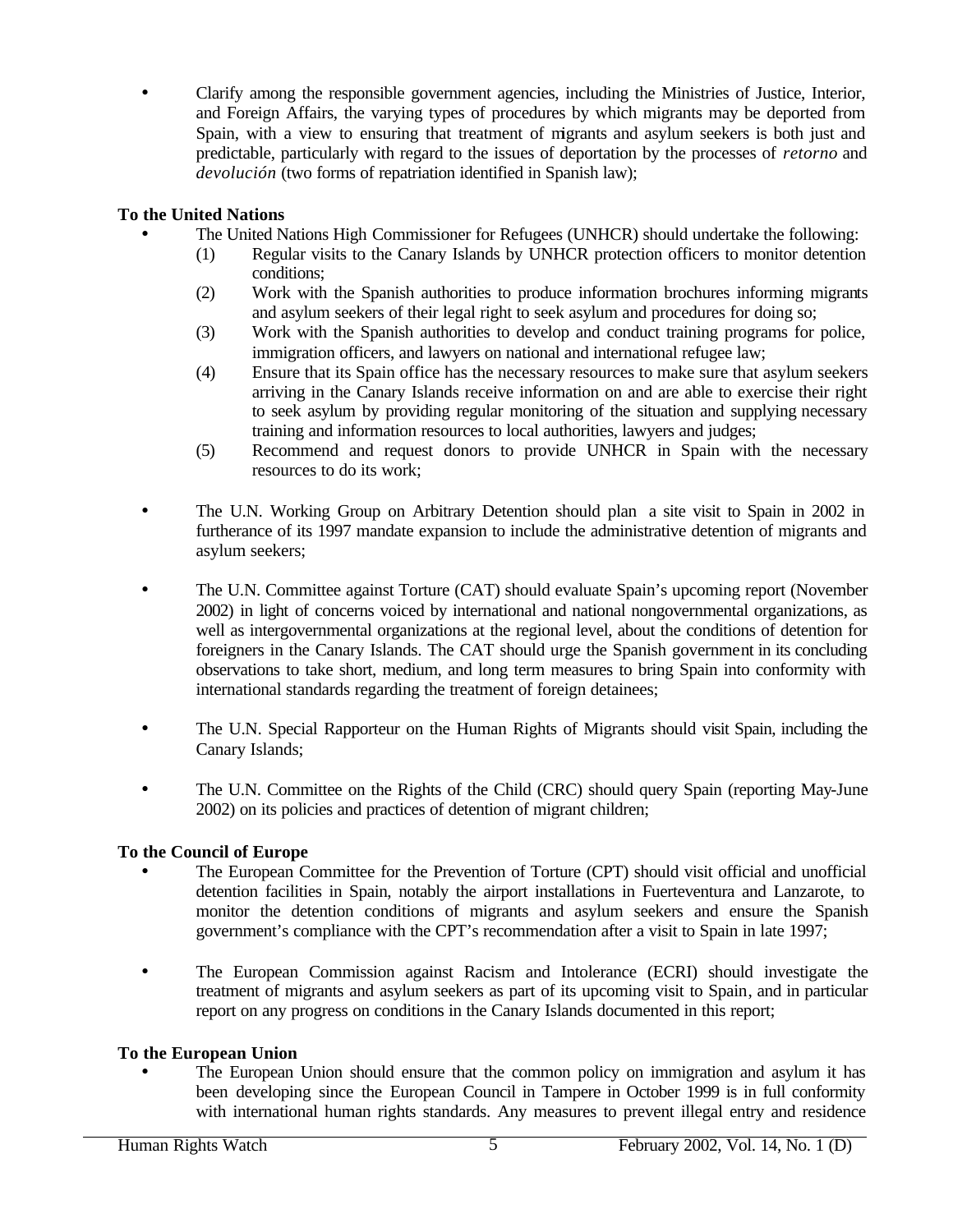and the removal of illegal residents from the territory of the European Union pursuant to Article 63(3) of the EC Treaty must be designed with the view to meeting the obligation of the community and individual member states to protect human rights as part of the general principles of community law;

• In this regard, in the Commission's November 15, 2001 "Communication from the Commission to the Council and the European Parliament on a Common Policy on Illegal Migration," the Commission undertook to draw up guidelines for the Council's consideration "in view of initiating an open coordination policy in the area of immigration." Such guidelines should establish minimum E.U. standards governing the status and rights of undocumented migrants including in areas such as detention procedures and conditions—consistent with international human rights law. The European Parliament and nongovernmental organizations should be duly consulted at all stages of this process;

### **To the Organization for Security and Cooperation in Europe (OSCE)**

- The OSCE Office for Democratic Institutions and Human Rights (ODIHR), together with its advisory panel of experts on the prevention of torture, should develop guidelines on the conditions and length of administrative detention of migrants and asylum seekers in OSCE participating states;
- The OSCE should include conditions of administrative detention of migrants and asylum seekers among the topics for its 2002 human dimension seminar or supplementary human dimension implementation meetings.

## **DETENTION CONDITIONS IN THE OLD AIRPORT FACILITIES**

The men and women detained at the Fuerteventura and Lanzarote facilities are all migrants who have arrived in Spain on small boats ("*pateras*") from the North African coast, principally Morocco and Mauritania. The vast majority of these migrants do not possess proper travel documents, if they carry documentation at all. There are two main groups of migrants who arrive in the Canaries by *patera*—North Africans, particularly Moroccans, many of whom have family on the Islands, and Sahrawis;<sup>4</sup> and sub-Saharan Africans coming from countries such as Cameroon, Congo, Gambia, Ghana, Guinea-Bissau, Guinea Conakry, the Ivory Coast, Liberia, Mali, Niger, Nigeria, Senegal, Sierra Leone, and Togo.<sup>5</sup> In most cases, the Spanish Civil Guard either picks the migrants up at sea or soon after they arrive on shore, and provides basic humanitarian assistance before transferring them to the authority of the Spanish national police who are responsible for their transfer to and detention in the airport facilities. (See section below on the process leading to detention.)

### **Overcrowding**

 $\overline{a}$ 

It is a small place (twenty-by-twenty-meters) for a lot of people—between 200 and 400, depending on the day—where there is no privacy, where there is no ventilation, where there is not a good bathroom, and where they cannot move all this for young people who did not even commit a crime. There is no more to say because the most important things—food, a place to sleep, a roof—they [the police] cover. . . . There are no social workers. The only translators are the Red Cross volunteers. . . . The problem is not that they don't want people to enter, but

<sup>&</sup>lt;sup>4</sup> By "Sahrawis" Human Rights Watch intends to refer to persons who are indigenous to the disputed Western Sahara. That region is classified by the international community as a non-self-governing territory. Most of it is presently under de facto Moroccan control.

 $<sup>5</sup>$  This list of countries was developed based on Human Rights Watch interviews with migrants.</sup>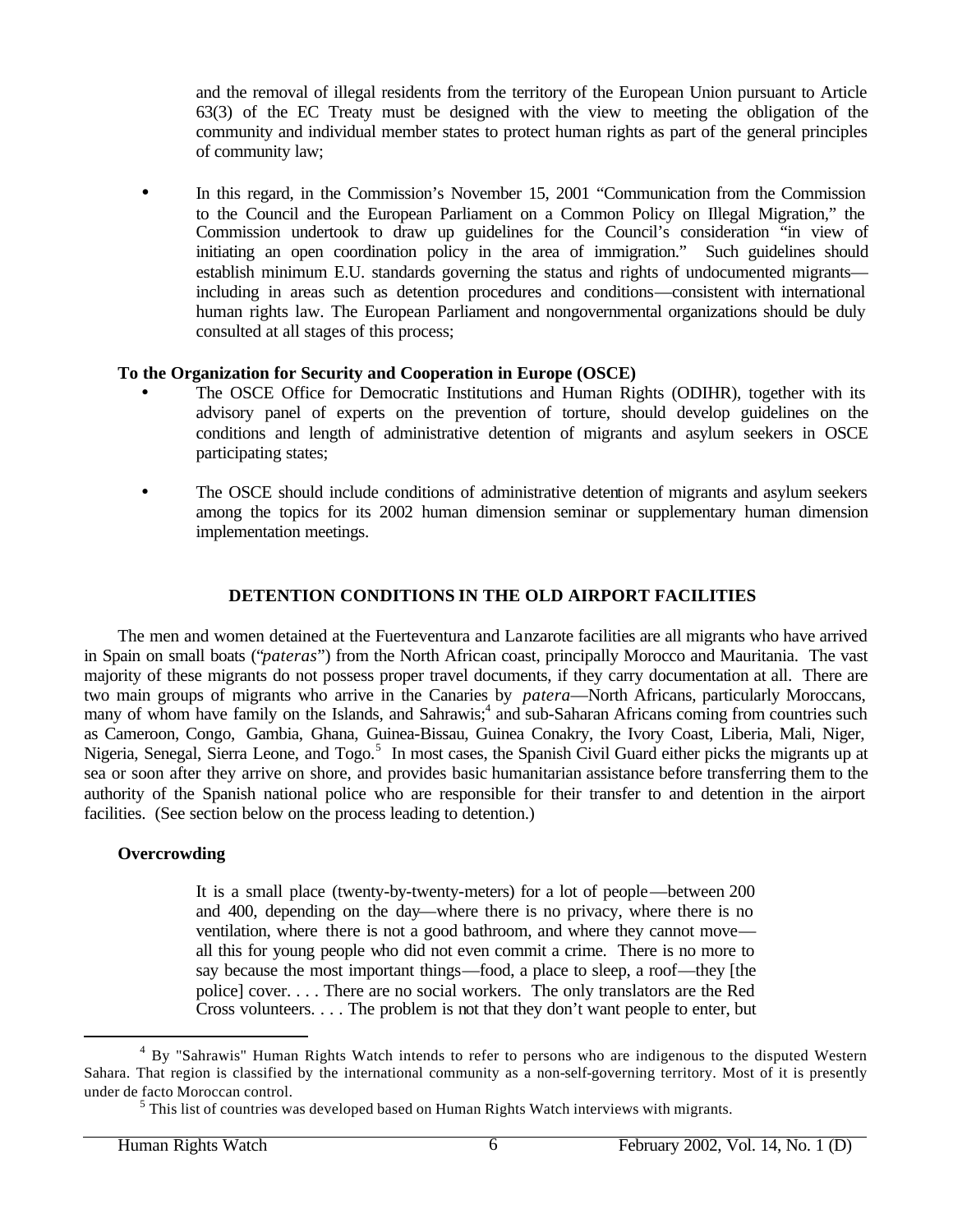that they don't want lawyers et cetera to see the conditions. It's not a new problem and more and more people are coming.<sup>6</sup>

In both Fuerteventura and Lanzarote a disused terminal of the old island airport has been converted into a detention facility. The conditions of detention within these makeshift facilities raise serious concerns about the human rights of those detained. This section focuses on the conditions of detention in the Fuerteventura facility, bringing attention to similarly adverse conditions in the Lanzarote facility where appropriate.<sup>7</sup>

According to the Spanish Red Cross, the entire facility in Fuerteventura measures approximately thirty-bythirty-meters (9,600 square feet) in size. There is a corridor upon entry, two rooms for detainees (one for the men and one for the women), an office for the police, and toilet and shower facilities (four toilets and three showers for the men and two toilets and two showers for the women).<sup>8</sup>

The number of women detained in the facility varies between a few to fifteen or twenty. For the most part, pregnant women or women with small children are not detained. (See section below on the detention of children.)

The men's room, the largest area of the detention facility, measures approximately twenty-by-twenty-meters (4,300 square feet).<sup>9</sup> It is the baggage claim area passengers previously used to enter from the airport landing strip. The space retains bulky structures such as the two old baggage claim carousels and includes the men's bathroom and wash area. Consequently, only a portion of that space is available as living space for all of the male detainees. This area is informally divided into two parts, one-half for the North Africans and one-half for the sub-

It is clear that while some aspects of reported conditions at Lanzarote are not as severe as those in the Fuerteventura facility (for example, the extreme overcrowding and the paucity of toilets), the conditions are nevertheless substandard and require the same immediate interim measures proposed in the Recommendations Section of this report. This is particularly true given that the main reason Lanzarote is considered "better" than Fuerteventura is that there are simply fewer migrants detained there. Fewer migrants arrive at the island of Lanzarote, thus reducing the overcrowding in already substandard conditions. It should also be noted that although there are fewer arrivals to Lanzarote than Fuerteventura (less than 20 percent of migrants to the Canaries reach Lanzarote), recent reports indicate that the *patera* routes are changing to destinations in Lanzarote. Tomás Bárbulo, "The boats that set sail from the Sahara are changing their routes and overwhelming Lanzarote's facilities," *El País*, October 19, 2001. Statistics for January 2002 indicate that the number of migrants who arrived in Lanzarote in January alone is approximately 25 percent of last year's arrivals to Lanzarote. See "The Arrival of Immigrant Minors has Increased Ninety-seven Percent in Fuerteventura," *La Provincia*, January 31, 2002.

<sup>6</sup> Human Rights Watch interview, Dr. Juan Letang, head of surgery at the Fuerteventura hospital, Puerto del Rosario, November 1, 2001, describing the Fuerteventura airport detention facility.

 $<sup>7</sup>$  Most of the information on detention conditions gathered by our researchers in late October and November 2001</sup> pertains to the Fuerteventura facility. In addition, Human Rights Watch interviewed seven migrants who had recently been detained in the Lanzarote airport facility upon arrival in the Canaries as well as migrants' and humanitarian organizations providing service to migrants in Lanzarote. Migrants and humanitarian organizations report that migrants in Lanzarote, like those in Fuerteventura, are detained in a cramped, overcrowded space where there is limited sunlight and no fresh air or ventilation. They do not have access to exercise nor can they communicate with the outside world or have visitors. Organizations other than the Spanish Red Cross are denied access to see or speak with migrants. Human Rights Watch interviews with migrants, Las Palmas, November 3, 2001; Human Rights Watch telephone interview, Lanzarote Acoge, October 31, 2001; Human Rights Watch telephone interview, Spanish Red Cross, January 4, 2002. Note that because some Spanish Red Cross workers requested anonymity, we have chosen to withhold all names.

 $8$  The Spanish national police added additional toilet and shower facilities after mid-2001, bringing them to these current numbers. Human Rights Watch interview, Spanish Red Cross, Puerto del Rosario, October 31, 2001.

<sup>&</sup>lt;sup>9</sup> There are conflicting reports on the size of the Fuerteventura detention facility. Spanish Red Cross, however, which has daily access to the facilities, told Human Rights Watch that the portion of the old airport used for detaining migrants is approximately thirty-by-thirty-meters in size and that the men's living and sleeping area measures approximately twenty-bytwenty-meters. In January 2002, Spanish Red Cross staff verified these dimensions during a follow-up telephone interview. Human Rights Watch interview, Spanish Red Cross (Fuerteventura), Puerto del Rosario, October 31, 2001; Human Rights Watch telephone interview, Spanish Red Cross (Fuerteventura), December 17, 2001. But see Tomás Bárbulo, "An Airport Becomes Hell for Immigrants," *El País*, December 17, 2001.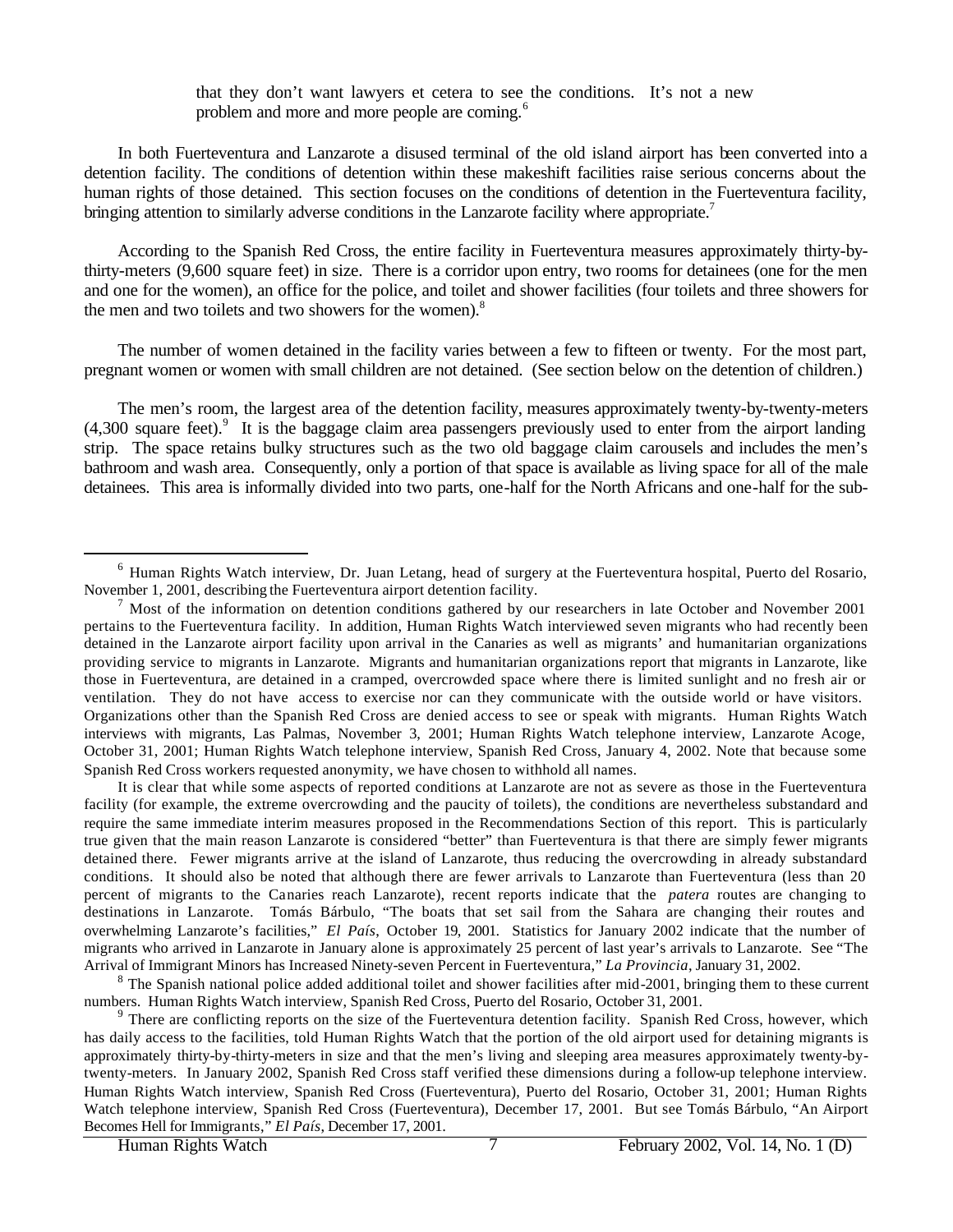Saharan Africans. Mattresses and bunk beds line the walls and surround the baggage claim carousels.<sup>10</sup> There are no places where migrants can store their personal effects or where they can talk, relax, or play games during the day, except where they have rolled up their mattresses. $^{11}$ 

As one worker at the Spanish Red Cross noted,

[i]t is not an internment center. There is no right to see a lawyer, to get visits or phone calls, no open place or room where they can play games. They live and sleep in the same room; they can never leave. There is never fresh air or the chance to go outside. They get everything from the Red Cross, including medical care because the government doesn't provide medical or sanitary assistance. . . . There should be a social worker, a doctor, and a translator but there is not. The only phone is for the police. Visits are not allowed; family can only leave cigarettes or something.<sup>12</sup>

The Spanish Red Cross has determined that the men's living and sleeping space is only large enough to accommodate fifty detainees,<sup>13</sup> yet while the number of migrants detained in the facilities fluctuates, depending on the number of arrivals, migrants Human Rights Watch interviewed reported that there are frequently more than 300 men being held in detention in the Fuerteventura facility. Representatives at the headquarters of the Spanish Red Cross in the Canary Islands told Human Rights Watch that at the time of our visit to the islands in late October the actual number of detainees was closer to 400.<sup>14</sup>

Subsequent reports from the Spanish Red Cross indicate that since late November the number of migrants arriving in the Canaries has risen dramatically, bringing the number of detainees in the Fuerteventura facility to more than 500 for weeks at a time.<sup>15</sup> This trend of increased arrivals shows no apparent signs of abating. Rather, reports in January 2002 indicate that the number of migrants arriving in the Canaries during the fall of 2001 is more than three times greater than the number of migrants who arrived on the islands in fall 2000.<sup>16</sup> Moreover,

 $10$  Spanish Red Cross did not know the exact number of bunk beds and mattresses available, noting that some of the beds were already broken on arrival. They estimate that there are enough beds for 200 to 250 of the men detained, with extra mattresses for the floor. Human Rights Watch interview, Spanish Red Cross (Fuerteventura), Puerto del Rosario, October 31, 2001. Recent press reports indicate that on January 31, 2002 the Spanish army brought additional beds to the Fuerteventura facility. See Juan Manuel Pardellas, "A Hundred Immigrants Detained in Fuerteventura, Lanzarote, and Algeciras," *El País*, February 1, 2002.

 $11$  Human Rights Watch interviews with migrants, Las Palmas, October 30-November 1, 2001; Human Rights Watch interview, Spanish Red Cross (Fuerteventura), Puerto del Rosario, October 31, 2001.

<sup>12</sup> Human Rights Watch interview, Puerto del Rosario, October 31, 2001.

<sup>&</sup>lt;sup>13</sup> Human Rights Watch telephone interview, Spanish Red Cross (Fuerteventura), December 17, 2001.

<sup>&</sup>lt;sup>14</sup> Human Rights Watch interview, Spanish Red Cross (Las Palmas), Las Palmas, October 30, 2001. While the conditions in Lanzarote are better than those reported in the Fuerteventura airport facility with regard to overcrowding, there are nonetheless routinely one hundred, at times 200, migrants detained in a room similar in dimension to the room in Fuerteventura. For the time-being there are enough bunk beds for all detainees, but the recent transfer of forty-five migrants from the Fuerteventura airport facility to the facility in Lanzarote raises concern that the Spanish government (or local authorities) may pursue a short-term strategy of relocating detainees to an equally substandard, albeit less crowded, facility in lieu of addressing the profound inadequacy of the current makeshift detention facilities in the Canary Islands. The Spanish Red Cross expressed concern that transferring migrants from Fuerteventura to Lanzarote can only alleviate the overcrowding in Fuerteventura to a minor degree and that a significant increase in the number of detainees in Lanzarote would overwhelm the already inadequate facilities. Human Rights Watch telephone interview, Spanish Red Cross, January 4, 2002. See also Juan Manuel Pardellas, "The Canary Islands Demand Control over Immigration and Border Security," *El País,* December 22, 2001.

<sup>&</sup>lt;sup>15</sup> Human Rights Watch telephone interview, Spanish Red Cross (Fuerteventura), December 17, 2001. See also Pardellas, "The Canary Islands Demand Control . . .," *El País*.

<sup>16</sup> See Tomás Bárbulo, "Immigrant Boat Routes have Shifted from Andalucía to the Canaries," *El País*, January 10, 2002. Some immigration experts hypothesize that the unprecedented increase in arrivals to the Canaries during fall 2001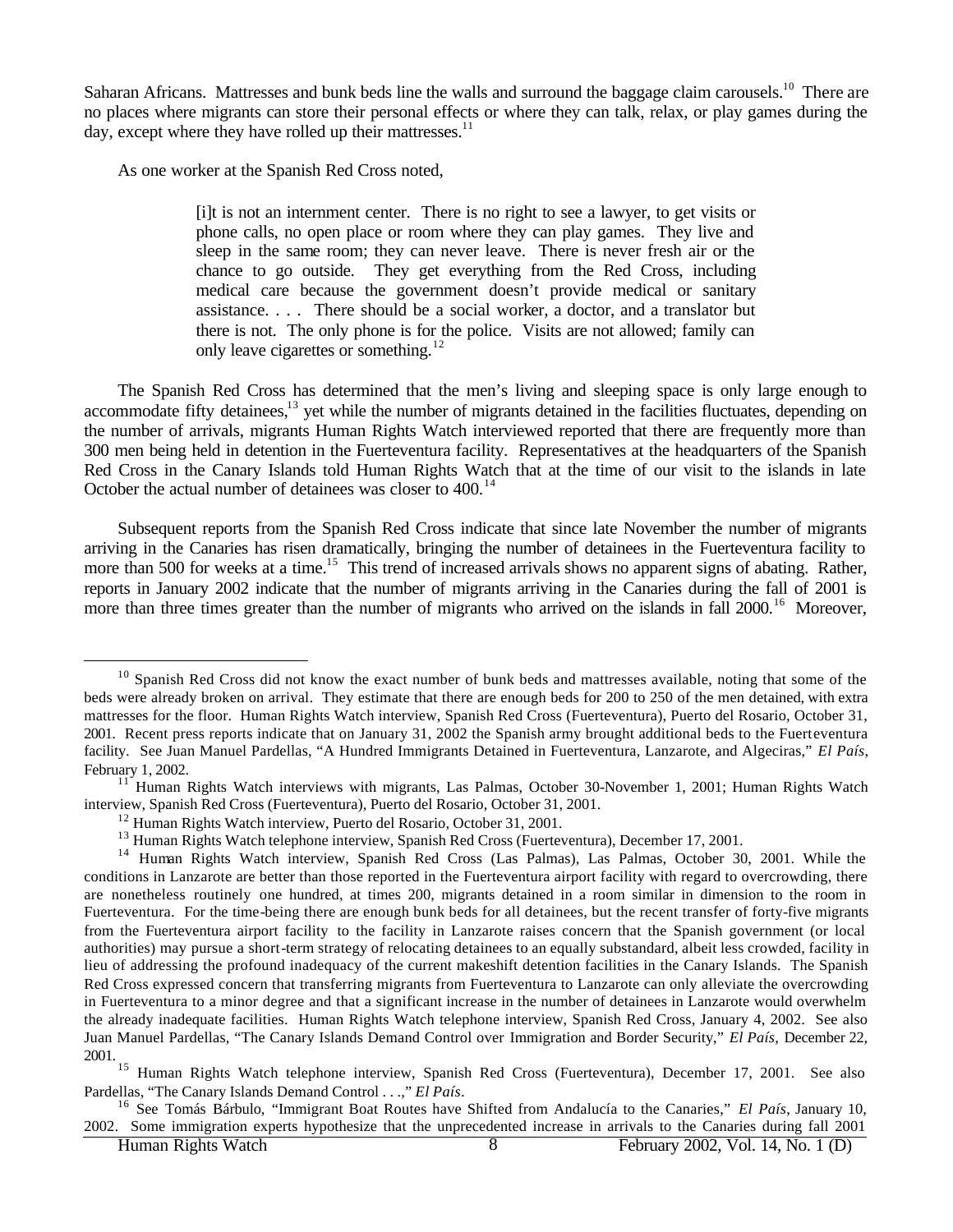just in the first ten days of 2002 at least 150 migrants were intercepted while arriving in the Canary Islands.<sup>17</sup> Another 300 migrants arrived in the two weeks following.<sup>18</sup>

During a Forum for Immigration in Gran Canaria called by the regional government in the Canary Islands in December 2001,<sup>19</sup> the Spanish Red Cross and volunteer doctors servicing the Fuerteventura facility publicly denounced the conditions in the old airport terminal and expressed concern over the possibility of a dangerous health epidemic.<sup>20</sup> In early January 2002, the four volunteer doctors and two nurses providing medical care at the Fuerteventura facility announced their decision to stop providing these services. Their reason was the government's failure to make any significant improvements in conditions for migrants in the facility since they began providing voluntary medical care, a condition upon which they had originally agreed to offer their services.<sup>21</sup> Regional government and political party actors are increasingly demanding that the national government address the migrant crisis in the islands.<sup>2</sup>

#### **Health and Welfare**

 $\overline{a}$ 

Migrants detained at the old Fuerteventura and Lanzarote airport terminals live in a closed facility where the only available sunlight filters through small windows in the ceiling. They are not permitted to go outdoors and cannot engage in any form of exercise since the room in which they must live and sleep is overrun by large numbers of other migrants, baggage carousels, and mattresses and bunk beds lining the walls. In addition, there is no access to fresh air, nor is there a proper ventilation system installed in the facilities.<sup>23</sup> Migrants complained most about their inability to see the sun or go outside:

> I entered the Fuerteventura camp on September 12, 2001. . . . It's a prison. We don't even see the sun. For twenty-four days I did not see the sun.<sup>24</sup>

There are insufficient toilets and showers (only cold water). In Fuerteventura, there are currently four toilets and three showers (one of each was recently added) for more than 300, and recently, more than 500 men. In other words, at best there is one toilet for every seventy-five men and, for many weeks at a time, only one toilet for every 125 men. Not surprisingly, recent reports indicate that the toilet and bathroom area is regularly flooded: "The water seeps out under the door and wets the nearby mattresses, putting the health of those sleeping there at risk." $^{25}$ 

stems from a tightening of control on routes across the Gibraltar Strait to the Andalucían coasts after the attacks on September 11, 2001. Ibid.

<sup>17</sup> See Tomás Bárbulo and Juan Manuel Pardellas, "The PSOE Calls for an Emergency Plan for Immigration in the Canaries," *El País*, January 11, 2002.

<sup>18</sup> "In search of a better place," *La Provincia*, January 27, 2002.

<sup>19</sup> The forum was created by the regional government of the Canary Islands for the purpose of discussing immigration policy among local, regional, and central government representatives and nongovernmental and humanitarian organizations concerned with migrants' issues. The December 11, 2001 session addressed among other issues conditions in the airport detention facilities as well as the ongoing debate over the construction of new internment facilities.

<sup>20</sup> Human Rights Watch telephone interview, Spanish Red Cross (Fuerteventura), December 17, 2001.

<sup>21</sup> See Juan Manuel Pardellas, "The Immigrants Housed in Fuerteventura have Stopped Receiving Medical Attention," *El País,* January 10, 2002.

<sup>22</sup> See e.g., Juan Manuel Pardellas, "Canaries Demands Competence on Immigration and Border Control," *El País*, December 22, 2001; Bárbulo and Pardellas, "The PSOE Calls for an Emergency Plan. . .," *El País*.

 $23$  Human Rights Watch interviews with migrants, Las Palmas, October 29 – November 3, 2001; and Human Rights Watch interview, social worker who previously worked for the Spanish Red Cross distributing medical kits inside the Fuerteventura facility, Puerto del Rosario, October 31, 2001.

In Lanzarote, ventilation is equally poor. According to the Spanish Red Cross, none of the windows in the ceiling open and there is never fresh air. Human Rights Watch telephone interview, Spanish Red Cross, January 4, 2002.

<sup>24</sup> Human Rights Watch interview, forty-year-old man from Guinea Bissau, Las Palmas, November 3, 2001.

<sup>25</sup> Bárbulo, "Airport Becomes Hell…," *El País*. In Lanzarote there are three to four toilets. Yet, according to a number of migrants interviewed by Human Rights Watch, there are no bathing facilities to which detainees have unrestricted access. Rather, police must escort detainees in groups to facilities outside the building if they wish to shower. Human Rights Watch interviews, seven migrants who had been detained in the Lanzarote airport facility, Las Palmas, November 3, 2001. Spanish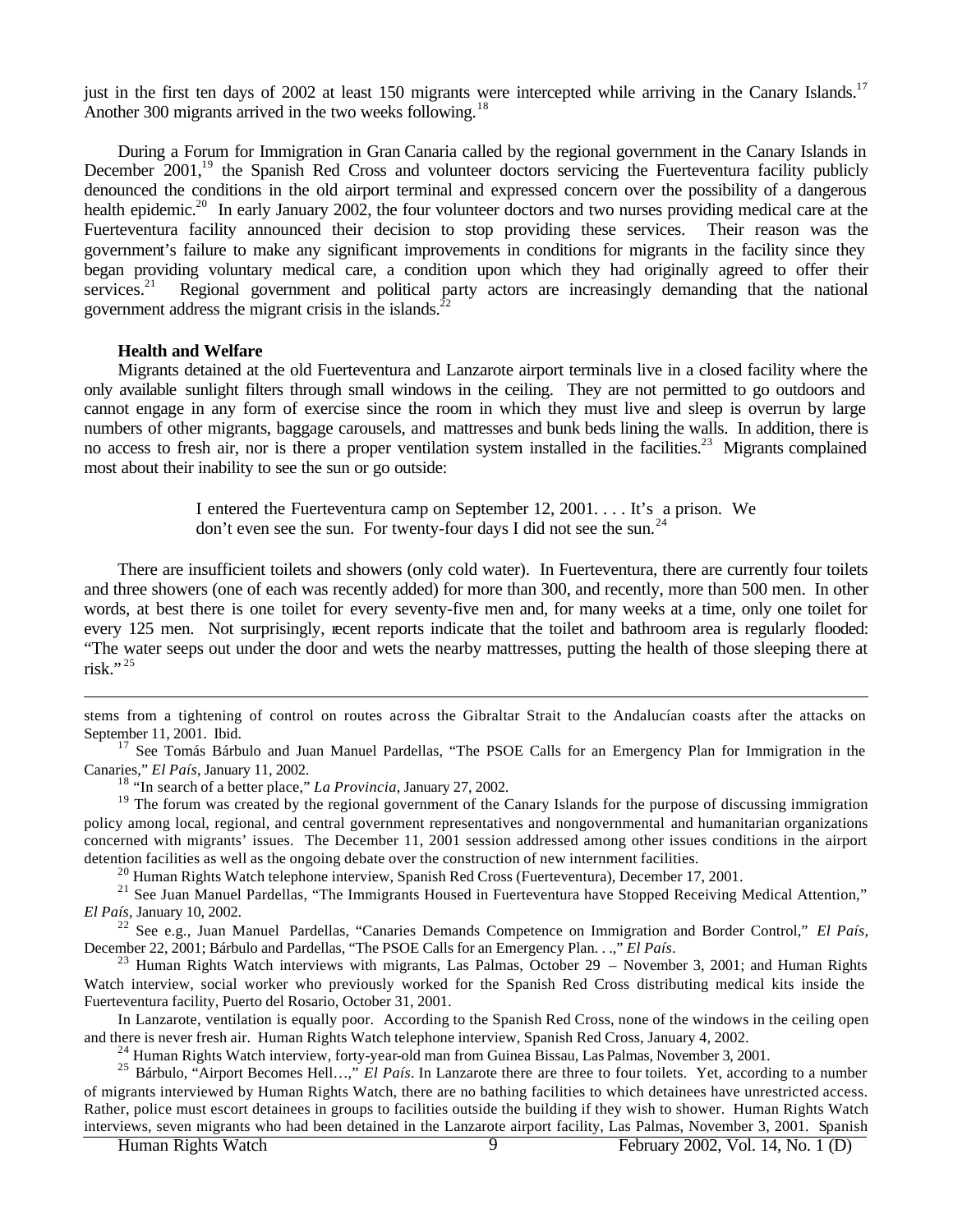Nonetheless, there is no cleaning service for either of the airport facilities. Instead, migrants are expected to organize among themselves a cleaning schedule for the bathrooms, using supplies provided on a humanitarian basis by the Spanish Red Cross. There is no hot water and although migrants can theoretically hand-launder their own clothing, there are no clotheslines on which to dry them nor is there an area in which they can wash larger items such as jeans, sweaters, or bed-sheets.<sup>26</sup> Moreover, the poor ventilation and lack of fresh air or sunlight make it extremely difficult to dry wet clothing. Consequently, migrants "just give up. [The facility] smells like acidic sweat, feet, and bad breath."<sup>27</sup>

Because Human Rights Watch was denied access to the facilities, our researchers were not able to personally assess the conditions of detention in these facilities, but the consistent accounts of the substandard conditions in which hundreds of migrants are held for up to forty days raises serious concerns about the hygiene and health risks they face.

Until recently, volunteer doctors and a nurse from the Red Cross visited the Fuerteventura facility one to two times per week for a few hours.<sup>28</sup> The Spanish Red Cross created lists of patients by order of priority (based on the seriousness of their complaints). For critical care or emergency treatment, the police must take migrants to the hospital.<sup>29</sup>

Doctors volunteering at the Fuerteventura facility said that the general conditions of detention are substandard and problematic. They confirmed that many migrants sleep on the floor on mattresses and sheets that are not routinely cleaned and that while they have food and water,<sup>30</sup> they have very little else. Dr. Juan Letang, head of surgery at the Fuerteventura hospital, told Human Rights Watch:

> [i]n general they're all very healthy. They have only small medical problems, much of which comes from the change in food. The other problems are headaches and back pain that they have because they don't move or get any sunlight or ventilation. All of the health problems they have are because of the conditions of the center. $31$

 $^{26}$  A social worker who previously worked in the Fuerteventura airport facility told Human Rights Watch: There are not enough beds. They have foam mattresses to sleep on. The idea was that they could change bed sheets every week but in practice they spend forty days with the same sheet and cover.

Human Rights Watch interview, Puerto del Rosario, October 31, 2001.

<sup>27</sup> Bárbulo, "Airport Becomes Hell…," *El País*, quoting Els van Leemput, Spanish Red Cross worker.

<sup>28</sup> These volunteers have since suspended their work in the facility in protest of the conditions. See above discussion (Overcrowding Section).

<sup>29</sup> The medical attention offered by volunteer Red Cross doctors to detainees at the Lanzarote facility is comparable to the treatment described in Fuerteventura. Human Rights Watch telephone interview, Spanish Red Cross, January 4, 2002.

<sup>30</sup> Migrants in the two airport facilities have three meals a day. In Fuerteventura, the morning meal consists of a bread roll with cheese or meat, milk, and juice. The afternoon meal, the largest meal of the day, is a meal provided by the airline catering service (like those given to airline passengers) and dessert. And the evening meal is another bread roll. They have water throughout the day. Although migrants complained that they did not like the food and that it was not fresh, the doctors Human Rights Watch interviewed did not believe that the food was substandard. Human Rights Watch interview, Spanish Red Cross (Fuerteventura), October 31, 2001, Puerto del Rosario; Human Rights Watch telephone interview, Dr. Pedro Media, November 1, 2001; Human Rights Watch interview, Dr. Juan Letang, Puerto del Rosario, November 1, 2001. A Spanish Red Cross representative who works in the Fuerteventura facility, however, recently reported that the food is inadequate and is frequently delivered at erratic intervals. Bárbulo, "Airport Becomes Hell…," *El País*; Human Rights Watch telephone interview, Spanish Red Cross, December 17, 2001.

<sup>31</sup> Human Rights Watch interview, Dr. Juan Letang, Puerto del Rosario, November 1, 2001.

Red Cross confirmed these reports in a subsequent interview. Human Rights Watch telephone interview, Spanish Red Cross, January 4, 2002.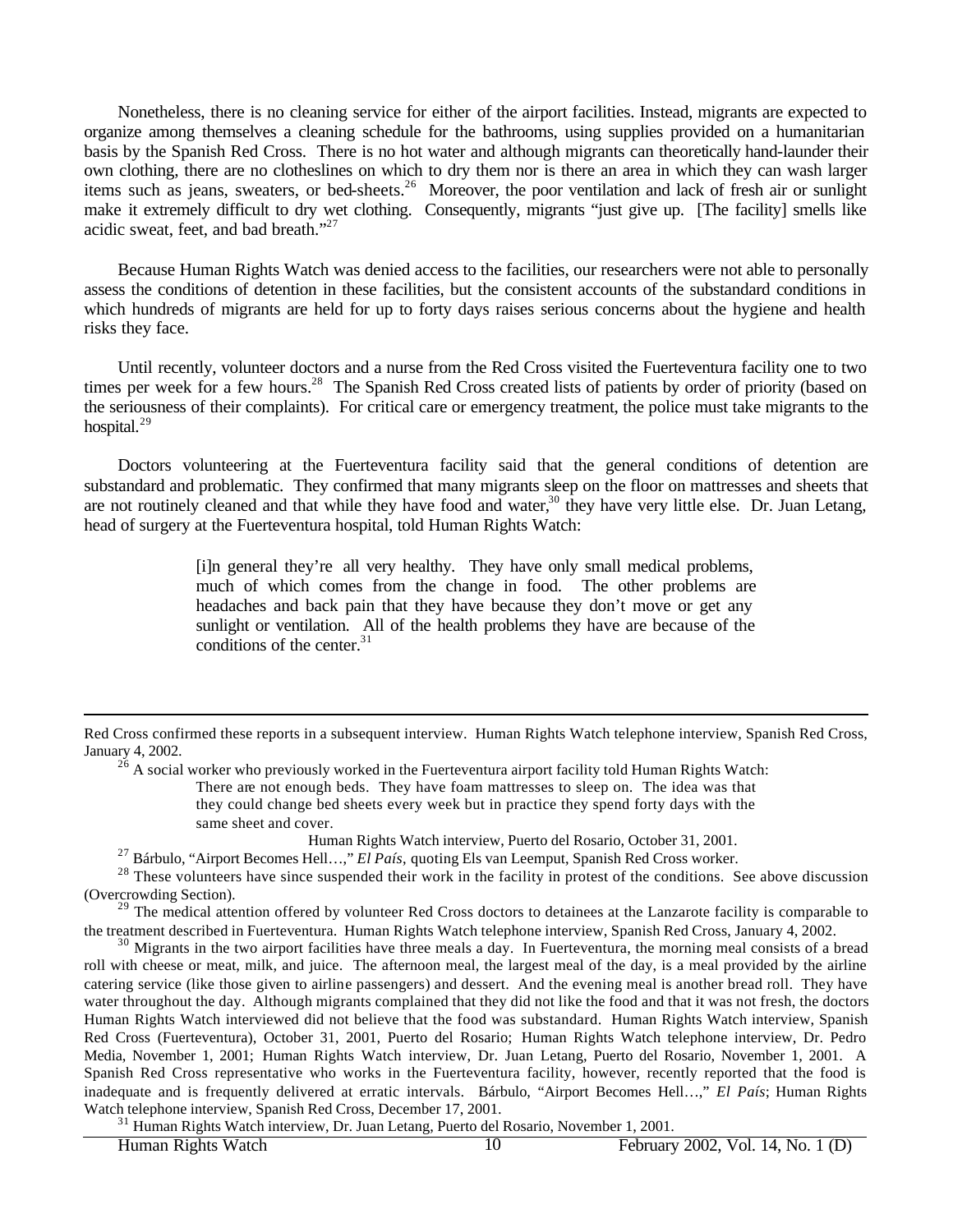Soon after our interview, the number of migrants being held in cramped rooms without ventilation rose to more than 500, causing Dr. Letang and the other volunteer doctors providing assistance at the facility to join the Spanish Red Cross in condemning the detention facilities. They expressed serious concern that the abject conditions and lack of routine check-ups of detainees could lead to an epidemic, particularly of HIV/AIDS and tuberculosis, which are endemic in many of the migrants' countries of origin. $32$ 

Dr. Letang told Human Rights Watch that another issue of very serious concern to the doctors volunteering their services in the Fuerteventura airport is the current health clinic set-up in the detention facility:

> There is no room for the doctor. There is just a small partition set up in the women's room. There used to not even be a bed; so, if someone had a stomach problem we couldn't even examine him or her. Now there is a very old bed from Red Cross and a small dirty table that's supposed to be used for everything.

> We even have to take the dispensary from the police's office and do everything there because the police are so afraid of epidemics they don't want us in their office with patients. We have to do everything in the women's room. We don't have the instruments we need. There is no control.

> There is no privacy. If we're asking a man in English what his problem is all the women can hear and so can the police. Everyone can even see. It's only when the people really have to take their trousers down that the police have the decency to turn their backs. There is no curtain; there are just divider screens and now one of the screens is being used as the table.<sup>33</sup>

The state of the "health clinic" in the Fuerteventura airport facility restricts the ability of doctors to provide adequate care to detainees. The lack of privacy and inability of patients to speak in confidence with their physicians raises serious concerns about the ability of migrants to access what could be critical health care.<sup>34</sup>

Human Rights Watch also received reports of problems with the distribution of medication to detainees. One Red Cross worker noted that migrants frequently complain that they have not gotten their medications. Upon inquiry, the Red Cross then discovers that a doctor had written an order for medication that was not recorded or acted upon.<sup>35</sup> Dr. Letang confirmed that patients complain about not getting their medications and added that the problem is that "the police don't have to give it to them because it is not their function. Yet, there is no doctor on staff to do this. Red Cross gives them a card saying what they need and the police have a list for minor things and what people need for that (for example, paracetamol for headaches); if they want to, they give it."<sup>36</sup> For detainees who are receiving medication there are problems with continuation of treatment once they are transferred from the facility. Essentially, their medications are not continued and they are not informed about the medications that they have been taking so that they may be continued elsewhere.

The government has a clear responsibility to ensure that there is a system in place for maintaining the basic health condition of detainees in their custody, including the administering of required medications in between short weekly or bi-weekly visits from voluntary doctors.

 $\overline{a}$ 

Human Rights Watch 11 February 2002, Vol. 14, No. 1 (D)

<sup>32</sup> Bárbulo, "Airport Becomes Hell…," *El País*.

<sup>33</sup> Human Rights Watch interview, Dr. Juan Letang, Puerto del Rosario, November 1, 2001.

<sup>&</sup>lt;sup>34</sup> The Spanish Red Cross told Human Rights Watch that doctors in Lanzarote are similarly dissatisfied with the area in which they must perform physical examinations of detainees. The examining room is a small room (normally used by the police) where although the lack of privacy may be less serious than in the Fuerteventura facility, the level of hygiene is not appropriate for a medical clinic and is cause for concern. Human Rights Watch telephone interview, Spanish Red Cross, January 4, 2002.

<sup>&</sup>lt;sup>35</sup> Human Rights Watch interview, Spanish Red Cross (Fuerteventura), Puerto del Rosario, October 31, 2001.

<sup>&</sup>lt;sup>36</sup> Human Rights Watch interview, Dr. Juan Letang, Puerto del Rosario, November 1, 2001.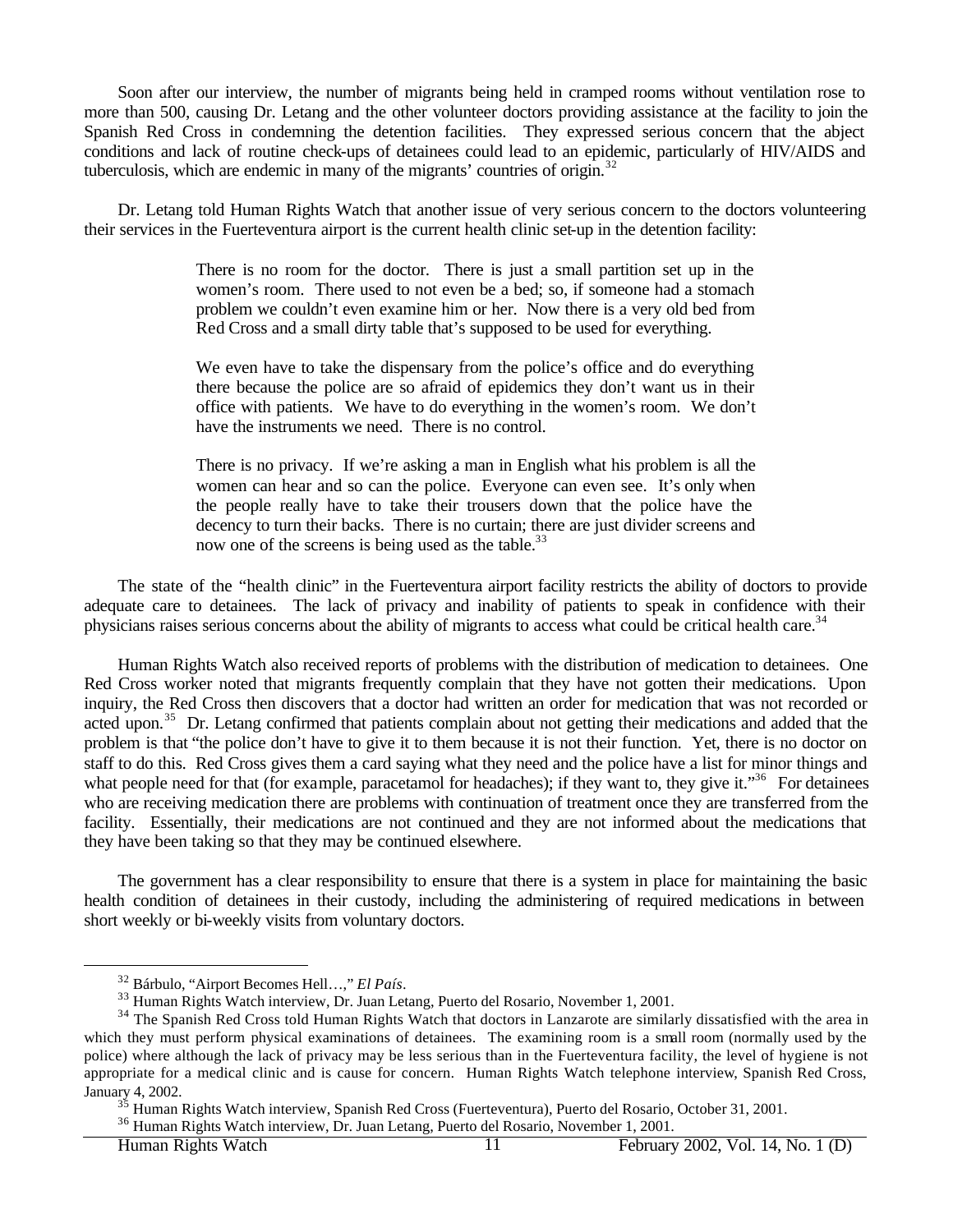In short, reports from migrants, migrants' organizations, the Spanish Red Cross, and independent doctors indicate that hygiene and health conditions at the Fuerteventura airport detention facility are cause for serious concern. The paucity of toilet, bathing, and washing facilities, in combination with scarce sunlight, fresh air, and ventilation and the failure of the Spanish authorities to take responsibility for routine cleaning of the facility, violates the basic human rights of those detained. The current health care set-up depends solely on volunteer doctors, who are required to work in substandard conditions, and does not incorporate routine health checks to prevent epidemics or reliable systems for the administration of medication to migrants.

#### **Communication**

Every migrant that Human Rights Watch interviewed who had been detained in one of the old airport facilities reported that they and the other detainees were deprived of all communication with the outside world. Ekow M. $3^7$  a twenty-five-year-old Nigerian man, recalled his experience in the Fuerteventura facility:

> There was a phone, but we had no access to it. I don't know why. We couldn't even get calls. So many times we asked for the phone number and they wouldn't give it to us. No, we didn't have access to visits; it's more or less like a mini prison. You don't have access to anything. You're just there to sleep, wake up, and do whatever. It is only when you get your liberty that you have a chance to start soliciting for a lawyer, only when you get to Las Palmas.<sup>38</sup>

There are no telephones available to migrants at the Fuerteventura facility, nor can migrants receive phone calls, visits, or mail.<sup>39</sup> Government officials and an agent of the Police Intervention Unit guarding the Fuerteventura facility confirmed these reports in interviews with Human Rights Watch.<sup>40</sup>

Migrants' and humanitarian organizations also report that Moroccan family members cannot get information on their relatives who they suspect are being detained in either the Fuerteventura police station or the airport facility awaiting deportation.<sup>41</sup> Spanish law requires that the authorities inform detainees' family members about their detention if a detainee requests the release of such information.<sup>42</sup> Human Rights Watch has no information regarding whether detainees are informed of their right to request disclosure of information about their detention to family members.

#### **Detention of Children**

While generally children are not detained in the airport facilities, Human Rights Watch has received reports that at times infants and young children are detained. As recently as January 23, 2002, in fact, there were press reports of the detention of children, one as young as nine-months-old, in Fuerteventura and Lanzarote.<sup>43</sup> On

<sup>37</sup> Not his real name.

<sup>38</sup> Human Rights Watch interview, Las Palmas, October 30, 2001.

<sup>&</sup>lt;sup>39</sup> Human Rights Watch interviews with migrants, Las Palmas, October 30-November 1, 2001. The facilities in Lanzarote are equally restrictive. There is no public phone and migrants cannot receive visits or mail. Human Rights Watch telephone interview, Coordinator for the Spanish Red Cross, Washington, D.C., January 4, 2002. A lawyer for Lanzarote Acoge, the main migrants' non-governmental organization operating in Lanzarote, told Human Rights Watch that, like in Fuerteventura, lawyers and nongovernmental organization representatives may not visit the Lanzarote airport facility. Human Rights Watch telephone interview, Carmen Steinert, lawyer, Lanzarote Acoge, December 19, 2001.

<sup>&</sup>lt;sup>40</sup> See e.g., Human Rights Watch interview, Carlos Guervós, Deputy Director of Immigration, Ministry of Interior, Madrid, November 12, 2001; Human Rights Watch interview, officer of the Police Intervention Unit (special police force), Fuerteventura, November 1, 2001.

<sup>41</sup> Human Rights Watch interview, CEAR (Fuerteventura), Puerto del Rosario, October 31, 2001; Human Rights Watch interview, Spanish Red Cross (Fuerteventura), Puerto del Rosario, October 31, 2001.

<sup>&</sup>lt;sup>42</sup> See Law No. 8/2000 (Regarding the Rights and Freedoms of Foreign Nationals Living in Spain and their Social Integration) in combination with Section 2.a (Internment Centers for Foreigners), Article 127(4) of the law's Regulations for the Application of Spanish Law on Foreign Nationals.

<sup>43</sup> Juan Manuel Pardellas, "Interior Returns 200 Illegal Immigrants Detained in Fuerteventura to Morocco," *El País*, January 23, 2002, noting that on January 23 the Civil Guard had detained one hundred migrants who were then transferred to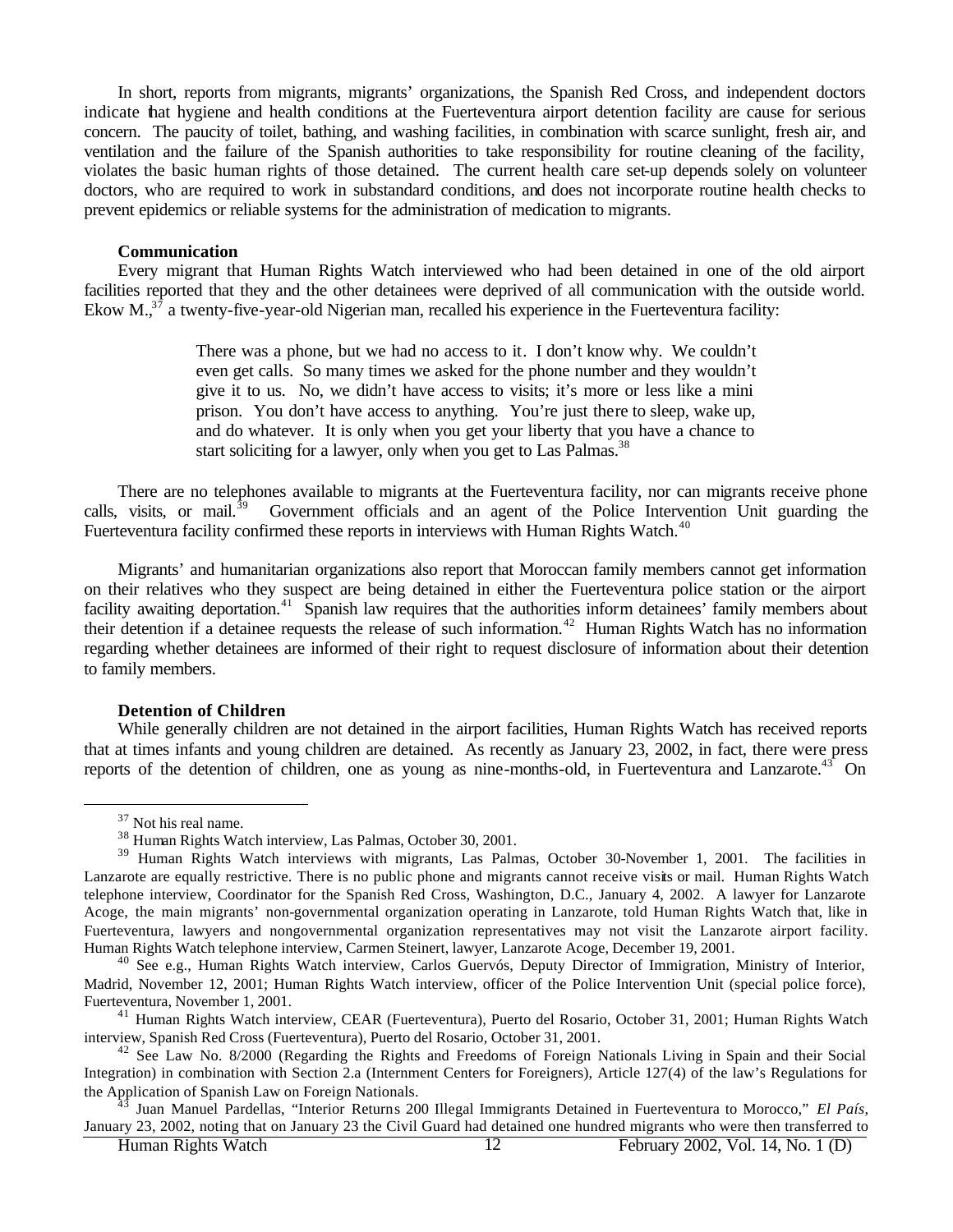December 8, 2001, a six-year-old child from Senegal who arrived in Fuerteventura with his father was detained for ten days in the airport facility without either parent. His father was kept separately in the area reserved for men while he was kept in the smaller room with detained women. Spanish Red Cross told Human Rights Watch that the child was constantly wetting his bed and crying because he was so frightened.<sup>44</sup> On December 18, the child and his father were removed from the facility and transferred to a Red Cross shelter.<sup>45</sup>

Representatives of CEAR<sup>46</sup> (Fuerteventura), an organization that aids migrants and asylum seekers in Fuerteventura and runs a children's center in Puerto del Rosario, described a case in which a child was kept in a children's home, separated from his parents because they were being held in detention in the old airport facility. The boy, who was Moroccan and approximately eleven years old, was left at the CEAR-run children's center in Puerto del Rosario while his mother was being held in detention in the Fuerteventura airport. The child and his mother had no contact with each other for about one week, after which time the national police removed the child from the CEAR facility. Although the boy had departed the center when Human Rights Watch representatives visited, other children at the center, as well as one of the teachers, confirmed his recent presence, commenting that he spent much of the time crying for his mother.<sup>47</sup> CEAR believes that the child and his mother were deported together to Morocco.<sup>48</sup> Lack of cooperation from the national police in Fuerteventura made it impossible to obtain further information or official comment on this case.

Spain's obligations under international law are particularly high with respect to migrant children. Not only should children not be separated from their parents against their will and against their best interests, they should not be held in detention with unrelated adults or in facilities that are not established to ensure their physical and psychological safety and well being. (See below section on International and Regional Standards (The Detention of Children).)

#### **Official Response**

 $\overline{a}$ 

Human Rights Watch spoke with officials of the Ministry of Labor and Social Affairs for the regional government of the Canary Islands, as well as with the deputy director general for immigration, and the head of the office for foreigners and documentation at the Spanish National Police headquarters in Madrid, both within the Spanish Ministry of Interior.

Deputy Director General of Immigration Carlos Guervós noted that, "[o]f course the Spanish administration is not satisfied with the installations we have in the airports. . . . After the visit of Special Representative Enrique Fernández-Miranda we were sure we had to do something."<sup>49</sup> Marcial Morales from the Canary Islands' Ministry of Labor and Social Affairs, who has visited the Fuerteventura facility, described it as a place that "can only work for a short time because there is no privacy, no fresh air, no direct sunlight."<sup>50</sup> He further expressed that "[i]t is

the airport facilities in Fuerteventura and Lanzarote, including a nine-month-old and six other minors in Fuerteventura and four minors in Lanzarote.

<sup>44</sup> Human Rights Watch telephone interview, Spanish Red Cross (Fuerteventura), December 17, 2001.

<sup>45</sup> Tomás Bárbulo, "The Canaries Government Rejects the Creation of an Immigrant Center in the Old Army Barracks in Fuerteventura," *El País*, December 19, 2001.

<sup>46</sup> The Comisión Española de Ayuda al Refugiado (CEAR) (Spanish Commission for Refugee Aid) is one of the primarily refugee and asylum aid organizations in Spain. It has seven offices throughout Spain, including offices in Las Palmas and Fuerteventura.

<sup>47</sup> Human Rights Watch interview, CEAR (Fuerteventura) children's center, Puerto del Rosario, November 1, 2001. In addition to concerns regarding the separation of the child and his mother, Human Rights Watch noted during the visit that the children's center is an open facility near the port in Puerto del Rosario where children of all ages are mixed and can freely come and go, without a significant level of supervision or guidance.

<sup>48</sup> Human Rights Watch interview, Pedro Santana, Coordinator, CEAR (Fuerteventura), Puerto del Rosario, October 31, 2001.

<sup>49</sup> Human Rights Watch interview, Carlos Guervós, Deputy Director of Immigration, Ministry of Interior, Madrid, November 12, 2001. Special Representative Fernández-Miranda was appointed Government Representative for Foreigners and Immigration (Ministry of Interior) on May 13, 2000. His primary responsibilities are to formulate government policy in relation to overseas, immigration and asylum rights issues and to coordinate and promote all related activities.

<sup>50</sup> Human Rights Watch telephone interview, November 5, 2001.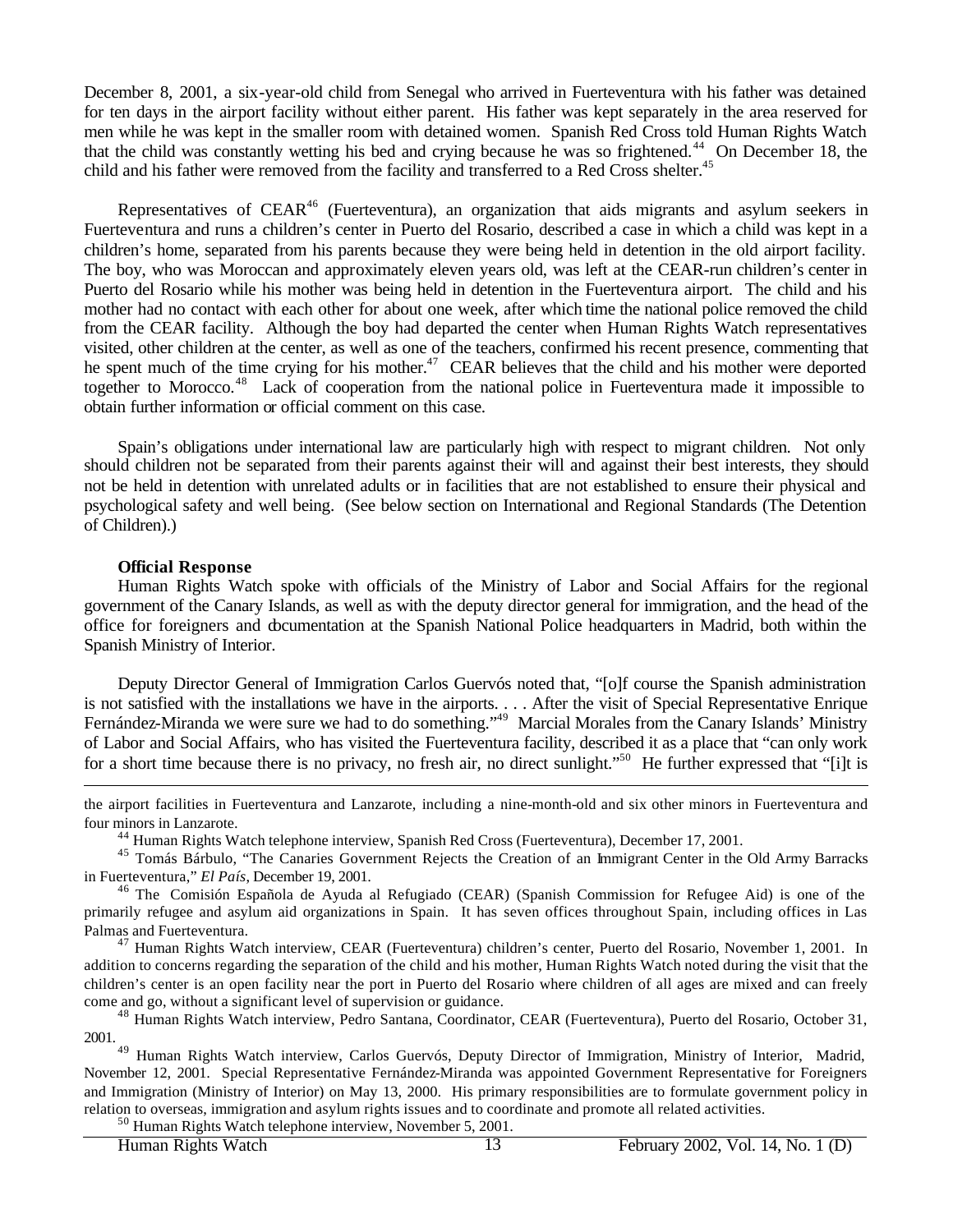just for emergencies but it has been like that for more than some months. We and NGOs are asking for a new installation for a long time now."<sup>51</sup>

In an interview with Human Rights Watch, Head of the Office for Foreigners and Documentation (Spanish National Police headquarters, Ministry of Interior) Manuel Prieto candidly asserted:

> The situation of the islands is always in the press. . . . We are working on fixing this. You have to think that it is temporary. The rooms [airport facilities] even belong to the airport, not to us. We don't want migrants in the street. I have to insist that it is not that the administration does not care about the phenomenon, but that it is really new. When situations are new, it is difficult to find new solutions. . . . We cannot have pleasure in seeing this. . . . It is an emergency procedure.<sup>52</sup>

While the Ministry of Interior indicated that the Spanish government plans to build new detention centers, it is unclear when construction will begin. Human Rights Watch could not confirm any concrete plans for new construction despite the urgency of the situation in Fuerteventura.<sup>53</sup> Moreover, officials at the Ministry's Department of Immigration and the National Police seemed to believe that interim measures such as arranging for telephone calls, visits, or exercise time were not feasible.<sup>54</sup>

Human Rights Watch acknowledges the difficult position of the Spanish government given the rapid increase in migration to Spain in recent years. However, the severely substandard conditions of detention for migrants in the Canary Islands has persisted and only grown worse in the last couple of years, to the point that the current situation, particularly in Fuerteventura, has reached emergency proportions. The Spanish government simply cannot wait to address the systematic violation of migrants' human rights until new detention facilities can be built.

### **THE PROCESS LEADING TO DETENTION<sup>55</sup>**

#### **Reception Conditions at the National Police Facilities**

Once in the custody of the Spanish national police, migrants arriving in the Canary Islands are interviewed and then transferred, typically by court order, to the airport facilities for a period of up to forty days. Many of the migrants Human Rights Watch interviewed said that they had remained between one and three nights in police custody, sleeping in small, crowded cells at the police headquarters in Fuerteventura or Lanzarote, before their paperwork was processed and they were physically transferred to the airport facility. They recalled that their experiences at the police station were confusing and uncomfortable, leaving them with little understanding of their fate. A twenty-four-year-old man from the Ivory Coast told Human Rights Watch:

 $51$  Ibid.

<sup>52</sup> Human Rights Watch interview, Madrid, November 14, 2001.

<sup>53</sup> Human Rights Watch interview, Carlos Guervós, Deputy Director of Immigration, Ministry of Interior, Madrid, November 12, 2001; Human Rights Watch interview, Manuel Prieto, Head of Foreigners and Documentation Department, José García Santalla, Chief of Central Foreigners Unit (Foreigners and Documentation Department), and José Ramón Pérez García, Chief of Statistics, Spanish National Police (within the Ministry of Interior), Madrid, November 14, 2001. See also footnote 2 of this report.

<sup>54</sup> Ibid.

<sup>&</sup>lt;sup>55</sup> The Spanish term for prolonged detention (up to forty days) of migrants awaiting the processing of their expulsion orders and/or deportation is *internamiento* (internment). Human Rights Watch uses the terms court-ordered detention and prolonged detention in lieu of "internment" for the purpose of this report. Detention of migrants in police station facilities immediately following arrest is distinct from court-ordered and prolonged detention and is only discussed in the first subsection of this section (Reception Conditions at the National Police Facilities).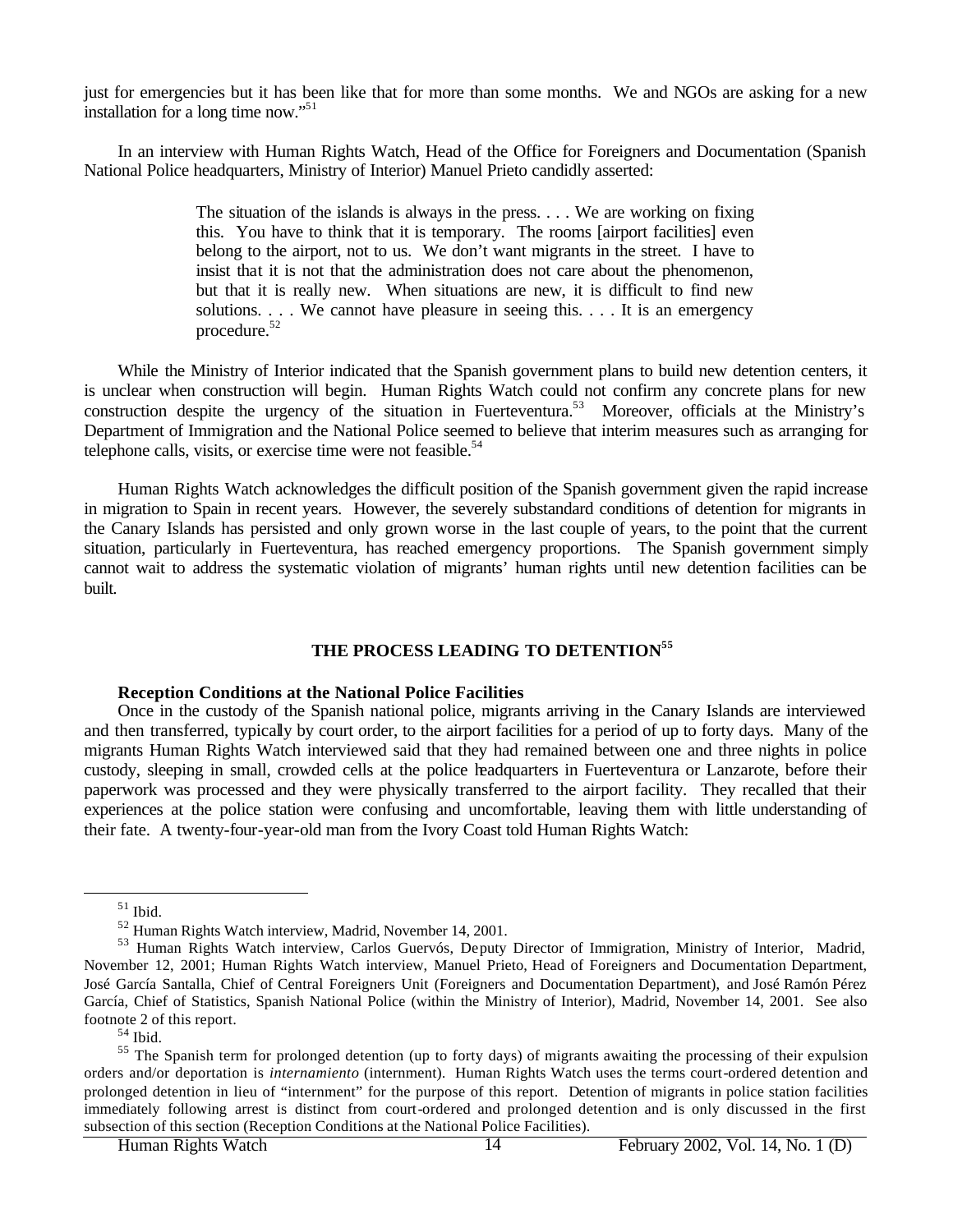The police didn't speak French and I don't speak English so it wasn't easy to have a conversation. A white person, a policeman, who spoke French, was at the airport so it was only then that I could have someone to communicate with me. They hit me at the police station because there was a misunderstanding with the interpretation. I got hit in the back with a baton. We slept two nights at the police station. It was not easy because the food was not good. There was no bed, but we had a cushion to put on the ground. There were sixty to seventy of us, all blacks.<sup>56</sup>

Another young man told Human Rights Watch how he arrived on Fuerteventura with twenty-two other sub-Saharan Africans who were taken to the police station and divided into groups. His group was put into a small police detention cell at the police station in Fuerteventura where they "slept one night, fourteen of us all crouched down without even enough room to lie down."<sup>57</sup> Similarly, Joseph  $F<sup>58</sup>$  from Togo told Human Rights Watch how he and sixteen others from sub-Saharan African countries arrived on the coast of Lanzarote and went looking for the police for help:

> [Upon finding the police], we spent three days at the police station, four to a cell. It was a very small cell with mattresses on the ground. You had to ask to be let out for the toilet. There was no interview. After three days at the police station they took us to a lawyer who sent us to the airport [detention facility].<sup>59</sup>

### **Access to Lawyers, Translators, and Information**

Spanish law requires the provision of a lawyer and interpreter to migrants who have been arrested or taken into police custody<sup>60</sup> and judicial oversight for all cases in which migrants will be deprived of their liberty for more than seventy-two hours.<sup>61</sup> Spanish law also requires that migrants detained for violations of the foreigners' law have access to translation and interpretation services prior to and during detention in an "internment facility"<sup>62</sup> and to information about administrative and judicial decisions pertaining to them in a language they

<sup>56</sup> Human Rights Watch interview, Las Palmas, November 3, 2001.

<sup>57</sup> Human Rights Watch interview, twenty-two-year-old migrant from Sierra Leone, Las Palmas, November 3, 2001.

<sup>58</sup> Not his real name.

<sup>59</sup> Human Rights Watch interview, Las Palmas, November 3, 2001.

<sup>&</sup>lt;sup>60</sup> Article 22(1) of Law No. 8/2000 (Regarding the Rights and Freedoms of Foreign Nationals Living in Spain and their Social Integration) states:

Foreign nationals in Spain who lack sufficient economic resources, according to the criteria established in the regulations regarding free legal assistance, shall have a right to this in administrative or legal procedures which might lead to refusal of entry, to repatriation or expulsion from Spanish territory, and in all procedures regarding asylum. They shall furthermore have the right to the assistance of an interpreter if they do not speak or understand the official language employed.

See also Section 5.a, Articles 137(2) and 138(2) of the Regulations for the Application of Spanish Law on Foreign Nationals.

<sup>&</sup>lt;sup>61</sup> Article 62 of Law No. 8/2000 (Regarding the Rights and Freedoms of Foreign Nationals Living in Spain and their Social Integration) in combination with Section 2.a (Internment Centers for Foreigners), Article 127(1) of the law's Regulations for the Application of Spanish Law on Foreign Nationals.

 $62$  There are six "internment centers" for foreigners in Spain. These centers are regulated by a separate law on internment centers and are equivalent to administrative detention facilities for migrants in other countries. This report refers to internment centers or facilities as detention centers.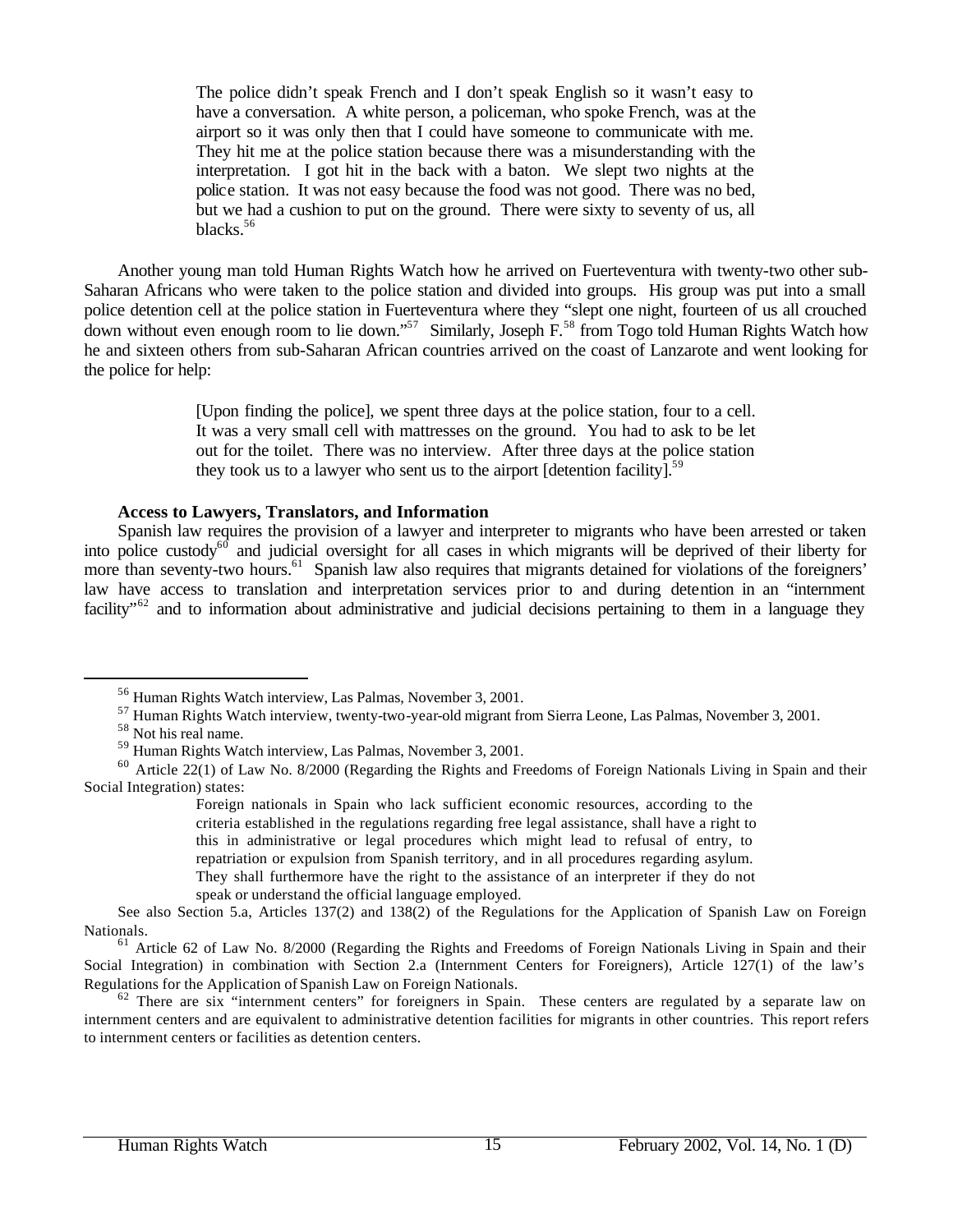understand.<sup>63</sup> In addition, authorities must provide migrants with information about the place in which they are being detained, including information on their rights.<sup>64</sup>

Similarly, international and European standards governing the conditions of detention require that communication (oral and written) with detainees be in a language they understand and prohibits the detention of persons without an effective and prompt opportunity to be heard by a judicial or other authority and an opportunity to challenge the lawfulness of detention, including access to the assistance of legal counsel.<sup>65</sup>

Notwithstanding these requirements, very few of the migrants Human Rights Watch interviewed could recall having been provided with an interpreter or a translator. Moreover, at no point in the process—in the presence of the Civil Guard, at the national police station, or in the airport facilities—were the migrants with whom Human Rights Watch and our Spanish NGO colleagues spoke presented with a version of the documents they signed in a language other than Spanish. Nor were they ever given standard information—oral or written—on their rights in Spain, either in Spanish or in a language they could understand. According to numerous accounts, this type of information is not even available in the airport facilities in the form of a bulletin or notice posted on the wall.

Eric S.<sup>66</sup> a thirty-one-year-old man from Cameroon, described his experience to Human Rights Watch:

We had a problem of language. They don't speak French or English. We didn't understand. There was no translator, nothing. No lawyer either. At the airport I had an interview of five or six minutes where they asked me how I got here, did I have papers, and what is my nationality. We all signed papers, but before interpretation. We didn't know what it was. We didn't speak Spanish. I don't know if you refused what would happen; you just have to sign. $67$ 

A young nineteen-year-old man from Togo reported a similar experience, telling Human Rights Watch:

Everything was in Spanish; I understood nothing. I didn't have a lawyer, but I did sign something. They gave me a paper. It was in Spanish. They said, "sign." I signed. I still don't know what it was! We all fourteen signed it.<sup>68</sup>

For many migrants it was only at the airport facilities, where there were a few Red Cross staff members and a couple of police officers who could speak broken English or French, that they were able to gain a slightly better understanding of what was happening, even if just an explanation that they would be detained for forty days. Kalou B<sub>1,69</sub> a forty-five-year old Nigerian migrant, told Human Rights Watch that he never saw a lawyer or went to a courtroom. Only when he "went to the camp [airport]" was he "told it [the detention] would be forty days."<sup>70</sup>

<sup>&</sup>lt;sup>63</sup> Article 63(2) of Law No. 4/2000 (Regarding the Rights and Freedoms of Foreign Nationals Living in Spain and their Social Integration), amended by Law No. 8/2000, in combination with Section 2.a (Internment Centers for Foreigners), Article 127(7) of the law's Regulations for the Application of Spanish Law on Foreign Nationals. See also Spanish law on internment centers (published in *Boletín Oficial del Estado* [Official Bulletin of the Spanish State], no. 47, pp. 7681-7688), February 24, 1999.

<sup>&</sup>lt;sup>64</sup> Article 62 of Law No. 4/2000 (Regarding the Rights and Freedoms of Foreign Nationals Living in Spain and their Social Integration), amended by Law No. 8/2000, in combination with Section 2.a (Internment Centers for Foreigners), Article 129 of the law's Regulations for the Application of Spanish Law on Foreign Nationals. See also Spanish law on internment centers (published in *Boletín Oficial del Estado*, no. 47, pp. 7681-7688), February 24, 1999.

<sup>65</sup> See section on International and Regional Standards.

<sup>66</sup> Not his real name.

<sup>67</sup> Human Rights Watch interview, Las Palmas, November 3, 2001.

<sup>68</sup> Human Rights Watch interview, Las Palmas, November 3, 2001.

<sup>69</sup> Not his real name.

<sup>70</sup> Human Rights Watch interview, Las Palmas, October 30, 2001.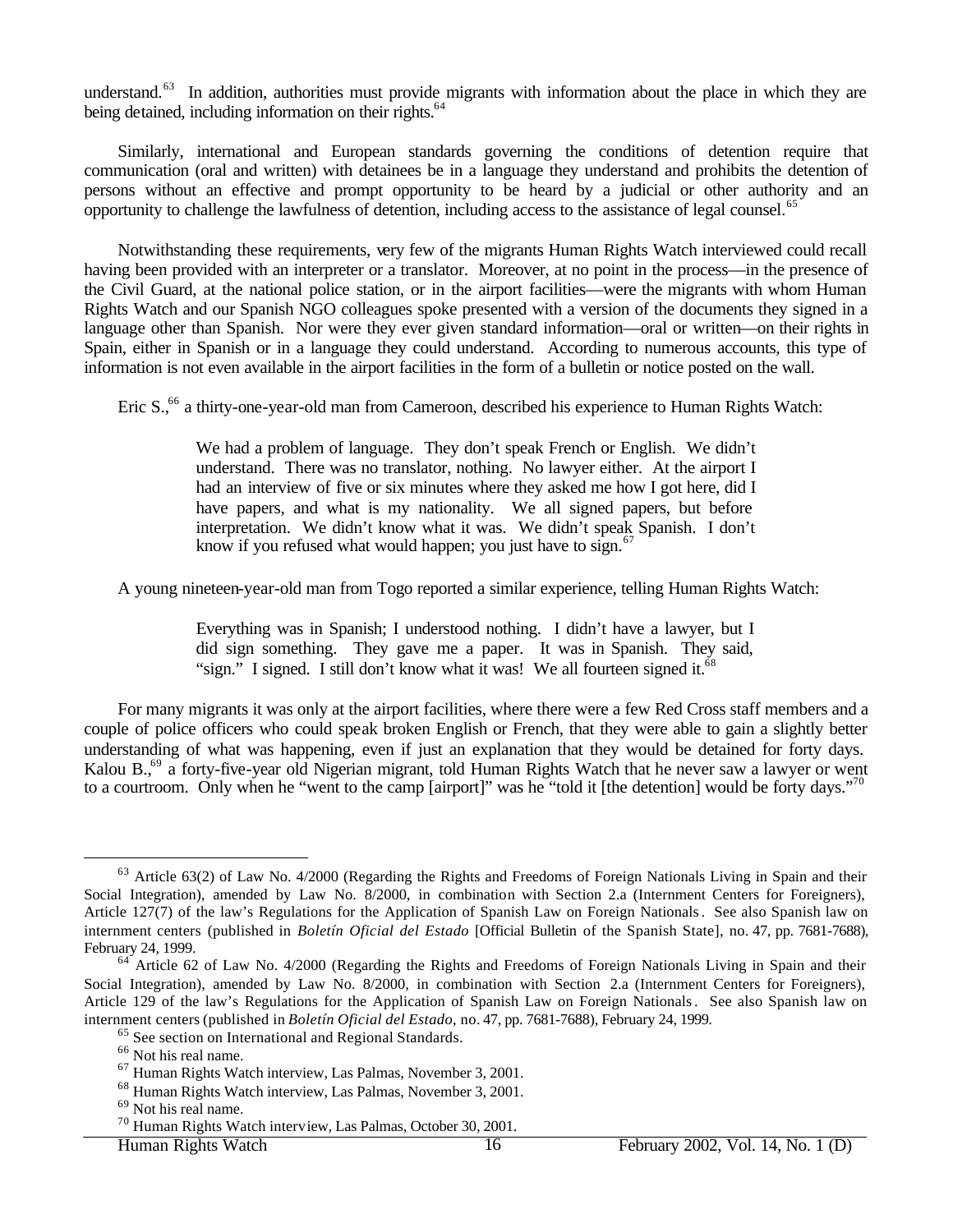The guarantee of legal representation does little to remedy the situation. To satisfy the obligation to provide foreigners with a lawyer, the Spanish national police call the Bar Association lawyer on duty<sup>71</sup> when migrants arrive at the station. The lawyer remains at the station during brief interviews with the migrants, meant to ascertain how and why they came to Spain, and how much they paid for transport. The lawyer is also generally present during the signing of paperwork.

Notwithstanding these safeguards, Human Rights Watch's investigation suggests that in practice, most migrants arriving to the Canaries by *patera* know neither that they have a right to a lawyer nor that they have actually been assigned a lawyer. Most had no understanding that what they had signed was a document for their deportation.<sup>72</sup> When Human Rights Watch asked migrants what their documents said, a large number of them indicated that they believed they were identification or registration papers that granted semi-legal status to the individual holding them. In fact, the documents indicated that the migrants were in Spain illegally and were subject to deportation.

The following account by a young Nigerian man as to whether he had a lawyer is representative of the experience of many migrants Human Rights Watch interviewed:

> I spoke with many people there. I don't know if one was a lawyer. I knew the police by their clothes. . . . Most people who came to interview don't really say; they just say that they want to ask questions.<sup>73</sup>

Gabriel A.,<sup>74</sup> a twenty-nine-year-old man from Cameroon, explained that "[t]he problem is that we didn't know what our rights were and what we must do. So it was impossible to imagine having a lawyer. We were [just] afraid of being deported." $\frac{1}{2}$ 

Other migrants told Human Rights Watch that they did have lawyers. However, their descriptions of the roles their lawyers played raise very serious concerns about the quality of legal representation provided.

François S.,<sup>76</sup> a thirty-three-year-old man from Cameroon, for example, told Human Rights Watch that when he and eighteen other migrants arrived on the island of Lanzarote they were taken to the police station. He recalled that while there was no translator, a lawyer was presented, but "[s]he didn't talk to us at all. She and the police just told us to sign."<sup>77</sup> Abderahman K.,<sup>78</sup> also from Cameroon, relayed a similar story:

> They gave us a lawyer. . . . She didn't do anything for us. She spoke to us all in a group; you couldn't even see her eyes. We went to the court; it was in an office

 $71$  See explanatory note in footnote 1. Every province in Spain has a Colegio de Abogados, or Bar Association, that provides *pro bono*—free—legal services to migrants as required by Spanish law. Within the Colegios there are particular lawyers who participate in providing migrants service on a rotational basis. In Fuerteventura there are sixteen lawyers who provide *pro bono* legal services to arriving migrants on a rotational basis. Every sixteen days the lawyer is on duty and responsible for providing legal services to all migrants arriving that day, regardless of how many migrants arrive.

<sup>&</sup>lt;sup>72</sup> In the Canary Islands, the majority of the orders for deportation are drafted such that deportations should be carried out by either the process of *retorno* or of *devolución*, two forms of repatriation identified in the most recent Spanish foreigners' law. *Retorno* is applicable to migrants who are considered to have not yet entered Spanish territory (such as migrants arriving in airports) while *devolución* is applicable to migrants found illegally entering Spain or who have previously been expelled from Spain with an expulsion order. See Articles 58 and 60 of Law No. 8/2000 (Regarding the Rights and Freedoms of Foreign Nationals Living in Spain and their Social Integration) in combination with Section 5.a, Articles 137 and 138 of the law's Regulations for the Application of Spanish Law on Foreign Nationals.

<sup>73</sup> Human Rights Watch interview, Las Palmas, October 29, 2001.

<sup>74</sup> Not his real name.

<sup>75</sup> Human Rights Watch interview, Las Palmas, October 30, 2001.

<sup>76</sup> Not his real name.

<sup>77</sup> Human Rights Watch interview, Las Palmas, November 3, 2001.

<sup>78</sup> Not his real name.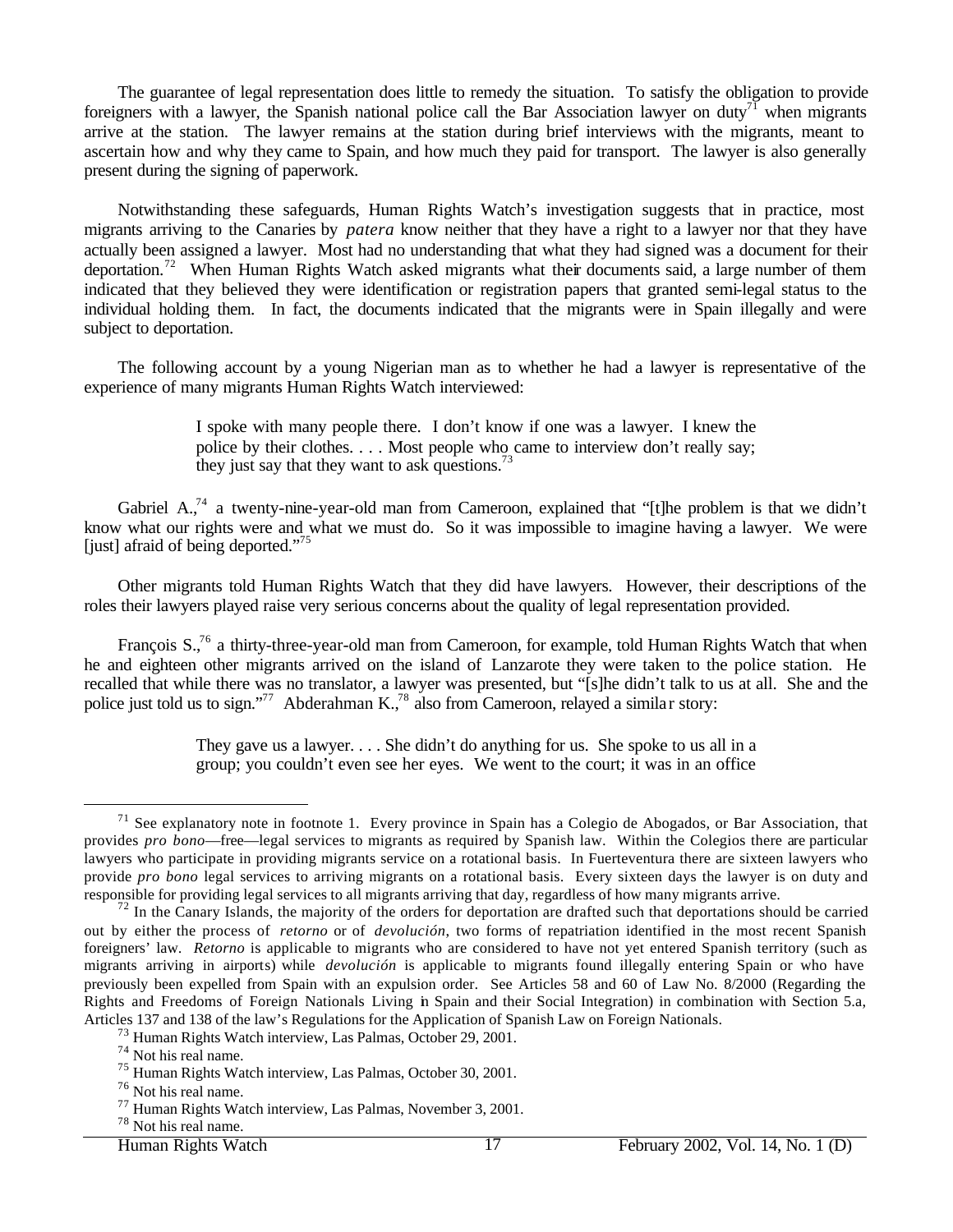with the lawyer, a judge and a translator. They asked how we came, what we want, if we want work, and so forth. The judge said nothing. Afterwards, the interpreter explained our rights: [she] said to sign the papers and go to the airport and then after we would go to Las Palmas. We were sent directly to the airport.<sup>79</sup>

Amadou O.<sup>80</sup> a thirty-nine-year-old man from Guinea Conakry, described the following interaction with his lawyer:

> After the airport we were taken together to the court. We were shown a person who said he was the lawyer and that we should obey him. He told us to sign. I don't know what it was. There was no interpretation. The lawyer said he was there for us so everything he says we should accept and whatever he says to sign we should sign. But there was no interpretation. I don't know what I signed.<sup>81</sup>

Amadou signed a document from the court ordering his and twenty-seven other men's detention for a period of up to forty days in an official detention center in Spain.

Similarly, Georges F.<sup>82</sup> a young man from Togo, told Human Rights Watch that he and a number of other migrants were brought to a court where there was a judge, a lawyer, and an interpreter:

> They asked us questions like why we came and where are we from. They explained our rights. They said you came here and you shouldn't be aggressive or do or sell drugs or make problems. We were then taken to the airport where I stayed two weeks.<sup>83</sup>

Access to counsel implies more than merely having a lawyer physically present. The Spanish authorities have incorporated a right to counsel in Spanish law,<sup>84</sup> and in fact rely on counsel to inform migrants of their rights. In a meeting with Human Rights Watch, Manuel Prieto, head of the Office of Foreigners and Documentation (Ministry of Interior, Spanish National Police headquarters), repeatedly assured us that whatever shortfalls there might be in the government's communication of rights to migrants were remedied by their lawyers.<sup>85</sup>

Unfortunately, though, for migrants arriving in Spain by *patera* to the islands of Fuerteventura and Lanzarote, lawyers do little to inform them of their rights or promote their interests. A Bar Association lawyer in Fuerteventura described the role she plays in migrants' cases:

> When they arrive at the police station, the police call me. I can talk to them if they want to talk to me. They're all in a big room together—men, women, and children. If there are many people we don't talk to them one on one; we do it all at once. . . . Normally they always say the same things. We ask them how much they paid, how long was their travel, what do they want here. Many times they don't know where they are.

<sup>79</sup> Human Rights Watch interview, Las Palmas, November 3, 2001.

<sup>80</sup> Not his real name.

<sup>81</sup> Human Rights Watch interview, Las Palmas, November 3, 2001.

<sup>82</sup> Not his real name.

<sup>83</sup> Human Rights Watch interview, Las Palmas, November 3, 2001.

 $84$  Article 22(1) of Law No. 8/2000 (Regarding the Rights and Freedoms of Foreign Nationals Living in Spain and their Social Integration).

<sup>&</sup>lt;sup>85</sup> Human Rights Watch met with Head of Foreigners and Documentation Department Manuel Prieto, Chief of Central Foreigners Unit of the Foreigners and Documentation Department José García Santalla, and Chief of Statistics José Ramón Pérez García at the Spanish National Police headquarters in Madrid on November 14, 2001.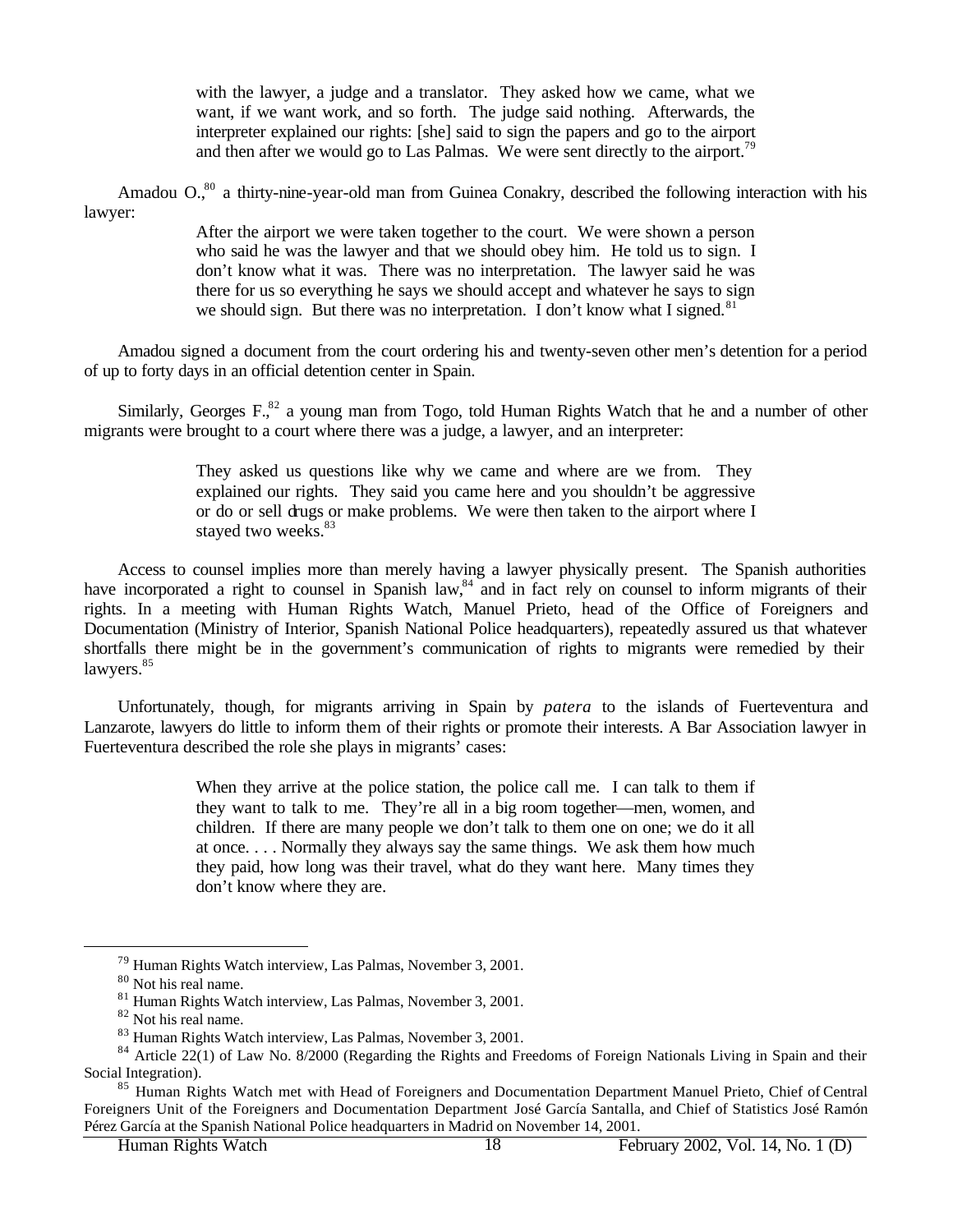Interviews are always very short. . . . The work is very quick. We have experience. Normally, they have no problem; they don't ask for anything. It's very quick. The papers are always the same. . . . They sign many papers. . . . I am there and the person who speaks and the police give information that they are going to be in Spain in a center for up to forty days and that after that they will be returned to their country.<sup>86</sup>

When asked if she or the police also give information on asylum or the law on foreigners, the lawyer told Human Rights Watch, "No, never. Nobody can inform about that."<sup>87</sup>

Spanish law specifies that migrants should have access to counsel not only during legal procedures, but also during prolonged administrative detention.<sup>88</sup> Yet, in Fuerteventura and Lanzarote, there are no lawyers stationed in the airport detention facilities, nor are there lawyers who come to the facilities on a rotational basis to ensure that migrants who need their services can access them. The only lawyer available to migrants is the duty lawyer that was first assigned at the police station. In order to have contact with their lawyers, migrants must ask (and know they can ask) the police to phone him or her on their behalf. Non-assigned lawyers such as those working for nongovernmental organizations are prohibited from visiting or providing legal advice or representation to migrants detained in the airport facilities, even upon a specific request for such services by a detainee. This is equally true of detainees wishing to exercise their right to seek asylum. (See below section on the detention of asylum-seekers.)

Migrants and representatives of nongovernmental organizations who met with Human Rights Watch said they were unaware of cases in which lawyers had appealed an order for detention or the initiation of expulsion proceedings on behalf of his or her migrant client. One of the sixteen Bar Association lawyers working with migrants in Fuerteventura told Human Rights Watch that even though migrants could appeal through her representation, "they never want to." When we asked if migrants know that they have the right to appeal, she further explained, "[w]e tell them [but] they don't ask because we say you can ask but it won't stop the deportation."<sup>89</sup>

While an appeal on the issue of court-ordered detention might not prevent repatriation, it could prevent detention in one of the airport facilities and the immediate initiation of expulsion proceedings, which, as distinct from repatriation proceedings, result in the issuance of an expulsion order by which the migrant is deported and which has the effect of officially placing the migrant on the Schengen list, thus barring future attempts to regularize in Spain or other Schengen countries.<sup>90</sup> In cases where judges in the Canary Islands have ordered the

 $\overline{a}$ 

 $89$  Ibid.

<sup>90</sup> In 1985, five European states (France, Germany, Belgium, Luxembourg, and the Netherlands) signed an agreement creating a border-free territory within their external borders. A further convention, which was drafted and signed on 19 January 1990 and came into effect in 1995, abolished the internal borders of the signatory states and created a single external border where immigration checks are carried out in accordance with a single set of rules. In the late 1990's, this border-free zone, "the Schengen area" (named for the town in which the agreement was concluded), expanded to include all the European

<sup>&</sup>lt;sup>86</sup> Human Rights Watch interview, lawyer from the Colegio de Abogados (Fuerteventura), Puerto del Rosario, October 30, 2001.

 $87$  Ibid.

<sup>&</sup>lt;sup>88</sup> See Article 63(2) of Law No. 4/2000 (Regarding the Rights and Freedoms of Foreign Nationals Living in Spain and their Social Integration), amended by Law No. 8/2000, in combination with Section 2.a (Internment Centers for Foreigners), Article 128(1) of the law's Regulations for the Application of Spanish Law on Foreign Nationals. See also Spanish law on internment centers (published in *Boletín Oficial del Estado*, no. 47, pp. 7681-7688), February 24, 1999. While the airport facilities are not officially "internment centers" as described under Spanish law, it is clear that the intention of the legislature in drafting the guidelines for the legal functioning of "internment centers" was to set forth minimum procedural safeguards for migrants being held in detention while awaiting the processing of their expulsion orders or to be deported. Human Rights Watch interview, Colegio de Abogados (Madrid), Madrid, October 24, 2001. Detention in *ad hoc* facilities, such as those at the airports in Fuerteventura and Lanzarote, which is limited by the forty-day period prescribed in the law for official internment (prolonged detention) centers and is frequently combined with a period of detention in one of these formal detention facilities, should be protected by the same guarantees set out in the Spanish law on internment centers.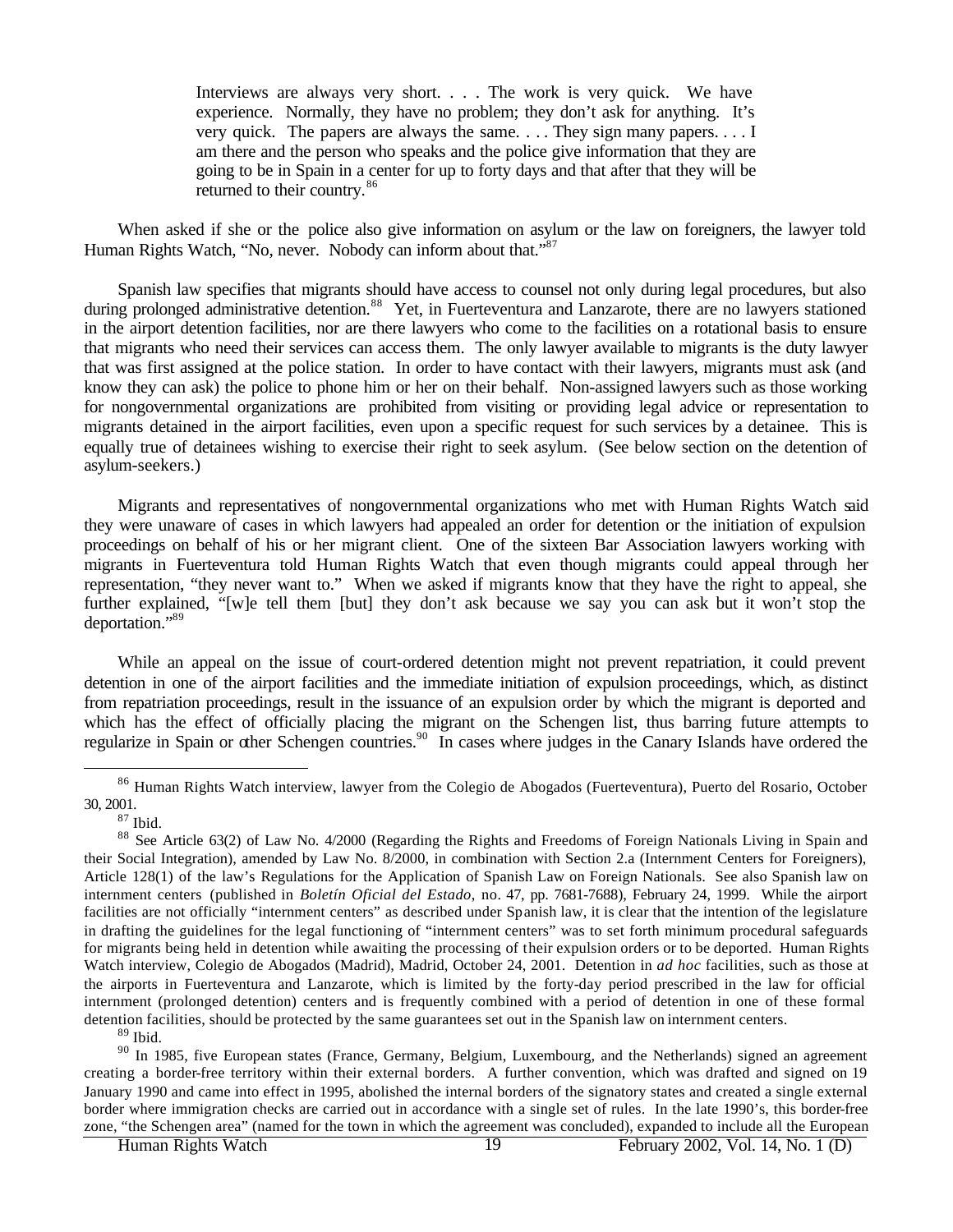detention of migrants pending their deportation or repatriation by *devolución,* a timely appeal against both prolonged detention and the initiation of expulsion proceedings can be of critical importance.

*Devolución* is a form of repatriation set forth in the most recent Spanish foreigners' law<sup>91</sup> defined as the return within seventy-two hours of persons found illegally entering Spain (such as migrants arriving by *patera*) to the country from which they departed or transited (frequently Morocco or Mauritania in the case of the Canary Islands).<sup>92</sup> The Court of Instruction Number Five based in Algeciras has held that foreigners for whom *devolución* is applicable cannot legally be held in detention centers pending deportation.<sup>93</sup> Rather, courts may only order the transfer of migrants to detention centers in cases where expulsion proceedings, as distinct from the process of deportation by *devolución*, have been initiated.<sup>94</sup> Yet, a number of the migrants Human Rights Watch interviewed showed us court orders for their detention, which indicated that the return of the identified illegal foreigner would be done in accordance with the process of *devolución*. 95

Moreover, as the Office of the Ombudsman noted in its annual report to Parliament in October 2001, the initiation of expulsion proceedings for the return of persons trying to illegally enter the country (such as those arriving by *patera* to the Canary Islands) "is not in line with the law in force, as these foreign citizens were detained at the very moment they were trying to enter the country, and not once they already found themselves in national territory.<sup>"96</sup> Thus, technically, the immediate detention and initiation of expulsion proceedings against migrants arriving to the Canary Islands by *patera* is a misapplication of Spanish law. Migrants improperly

<sup>93</sup> Juzgado de Instrucción, Número Cinco, Algeciras, August 31, 2001. According to José Luis Rodíguez, lawyer and President of Andalucía Acoge, a Spanish legal aid organization for migrants, the decision of this court is applicable across Spain. Human Rights Watch telephone interview, José Luis Rodíguez, February 6, 2002.

94 Juzgado de Instrucción, Número Cinco, Algeciras, August 31, 2001; Human Rights Watch interview, Carlos Guervós, Deputy Director of Immigration, Ministry of Interior, Madrid, November 12, 2001; Human Rights Watch telephone interview, José Luis Rodríguez, President of Andalucía Acoge and lawyer for migrants in the Málaga Internment Center, October 17, 2001; Human Rights Watch interview, Cristina Olmedo, Red Acoge (Legal Department), Madrid, October 11, 2001; Human Rights Watch interview, Rafael González, lawyer for migrants in the Málaga Internment Center, Málaga, October 22, 2001; Human Rights Watch interview, Carlos Alava, Legal Director, Médicos Sin Fronteras, January 18, 2002. See also Article 58(5) of Law No. 8/2000 (Regarding the Rights and Freedoms of Foreign Nationals Living in Spain and their Social Integration). Migrants held on the basis of *retorno*, as distinct from *devolución*, may also be placed in internment if, after seventy-two hours, a judge makes the order. See Article 60 of Law No. 8/2000 (Regarding the Rights and Freedoms of Foreign Nationals Living in Spain and their Social Integration). While some authorities in the Canary Islands argue that *devolución* should be viewed as *retorno* in order to legitimize the detention of migrants after the initial seventy-two-hour period, both judges and lawyers working on the islands have expressed their disagreement with this interpretation. Human Rights Watch interview, CEAR (Las Palmas), Las Palmas, November 2, 2001.

 $95$  Human Rights Watch interviews with migrants, Las Palmas, October 29-November 3, 2001.

<sup>96</sup> Ombudsman Annual Report, presented before the Spanish Parliament on October 8, 2001, Section 3.1.2.4, pp. 65-66. The Ombudsman Report further explains that the initiation of expulsion proceedings (that result in the issuance of an expulsion order) would act as a form of double sanction for one act and that for many of these migrants the expulsion order may never be realized, having "[t]herefore, the only practical effect of . . . obstruct[ing] the regularization of these persons via the appropriate administrative authorization, leading them to become marginalized in society." Ibid.

Union members states, with the exception of the United Kingdom and Ireland. One of the core features of the creation of the Schengen system is the establishment of an automatic network that allows all police stations and consular agents from Schengen group member states to access common data. Placement into the Schengen Information System (SIS) on the basis of the denial of entry to territory or for the purpose of recording the issuance of an expulsion order from a member state effectively bars future entry of such persons into the same and all other Schengen member states' territory. For more detailed information, refer to: http://europa.eu.int/scadplus/leg/en/lvb/l33020.htm, (accessed February 6, 2002).

<sup>&</sup>lt;sup>91</sup> See Article 58(2) of Law No. 8/2000 (Regarding the Rights and Freedoms of Foreign Nationals Living in Spain and their Social Integration).

<sup>&</sup>lt;sup>92</sup> As highlighted above, *devolución* also applies to the expedited repatriation of migrants who have previously been expelled by expulsion order from Spain. See Article 58 of Law No. 8/2000 (Regarding the Rights and Freedoms of Foreign Nationals Living in Spain and their Social Integration) in combination with Section 5.a, Articles 138 of the law's Regulations for the Application of Spanish Law on Foreign Nationals.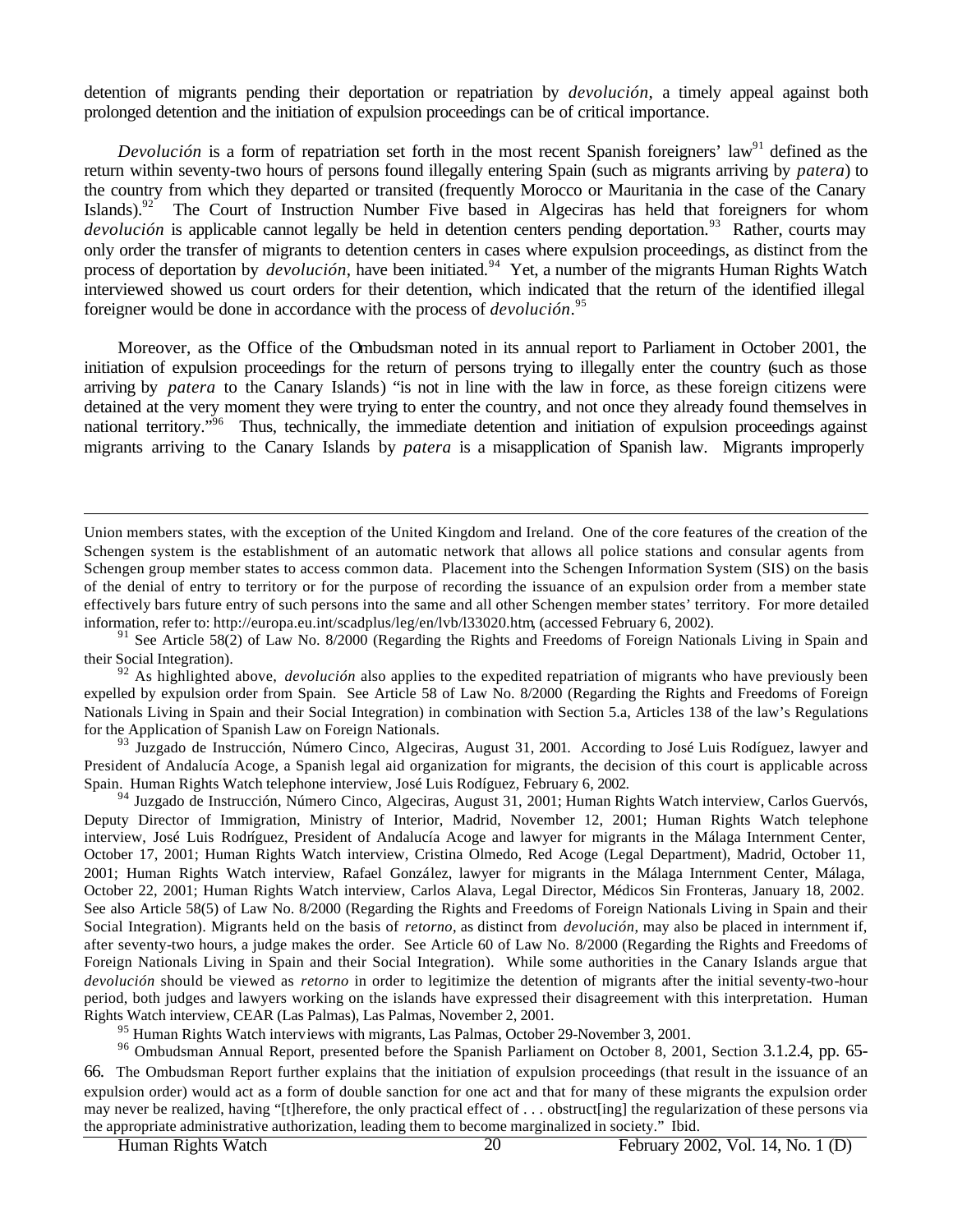detained immediately after they attempted to enter Spanish territory illegally along the Andalucían coast have obtained court-ordered release on these grounds.<sup>97</sup>

It is disturbing that lawyers in the Canary Islands are failing not only to fully inform migrants of Spanish law and their rights, but are also neglecting to raise such issues and otherwise advocate on behalf of their clients. As discussed, Human Rights Watch did not find a single case in the Canaries in which a lawyer filed an appeal against the prolonged detention of a client, either on the basis of the inapplicability of such detention in cases applicable to *devolución* or the extremely poor conditions of detention in the airport detention facilities. This second point is critical given that court-ordered detention is not mandatory and is governed by clear guidelines that are violated at the old airport detention facilities.<sup>98</sup>

To summarize, the quality of legal, translation, and interpretation services as well as the information available to migrants arriving in the Canaries is alarmingly poor. Where authorities are failing, nongovernmental organizations are unable to step in. Several NGO and humanitarian organization representatives complained to Human Rights Watch that they were not permitted to provide legal or translation services or information to migrants being detained at the police station, that the lawyers the police insisted on using changed every day and had no legal training on immigration or asylum issues, and that the translators and interpreters being used were not independent from Spanish authorities.<sup>99</sup>

When Human Rights Watch addressed these issues in meetings with officials of the Ministry of Interior, representatives of the Foreigners and Documentation Department of the Spanish National Police headquarters insisted that interpretation and translation services are being provided.<sup>100</sup> Asked to show Human Rights Watch investigators copies of statements provided to migrants about their rights, National Police representatives produced a list of rights printed in several languages. However, the list delineated the rights of criminal defendants and contained no information specifically relevant to migrants. Moreover, after interviews with more than thirty migrants, six lawyers, and a number of migrants' and humanitarian organization representatives in the Canary Islands, Human Rights Watch concluded that such printed statements are not provided to migrants. When Human Rights Watch asked if it was possible that the information was simply not being distributed or that there had been a miscommunication, Spanish authorities again assured us that this is not the case and that, in any case, migrants have an interpreter at their disposal.<sup>101</sup> Government officials further informed Human Rights Watch that the lawyers understand their function and share the responsibility of providing information to arriving migrants.<sup>102</sup> Moreover, they insisted that the lawyers and translators being used "are professionals and that is a guarantee."<sup>103</sup>

As evidenced by the accounts of migrants gathered by Human Rights Watch, this confidence is misplaced. Most migrants arriving in the Canary Islands receive neither helpful information nor effective representation. In this procedural vacuum, the authorities reach expulsion and detention decisions that profoundly effect the

 $97$  On September 2, 2001, Court of Instruction Number Five in Algeciras released thirty-one Nigerians who had been detained in Capuchinos Internment Center (Málaga) for fourteen days. Leonor García, "A Judicial Order Finds the Detention of Immigrants Arriving in *Pateras* Illegal," *El País*, September 2, 2001.

<sup>&</sup>lt;sup>98</sup> See Article 62(2) of Law No. 8/2000 (Regarding the Rights and Freedoms of Foreign Nationals Living in Spain and their Social Integration), which states "The judicial decision authorizing it [prolonged detention or "internment"], in light of the circumstances in each case, may fix a maximum period for the internment's [detention] duration inferior to that already cited." See also Human Rights Watch telephone interview, Blanca Ruiz, Coordinator, Red Acoge, January 23, 2002; Human Rights Watch telephone interview, Raúl Báez, lawyer, January 18, 2002; Human Rights Watch telephone interview, Carlos Alava, Legal Director, Médicos Sin Fronteras, January 18, 2002.

<sup>&</sup>lt;sup>99</sup> Human Rights Watch interview, Spanish Red Cross (Gran Canaria), Las Palmas, October 30, 2001; Human Rights Watch interview, CEAR (Fuerteventura), Puerto del Rosario, October 31, 2001; Human Rights Watch interview, Spanish Red Cross (Fuerteventura), Puerto del Rosario, October 31, 2001.

<sup>&</sup>lt;sup>100</sup> Human Rights Watch interview, Manuel Prieto, Head of Foreigners and Documentation Department, José García Santalla, Chief of Central Foreigners Unit (Foreigners and Documentation Department), and José Ramón Pérez García, Chief of Statistics, Spanish National Police (within the Ministry of Interior), Madrid, November 14, 2001.

 $101$  Ibid.

 $102$  Ibid.

 $103$  Ibid.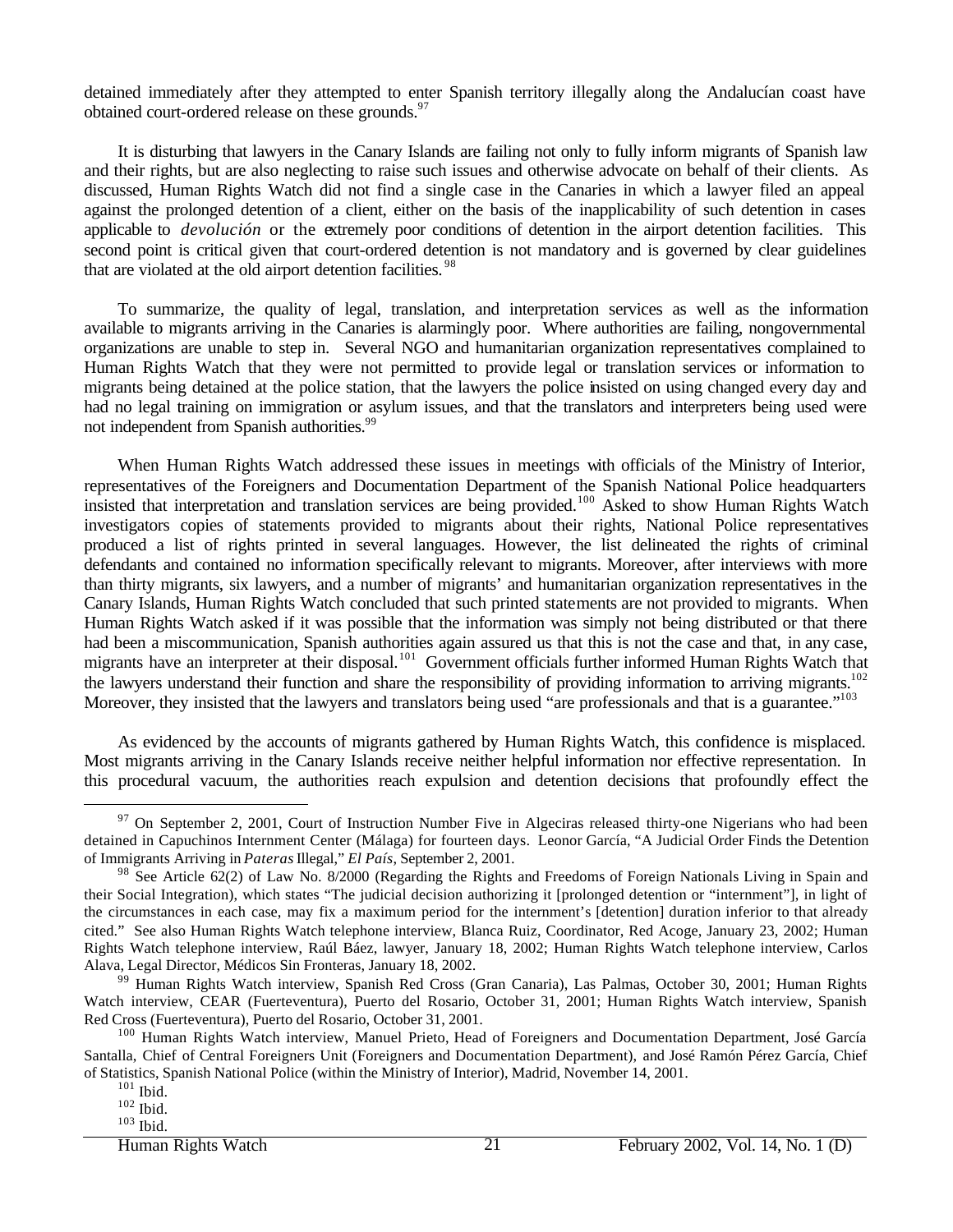migrants' subsequent treatment in Spain—subjecting them to prolonged detention in substandard conditions, prohibitive constraints on their abilities to work or reunite with family, and permanent restrictions on regularizing their status. It is critical that the Spanish government act immediately to ensure that migrants' rights to effective legal representation and interpretation and translation, identified both in Spanish and international law, are fully realized.

### **Judicial Oversight**

Spanish law requires that a court order and oversee the detention of any person held longer than seventy-two hours.<sup>104</sup> Moreover, it specifies that prolonged detention is not a necessary measure in all cases of illegal presence in Spain. In the event that the national police wish to place a migrant in prolonged detention, they must petition the court, which is then responsible for weighing the necessity of detention (while awaiting the deportation process) in light of the circumstances.<sup>105</sup>

According to several lawyers and migrants we interviewed, the court review prior to ordering prolonged detention differs between Lanzarote and Fuerteventura. Migrants who arrived in Lanzarote said that although they were brought before a judge, these proceedings provided little opportunity for individualized consideration of their different cases. They were generally presented to the judge in large groups. Frequently, the judge said nothing to them and they felt unable to tell their stories.<sup>106</sup> While in Lanzarote detention is ordered after a cursory judicial review, a new streamlined procedure in Fuerteventura makes a live hearing with a judge a rarity. As one lawyer described the process to Human Rights Watch representatives:

> [t]he police send the papers to the judge and if everything is okay then the person is sent to the airport. . . . Two years ago we used to go with them to the court but now it's more people, sometimes more than thirty at a time, and it is too much work for the judge to attend to all these people. $107$

It does not appear that the courts on either island are providing an individualized judicial assessment of the necessity for detention or any form of judicial oversight of the detention process. Rather, migrants are placed in the airport facilities under prolonged detention as a matter of course, and the judiciary serves as a rubber stamp to authorize it. Despite repeated inquiries, Human Rights Watch learned of no case in which the courts had refused to order the detention of a migrant. Objections to detentions ordered without proper judicial review are only heightened by the appalling state of conditions in the airport facilities.

In addition, Human Rights Watch is concerned that there do not appear to be clear guidelines governing how long migrants are detained in the airport facilities (within the forty-day period). We spoke with migrants who had been detained in one of the airport facilities for as little as six days as well as with migrants who had been detained nine, ten, eleven, twelve, thirteen, fourteen, twenty, twenty-three, twenty-four, twenty-six, twenty-eight, forty days, and forty-one days.<sup>108</sup> While some were deported to their countries of origin, others were transferred to the official detention center in Las Palmas and still others were released onto the streets. The lack of accurate information at the airport facilities about what will actually happen procedurally, coupled with the varying treatment of migrants upon the conclusion of the detention period, creates a high degree of uncertainty among the migrants about their situation and what rights they have to challenge detention and deportation.

<sup>&</sup>lt;sup>104</sup> Article 62 of Law No. 8/2000 (Regarding the Rights and Freedoms of Foreign Nationals Living in Spain and their Social Integration) in combination with Section 2.a (Internment Centers for Foreigners), Article 127(1) of the law's Regulations for the Application of Spanish Law on Foreign Nationals.

 $105$  Ibid., Article 62(2).

<sup>&</sup>lt;sup>106</sup> Human Rights Watch interviews with seven migrants who had been detained in the Lanzarote airport facility, Las Palmas, November 3, 2001.

<sup>&</sup>lt;sup>107</sup> Human Rights Watch interview, lawyer from the Colegio de Abogados (Fuerteventura), Puerto del Rosario, October 30, 2001.

<sup>&</sup>lt;sup>108</sup> Human Rights Watch interview, migrant from Sierra Leone, Madrid, October 27, 2001; Human Rights Watch interviews with migrants, Las Palmas, October 29-30, 2001; Human Rights Watch interviews with migrants, Las Palmas, November 3, 2001.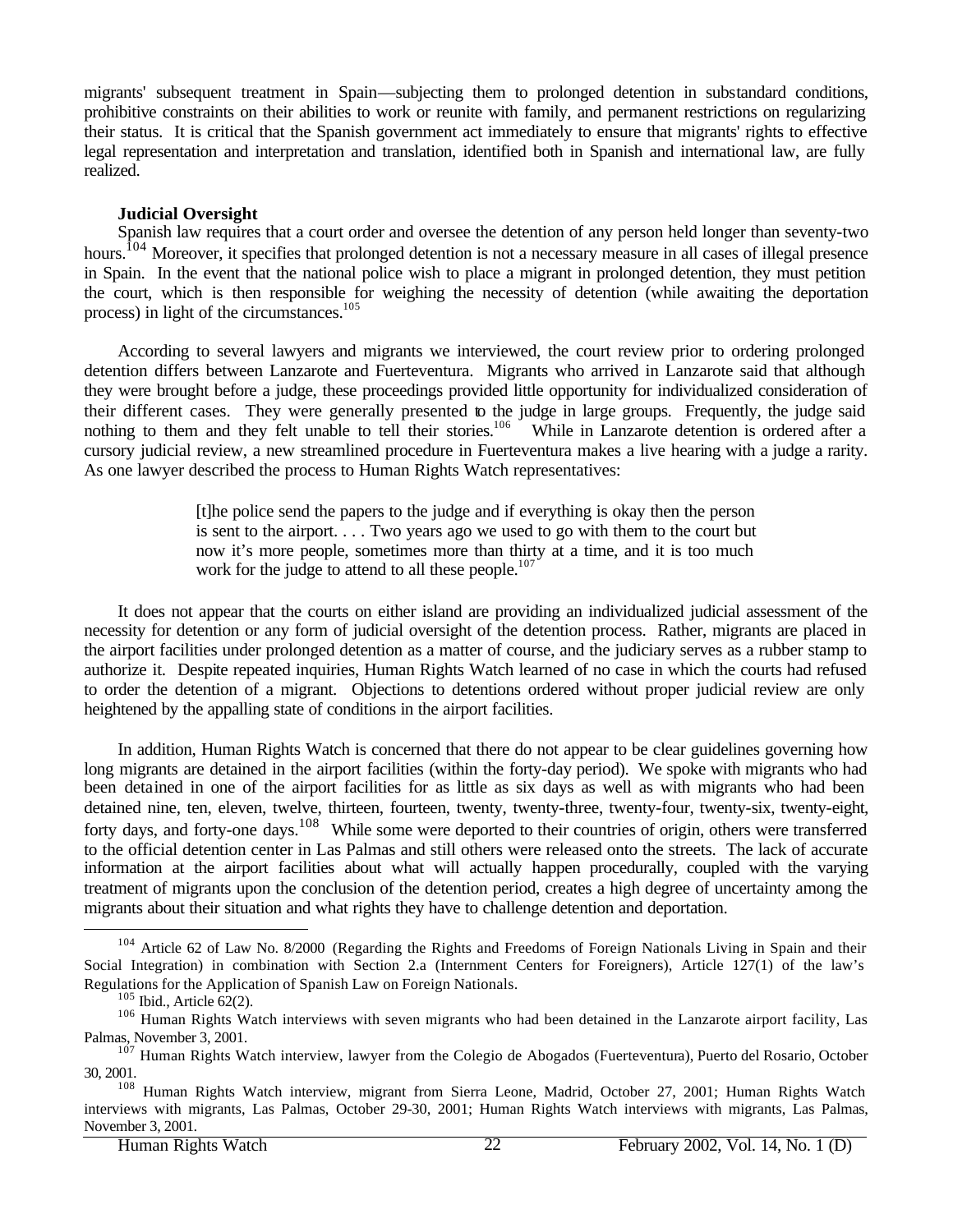Lawyers, the national police, and Ministry of Interior officials with whom Human Rights Watch spoke could not clarify when orders of *retorno* versus *devolución* are issued, noting only, that "it depends."109 One migrant Human Rights Watch interviewed attempted to clarify the distinction between the two types of orders based on his own experience of detention in the Canary Islands. He explained that:

> If they get you from the water you are immediately released; you get papers and are sent to Las Palmas. If they get you on land you get a paper for forty days [detention]. If you do say twenty-eight days in Fuerteventura then you have to do the others in Barranco Seco in Las Palmas [the official detention center based in the Canary Islands].<sup>110</sup>

Even if this explanation were an accurate interpretation of how the law is applied, Human Rights Watch interviews did not confirm that judicial decisions ordering prolonged detention were so consistent. First, consistent reports from migrants, lawyers, and nongovernmental and humanitarian organizations indicate that all migrants arriving in Fuerteventura and Lanzarote are detained and soon after transferred to one of the airport facilities for a period of detention. No migrants are "released immediately." Moreover, we interviewed numerous migrants who were picked up at sea and not released immediately or even within a couple of days from the airport facilities, as well as a number of migrants who made it to land and were released from the airport detention facility without completing their forty days (and who were not required to spend time in detention in the Las Palmas Internment Center). No particular circumstances in their cases could objectively explain the distinctions in their treatment.

Regardless of the type of order a migrant has conditioning detention, it is unclear to nongovernmental and humanitarian organizations, doctors, lawyers, and migrants whether an individual migrant's stay in the airport facility will result in deportation to his or her country of origin, transfer to the official detention center for foreigners located in Las Palmas, or release onto the streets of Las Palmas. It is equally unclear which factors affect a migrant's fate. The only discernible pattern seems to be that when there are enough Moroccans, and small planes (fourteen-person-capacity) can be sent to the Canaries, Moroccans and Sahrawis are generally flown back to Melilla and then sent through the land border to Morocco. Similarly, when there is a plane available and there are enough Nigerians, Nigerians are deported to Nigeria from the detention facility.<sup>111</sup> Because these conditions—the critical mass of Nigerian citizens and the availability of a plane—are not always met, and there are a number of non-Nigerian sub-Saharan Afric an migrant detainees, a significant number of the sub-Saharan Africans detained in the Fuerteventura or Lanzarote facilities are eventually released onto the streets of Las Palmas, where they are expected to survive on NGO aid while awaiting deportation.

In short, Human Rights Watch's investigation found that the Spanish legal requirement that there be judicial oversight of prolonged administrative detention is not operating effectively in the Canary Islands. There appears

<sup>&</sup>lt;sup>109</sup> Human Rights Watch interview, Spanish Red Cross and CEAR (lawyer in the Las Palmas office), Las Palmas, October 30, 2001; Human Rights Watch interview, Carlos Guervós, Deputy Director of Immigration, Ministry of Interior, Madrid, November 12, 2001; Human Rights Watch interview, Manuel Prieto, Head of Foreigners and Documentation Department, José García Santalla, Chief of Central Foreigners Unit (Foreigners and Documentation Department), and José Ramón Pérez García, Chief of Statistics, Spanish National Police (within the Ministry of Interior), Madrid, November 14, 2001.

<sup>110</sup> Human Rights Watch interview, twenty-nine-year-old migrant from the Ivory Coast, Las Palmas, November 3, 2001. This man arrived in Fuerteventura by *patera* with another thirty migrants; they all made it to land where the Civil Guard arrested them and then transferred them to the custody of the national police. After twenty-eight days those who had not already been deported from the airport detention facility were transferred to the internment center in Las Palmas where they spent an additional eleven days.

<sup>&</sup>lt;sup>111</sup> Migrants and NGO and aid organization representatives also indicated that there have been a few flights to Cameroon and Senegal, but that these flights are much more rare. Human Rights Watch interviews with migrants, Las Palmas, October 29-November 3, 2001; Human Rights Watch interview, Spanish Red Cross, Puerto del Rosario, October 31, 2001; Human Rights Watch interview, CEAR (Fuerteventura), Puerto del Rosario, October 31, 2001.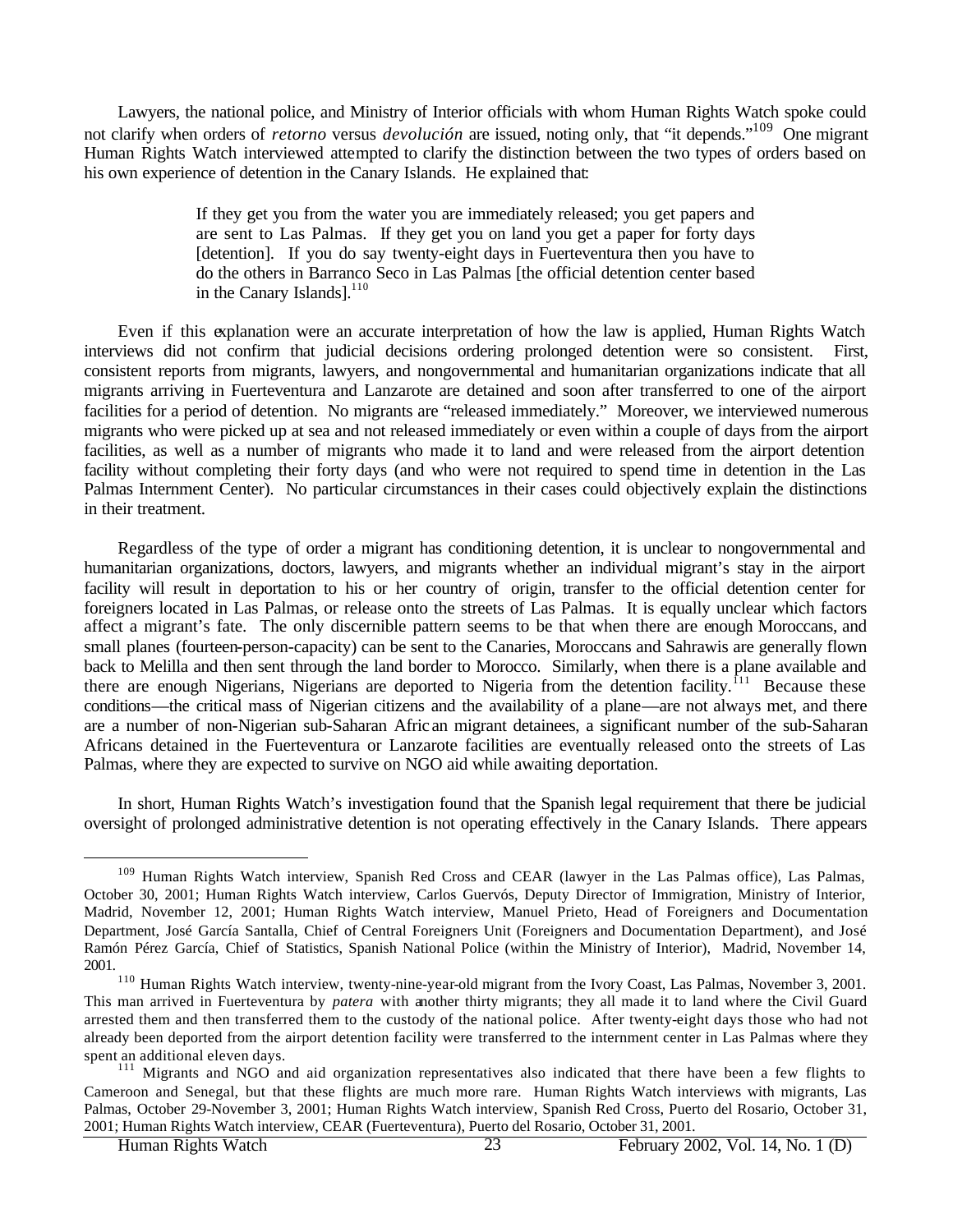to be neither individualized review of cases nor assessment of the necessity of internment. Similarly, there appears to be a complete lack of judicial monitoring or standard guidelines to determine the type of orders to be issued to individual migrants, the length of individual migrants' detention, or the status they obtain upon release from one of the airport facilities.

#### **ACCESS TO ASYLUM**

Human Rights Watch interviewed a number of migrants who had been detained in one of the airport facilities upon arriving in Spain and reported being unable to apply for asylum, including several who later successfully applied and were admitted for consideration of their asylum claims.

In particular, migrants complained that they faced substantial language barriers when attempting to request asylum in both the police stations and in the airport detention facilities. As well, migrants said they found that the lawyers available to them were unable or unwilling to advocate on their behalf or to provide them with necessary information to access the asylum system.<sup>112</sup> Spanish law and international guidelines on asylum procedures, however, require the provision of legal and interpretation and translation services necessary for applicants to submit a claim to the authorities, $113$  as well as information on their rights in a language they understand.<sup>1</sup>

According to a man from Sierra Leone, after the Spanish Civil Guard picked him up from the sea off the coast of Fuerteventura in September 2001, he requested asylum, but his request was ignored, and he was immediately detained in the old airport facility. He told Human Rights Watch that the police did not provide him a lawyer and that he was unable to apply for asylum from the airport facility:

> They're not speaking the language; they don't understand us. They just bring doctors to look after us. There was no communication with anyone. We could

<sup>114</sup> Implementing Decree of Law 5/1984 (March 26) regulating Refugee Status and the Right to Asylum, which was amended by Law 9/1994 (May 16), Section 1, Article 5(1) stipulates that:

The Administration, in collaboration with the UNHCR and the non-governmental organisations that pursue such objectives as providing aid to refugees, must produce a brochure in several languages with all of the information useful to asylum-seekers. This document will be available at any of the governmental agencies mentioned in article 4 above [which includes border points and Provincial Police Departments or District Police Departments] and must be given to asylum-seekers when they submit their request so that they may contact those organisations that they deem necessary.

<sup>&</sup>lt;sup>112</sup> Personnel of the local office of the Comisión Española de Ayuda al Refugiado (CEAR) in Fuerteventura reiterated these concerns, telling Human Rights Watch that they fear legitimate asylum seekers are unable to apply for asylum in the police station or at the airport facility in Fuerteventura. Human Rights Watch interview, Pedro Santana, Coordinator, and Itziar Díaz Soloaga, lawyer, CEAR (Fuerteventura), Puerto del Rosario, October 31, 2001.

<sup>113</sup> Spanish Law 9/1994 (March 19) (published in *Boletín Oficial del Estado*, nos. 122 and 131), amending Law 5/1984 (March 26), Regulating Refugee Status and the Right to Asylum, Chapter Two, Article 4(1); Royal Decree 203/1995 (February 10) approving the Implementation Regulation [hereinafter "Implementing Decree"] of Law 5/1984 (March 26) regulating Refugee Status and the Right to Asylum, which was amended by Law 9/1994 (May 16) (published in *Boletín Oficial del Estado*, no. 52, 2 March 1995), Articles 8(4) (request made within Spanish territory) & 19(2) (requests made at border points); Office of the United Nations High Commissioner for Refugees, *Handbook on Procedures and Criteria for Determining Refugee Status* (Geneva: UNHCR, 1992), para. 192. The Handbook on Procedures and Criteria for Determining Refugee Status was written to guide governments in conducting their own asylum procedures. See Executive Committee of the High Commissioner's Programme, Conclusion No. 8 (1977), para. 53.6 (listing basic requirements for procedures for the determination of refugee status from which the Handbook on Procedures and Criteria for Determining Refugee Status was prepared). Since 1975, the Executive Committee (ExCom) has passed a series of Conclusions at its annual meetings. The Conclusions are intended to guide states in their treatment of refugees and asylum seekers and in their interpretation of existing international refugee law. While the Conclusions are not legally binding, they do constitute a body of soft international refugee law and ExCom member states are obliged to abide by them. Spain is an ExCom member state; as such it is obligated to respect the international standards stipulated in the Conclusions.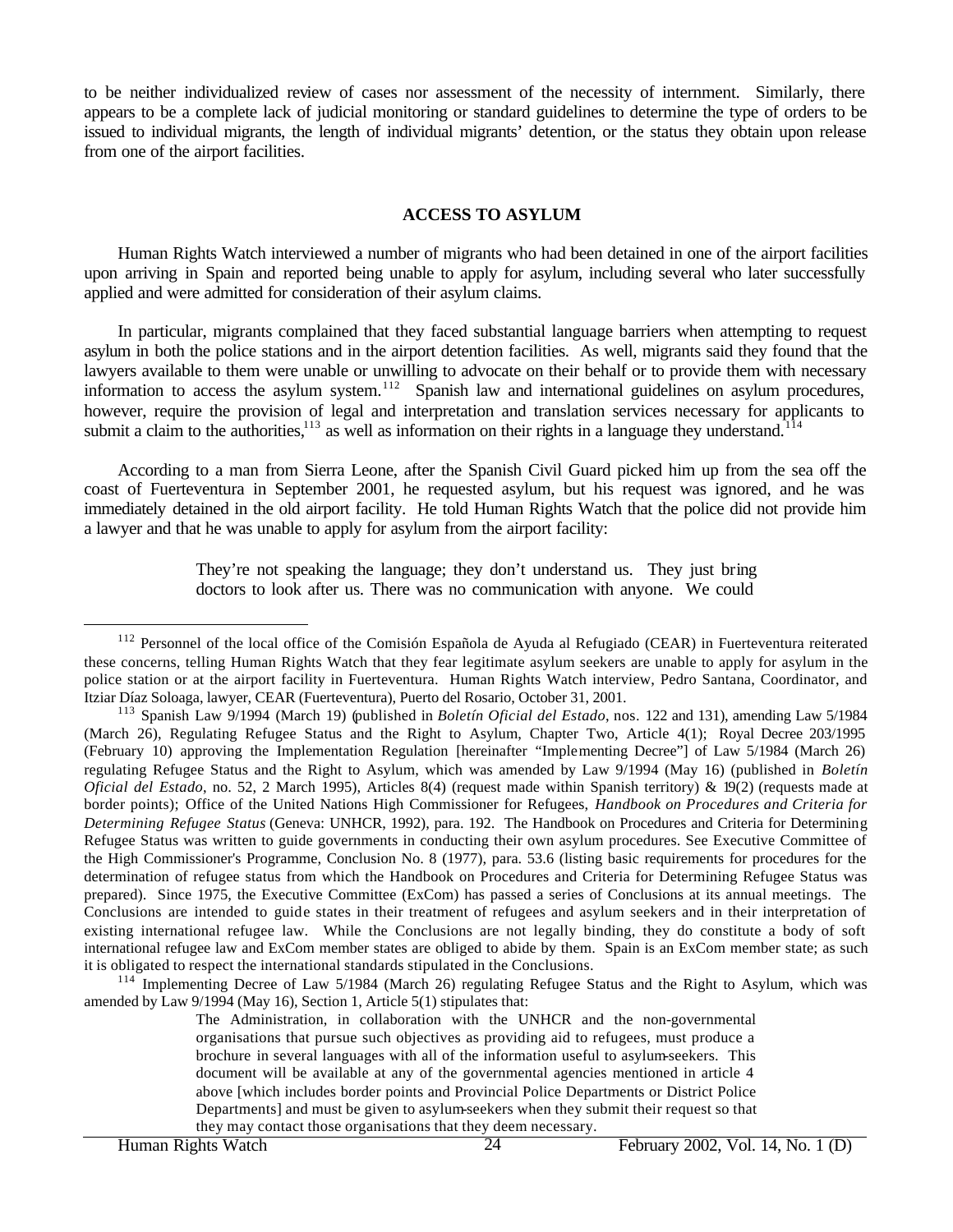not leave the camp. We were there twenty-four hours a day. They gave us food three times a day and let us go to the toilet. Nothing. No communication for twenty-three days.<sup>115</sup>

Balthazar D.,<sup>116</sup> a thirty-three-year-old from Togo, told Human Rights Watch he had difficulty applying for asylum because of language barriers and that when he was in Lanzarote he could not tell the judge that he wanted to apply because he was brought to the court with a large group of migrants and never had the opportunity to discuss his personal situation. Human Rights Watch researchers saw copies of the document (in Spanish) that he received from the court, which indicated only that he should be "expelled" by the process of *devolución* and transferred to an official detention center such as Barranco Seco in Las Palmas in the meantime. Balthazar explained that when he tried to request asylum at the Lanzarote airport facility the police told him he was lying and so refused to proceed with his application. After his release from detention Balthazar was able to apply for asylum in Las Palmas, but only after persistent efforts. He told Human Rights Watch that for several days in a row, authorities at the Las Palmas police station refused to act on his request to apply.<sup>117</sup>

Other migrants we interviewed reported ongoing difficulties applying for asylum. Jonathan  $N_{n}^{118}$  a thirtytwo-year-old man from Gambia, for example, told Human Rights Watch that he had wanted to apply for asylum since the day he arrived but that he had planned to do it after he was released from airport detention when he could find a lawyer and get information about the process and his rights. He explained that once he was released the Spanish authorities and a lawyer in Las Palmas informed him that he was required to apply for asylum within the first month of arrival and was thus no longer eligible to make the application. Because Jonathan does not have documents or legal status in Spain, he cannot travel from the Canary Islands to seek other legal help or further information on his current options.<sup>119</sup>

Jonathan ran afoul of a Spanish law that requires migrants to apply for asylum within one month of their entry into Spanish territory, or risk prejudicial assumptions against their cases.<sup>120</sup> This law creates a serious procedural and legal barrier to potential asylum seekers arriving in the Canary Islands. Reported practices at police stations and during detention at the airport facilities indicate that for most asylum seekers arriving in the Canaries it is effectively impossible to get access to the procedure within the first month of their arrival in Spain. Only a minority are fortunate enough to be released and to find a lawyer in time to apply before the one-month deadline lapses. Moreover, although legally asylum seekers may still proceed with their applications for asylum after one month in Spain, as Jonathan found, few lawyers are willing to take these cases or argue that the delay should not be considered prejudicial given the circumstances. Consequently, the guideline for application within one month is now interpreted by many to be a steadfast rule prohibiting later application for asylum.

In some cases current practice in the Canary Islands, especially in Fuerteventura, appears to be even more stringent with regard to time limits on the ability to apply for asylum without prejudice. One lawyer told Human Rights Watch that:

> [i]f they came looking for asylum, they are supposed to ask for it immediately. If they are in the airport two to three days then maybe they talked to someone; it's not a good request.<sup>121</sup>

<sup>&</sup>lt;sup>115</sup> Human Rights Watch interview, thirty-five-year-old man from Sierra Leone, Madrid, October 27, 2001.

<sup>116</sup> Not his real name.

<sup>&</sup>lt;sup>117</sup> Human Rights Watch interview, Las Palmas, November 3, 2001.

<sup>118</sup> Not his real name.

<sup>119</sup> Human Rights Watch interview, Las Palmas, October 30, 2001.

<sup>120</sup> Spanish Law 9/1994 (March 19) (published in *Boletín Oficial del Estado* nos. 122 (27 March 1984) and 131 (6 June 1994)), amending Law 5/1984 (March 26), Regulating Refugee Status and the Right to Asylum, Chapter Two, Article 4(1) in combination with Section 1, Article 7(1) of the Implementing Decree of Law 5/1984 (March 26) regulating Refugee Status and the Right to Asylum, which was amended by Law 9/1994 (May 16).

<sup>&</sup>lt;sup>121</sup> Human Rights Watch interview, lawyer from the Colegio de Abogados (Fuerteventura), Puerto del Rosario, October 30, 2001.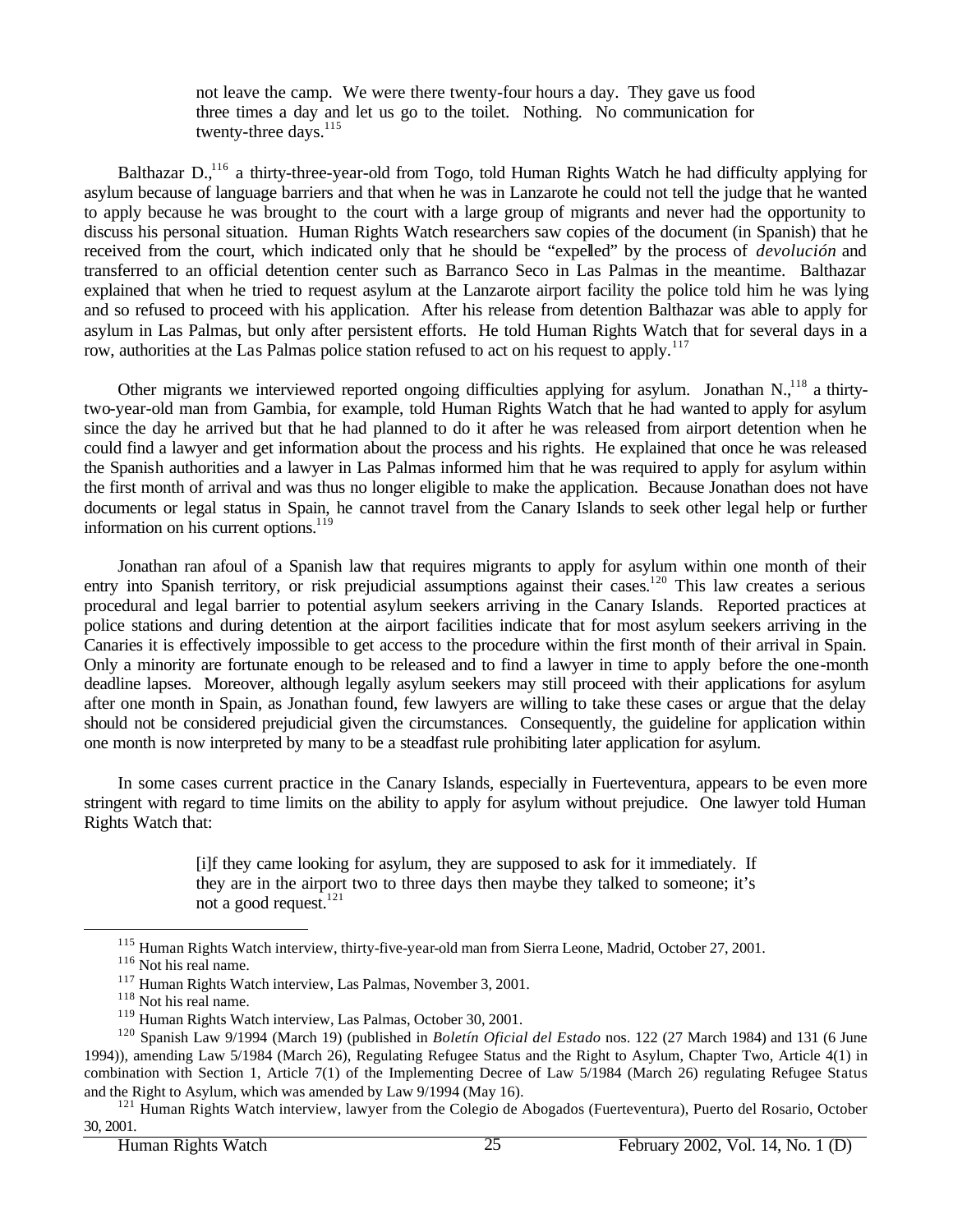The United Nations High Commissioner for Refugees (UNHCR) has expressed concern that the introduction of strict time limits for the filing of asylum requests "is contrary to accepted asylum and refugee protections."<sup>122</sup> The Executive Committee (ExCom), which is UNHCR's governing body and whose conclusions are binding on Spain, has further expressed that:

> [w]hile time limits may well be set for certain specific administrative purposes, the asylum seeker's failure to submit the request within a certain time limit should not lead to the asylum request being excluded from consideration.<sup>123</sup>

Although Spanish asylum law does not, in fact, prohibit applications for asylum after the one-month "deadline," the law does stipulate that in such cases the Ministry of Interior and competent authorities for the processing of asylum claims may interpret the request as:

> based on facts, information or allegations which are openly false, implausible or, because they are no longer valid or significant, do not constitute the basis of a need for protection.<sup>124</sup>

This provision must be considered in light of article 31 of the Convention Relating to the Status of Refugees (Refugee Convention), which prohibits states from penalizing asylum seekers who present themselves to the authorities "without delay." Paragraph 4 of the UNHCR Guidelines on Applicable Criteria and Standards Relating to the Detention of Asylum Seekers (UNHCR Guidelines), an authoritative interpretation of Spain's obligations under the Refugee Convention, provides that:

> [g]iven the special situation of asylum-seekers, in particular the effects of trauma, language problems, lack of information, previous experiences which often result in a suspicion of those in authority, feelings of insecurity, and the fact that these and other circumstances may vary enormously from one asylum seeker to another, there is no time limit which can be mechanically applied or associated with the expression "without delay."<sup>125</sup>

In short, Spain's one-month rule, even were it not being erroneously interpreted by lawyers as a strict time limit on applications for asylum, raises serious concerns about compliance with refugee protection standards.

The considerable obstacle asylum seekers face when attempting to apply for asylum in the Canary Islands, caused by misinterpretation of the one-month rule and the implicit penalization of asylum seekers who apply after one-month in-country, is further compounded by local perspectives on what constitutes a request for asylum. According to one lawyer working with arriving migrants in the Fuerteventura police station,

> [w]e the lawyers, we can't say anything when they talk about their experience. They must say, "I want asylum." They have to say it. If they don't, we can't do anything for them.<sup>126</sup>

<sup>122</sup> *Note on International Protection,* Refugee Survey Quarterly, Vol. 18:2, 1999, 88-101, at p. 88 para. 18.

<sup>&</sup>lt;sup>123</sup> See Executive Committee of the UNHCR's Programme, Conclusion 15(i) (1979).

<sup>&</sup>lt;sup>124</sup> Implementing Decree of Law 5/1984 (March 26) regulating Refugee Status and the Right to Asylum, which was amended by Law 9/1994 (May 16), Article 7(2), citing Law 5/1984, Article 5(6)(d).

<sup>125</sup> United Nations High Commissioner for Refugees, *Revised Guidelines on Applicable Criteria and Standards Relating to the Detention of Asylum Seekers*, Geneva, February 1999.

<sup>&</sup>lt;sup>126</sup> Human Rights Watch interview, lawyer from the Colegio de Abogados (Fuerteventura), Puerto del Rosario, October 30, 2001.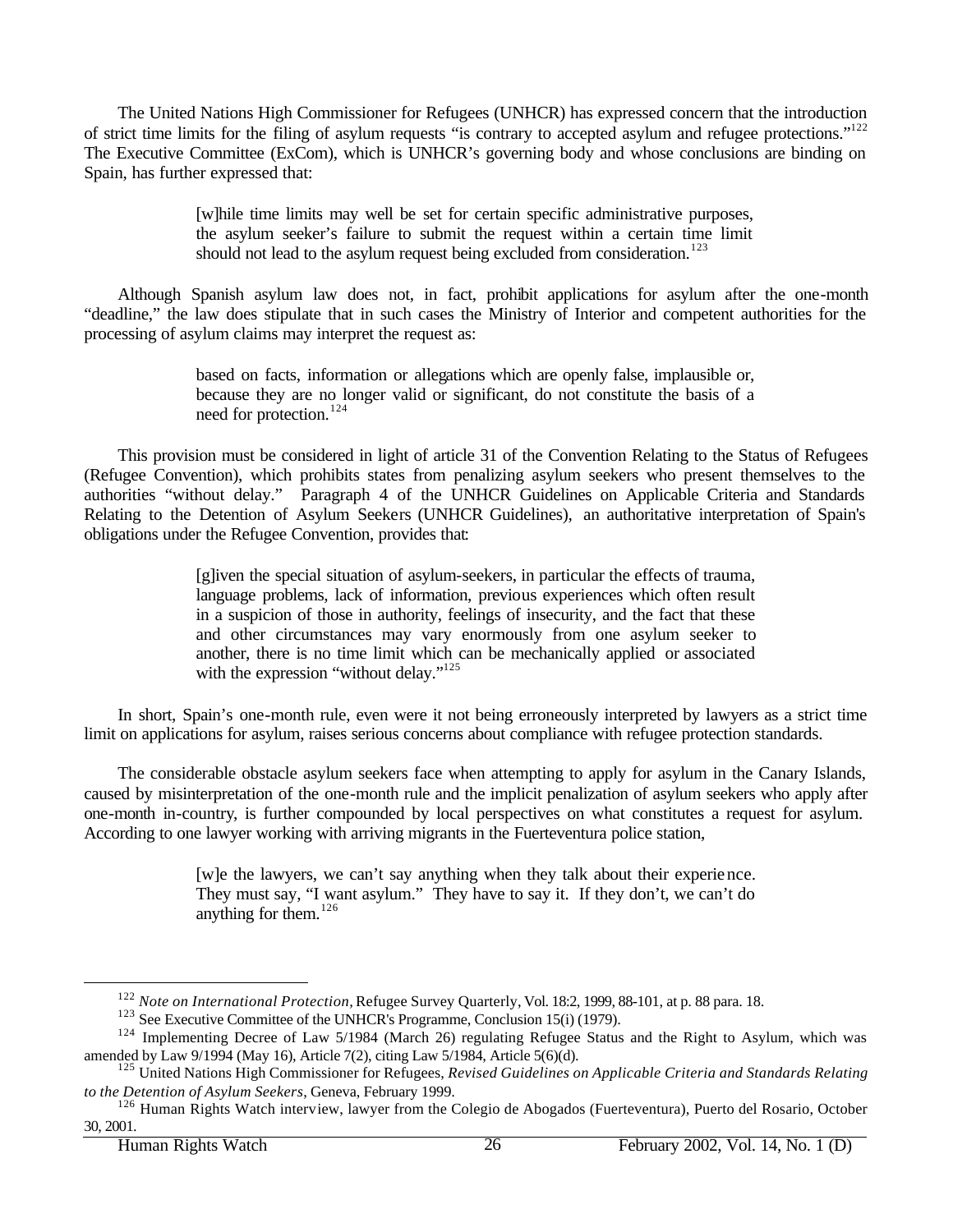Representatives of the Fuerteventura office of CEAR, a Spanish asylum and refugee organization, confirmed that the national police in Fuerteventura have a similar approach. Coordinator Pedro Santana observed that:

> The problem is some of these people could be refugees. But, if they don't say the two magical words—*asilo político*—then the police are not obliged to open the process to them. If I am an immigrant and I say, "in my country we have a war. I have a lot of problems because of my political ideas and I could go to jail." . . . The police do nothing. Normally people stay here and then get transferred to Barranco Seco [the official detention center in Las Palmas]. Our CEAR office in Las Palmas gives them assistance there. But here, the proceedings are not started.<sup>127</sup>

According to a Bar Association representative in Fuerteventura, if asylum is requested after the issuance of an order of *retorno*—one of the most common orders issued to migrants before their transfer to the airport detention facility (and issued within a few hours to a maximum of seventy-hours after their arrest)—deportation cannot be stopped or even suspended.<sup>128</sup> This interpretation is in conflict with Spanish and international asylum law with regard to the deportation of asylum seekers. Spanish law and international refugee standards prohibit the deportation of or refusal of entry to any migrant or refugee who has applied for asylum, pending the decision on his or her application.<sup>129</sup> The fact that the Spanish authorities have initiated procedures for deportation should not prohibit one from applying for asylum nor should it limit the protections afforded asylum seekers during the period pending a decision on their request.<sup>130</sup>

If lawyers working with migrants interpret the law to bar asylum applications after the issuance of an order of *retorno*, migrants' rights to seek asylum are significantly narrowed. In effect, migrants arriving in the Canary Islands must apply for asylum (and convince lawyers or police of the merits of this claim) within a few hours to a few days, depending on the speed at which paperwork for their particular group of arrivals can be processed, without information on their right to apply or assistance through lawyers and translators. The variable time-line for the acceptance of applications for asylum depends largely on the speed at which the Spanish authorities in Fuerteventura process migrants' paperwork upon arrival and issue orders of deportation by *retorno*, not on the ability or will of migrants to apply for asylum. Consequently, migrants' access to asylum is substantially determined by external and unpredictable factors such as how many other migrants arrived that day, whether it is

<sup>&</sup>lt;sup>127</sup> Human Rights Watch interview, Pedro Santana, Coordinator, CEAR (Fuerteventura), Puerto del Rosario, October 31, 2001. The Spanish Red Cross also expressed concern that potential asylum seekers are being deported to their countries of origin on the basis of orders for repatriation by *devolución* or *retorno* or by expulsion orders before their asylum claims can be heard or processed. Spanish Red Cross officials noted that the local police perceives them as encouraging migrants to apply for asylum because they routinely provide information on the right to seek asylum and that consequently the police do not believe that migrants applying for asylum are legitimate asylum seekers. The Spanish Red Cross told Human Rights Watch that in fact many migrants do want to apply for asylum but are either afraid to ask the police or fail to "say the magic word to get the process rolling: *refugiado*." Human Rights Watch telephone interview, Spanish Red Cross, January 4, 2002.

<sup>&</sup>lt;sup>128</sup> Human Rights Watch interview, lawyer from the Colegio de Abogados (Fuerteventura), Puerto del Rosario, October 30, 2001.

<sup>129</sup> Spanish Law 9/1994 (March 19) (published in *Boletín Oficial del Estado*, nos. 122 and 131), amending Law 5/1984 (March 26), Regulating Refugee Status and the Right to Asylum, Chapter Two, Article 5(1), **"**Consequences of the request for asylum." See also Executive Committee of the UNHCR's Programme, Conclusion No. 8 on Determination of Refugee Status (1977), which states that an applicant should be permitted to remain in the country pending a decision on his or her initial request and while an appeal is pending. Returning an asylum seeker without a full consideration of the asylum claim could amount to *refoulement* as access to full and fair asylum determination procedures is a necessary safeguard against *refoulement*, which is prohibited under article 33 of the Refugee Convention, article 3 of the European Convention on Human Rights, and article 3 of the U.N. Convention against Torture. See European Convention for the Protection of Human Rights and Fundamental Freedoms (1950), Article 3; Convention Against Torture and Other Cruel, Inhuman or Degrading Treatment or Punishment (1987), Article 3.

<sup>&</sup>lt;sup>130</sup> Implementing Decree of Law 5/1984 (March 26) regulating Refugee Status and the Right to Asylum, which was amended by Law 9/1994 (May 16), Article 7(2), citing Law 5/1984, Articles 5(6)(d), 11, and 12.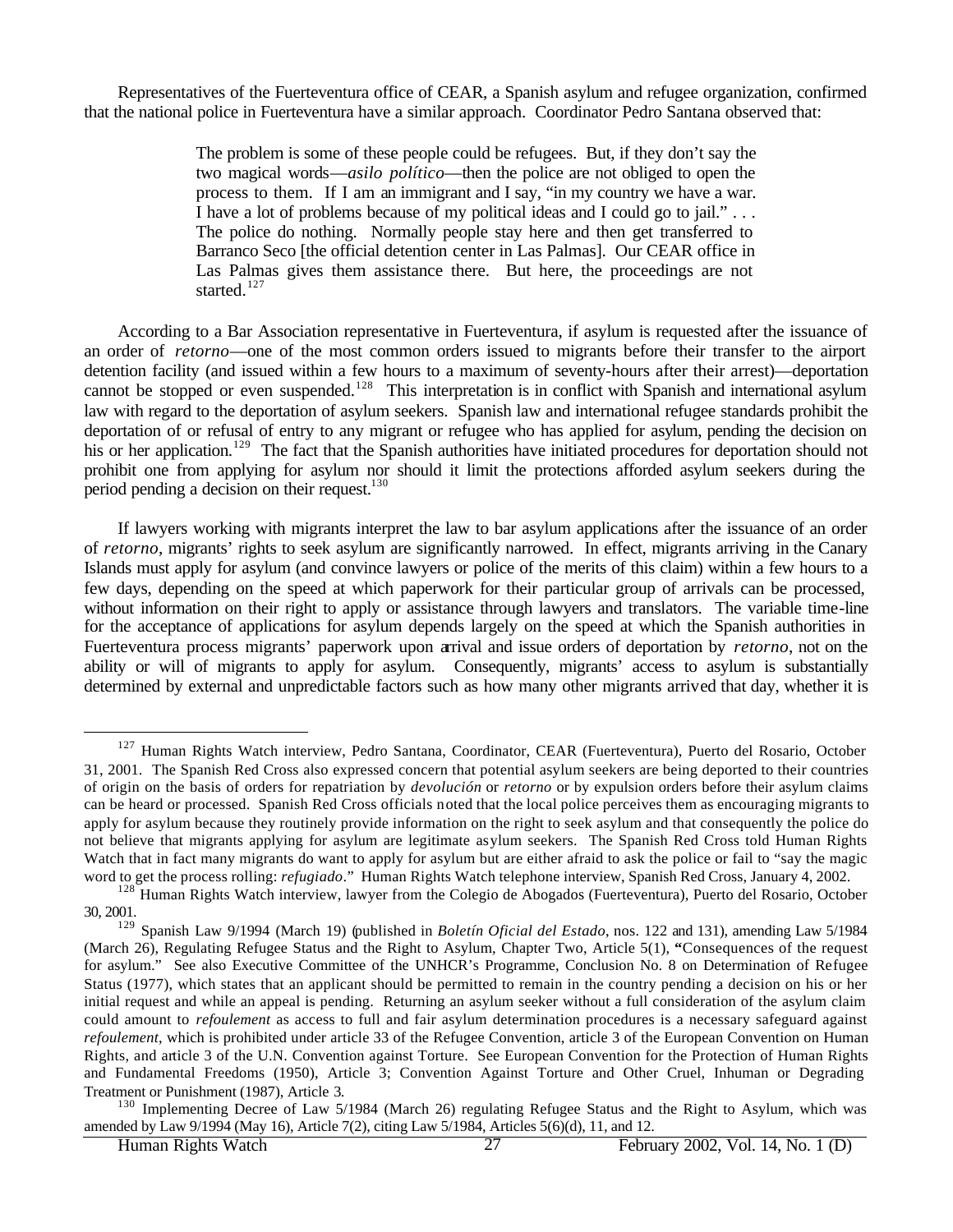the weekend or a holiday, how full the airport facility is, or whether there are scheduled planes to one's country of origin or to Las Palmas slotted for use by police authorities.

In addition to the numerous procedural obstacle s barring access to asylum procedures, many migrants arriving in the Canary Islands face serious substantive problems when attempting to apply for asylum because they do not possess official documents. Lawyers in Fuerteventura told Human Rights Watch that migrants must demonstrate proof of their country of origin and individual persecution "at the moment they apply for asylum."<sup>131</sup>

This is particularly problematic for migrants coming from the disputed territory of the Western Sahara, who cannot produce immediate proof that they are from the disputed territory. Numerous NGO and humanitarian aid workers with whom we spoke indicated that in the Canary Islands there is a strong presumption against the validity of claims that one is Sahrawi, which is only strengthened by the fact that Sahrawis frequently speak Arabic and are not readily distinguishable from Moroccans arriving in the Canaries. Moreover, in many cases, someone from the Western Sahara who has documents would be carrying a Moroccan passport, further solidifying the local view that people claiming to be Sahrawis are really just Moroccans trying to stay in Spain. Consequently, very few of these migrants are able to actually apply for asylum before they are deported back to Morocco.<sup>132</sup>

NGO and humanitarian aid workers with whom we spoke also expressed serious concern that Spanish authorities were making preliminary determinations as to whether migrants from certain sub-Saharan African countries have a valid claim for asylum. These determinations are particularly prejudicial to Nigerians because Spain has signed a readmission agreement with Nigeria that enables the swift deportation of large groups of Nigerians back to Nigeria. Consequently, potential asylum seekers from Nigeria risk being deported before they are able to retain counsel or convince the authorities of the validity of their asylum claim. By contrast, deportation to Sierra Leone or other sub-Saharan African countries with which there is no agreement is significantly less frequent and more resource-intensive for the Spanish government.<sup>133</sup> The lack of transparency surrounding the processes affecting migrants arriving in the Canary Islands makes monitoring access to asylum difficult, but one aid worker suggested to Human Rights Watch that local police and lawyers, acting on presumptions or stereotypes, create serious obstacles to asylum in Spain:

> They [the police] start from the base that they [sub-Saharan African migrants] are all Nigerian: if not, then prove it. Why should a Sierra Leonean who has lived in the bush all his life know what the biggest supermarket in Freetown is? A woman will say, for example, that she is from one country and the lawyer will say "no [you are not] because those marks on your left cheek are markings from Senegal."<sup>134</sup>

Spanish asylum law stipulates that proof or documentation of one's country of origin and facts indicating personal persecution are critical to the success of an application, but the law does not require that migrants demonstrate proof of their country of origin or of individual persecution immediately upon arrival in the Canaries in order to apply for asylum.<sup>135</sup> Preventing migrants from applying on this basis would be in violation of Spanish

<sup>&</sup>lt;sup>131</sup> Human Rights Watch interview, lawyer from the Colegio de Abogados (Fuerteventura), Puerto del Rosario, October 30, 2001.

<sup>&</sup>lt;sup>132</sup> Human Rights Watch interview, Pedro Santana, Coordinator, and Itziar Díaz Soloaga, lawyer, CEAR (Fuerteventura), Puerto del Rosario, October 31, 2001; Human Rights Watch interview, Spanish Red Cross (Fuerteventura), Puerto del Rosario, October 31, 2001.

<sup>133</sup> Ibid.

<sup>134</sup> Human Rights Watch interview, Spanish Red Cross (Fuerteventura), Puerto del Rosario, October 31, 2001.

<sup>&</sup>lt;sup>135</sup> Implementing Decree of Law 5/1984 (March 26) regulating Refugee Status and the Right to Asylum, which was amended by Law 9/1994 (May 16), Section 1, Articles 8(3) and 9(1).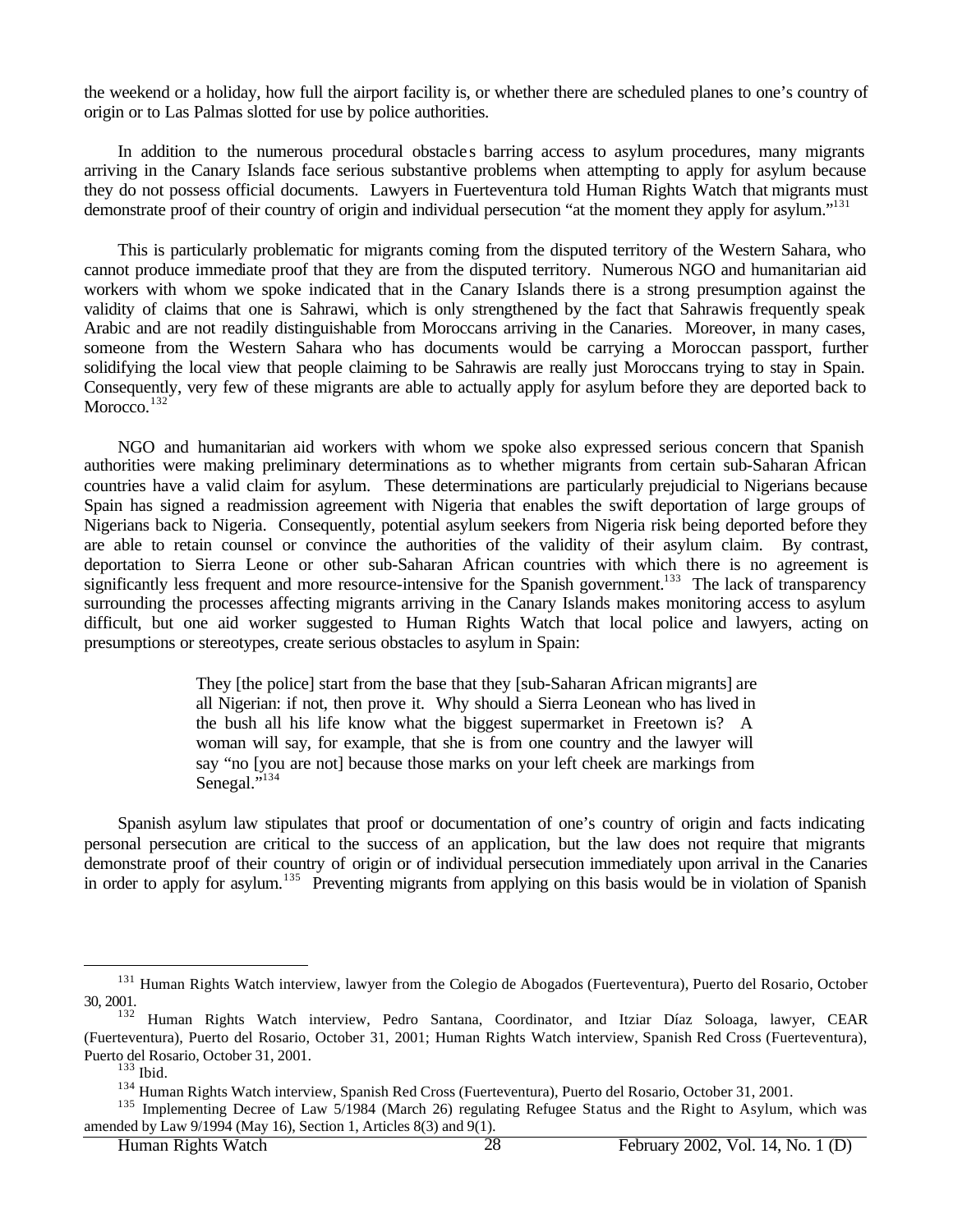and international law.<sup>136</sup> Furthermore, under international refugee law, the requirement that a refugee establish his or her "well-founded fear of persecution" is generally recognized to require proof of a fear of future persecution, not actual past persecution.<sup>137</sup> Any interpretation to the contrary by local police and lawyers conflicts with Spain's obligations under international refugee law.

In sum, Human Rights Watch's investigation revealed that migrants arriving in the Canary Islands face severe problems accessing the asylum system. There is little information available to migrants about the right to apply for asylum or the necessary steps in the application procedure. The quality and availability of translators is extremely limited, making it difficult for many migrants to even express a desire to apply for asylum or to ask for information that is not readily provided. Available lawyers are not specially trained in asylum and refugee matters nor do they appear willing to initiate claims and advocate on behalf of arriving migrants wishing to seek asylum in Spain, resulting in misinterpretations of the law to the detriment of potential asylum seekers. Moreover, local perspectives on what constitutes a legitimate asylum claim and preliminary determinations of the legitimacy of asylum requests compound these preexisting procedural barriers to applying for asylum.

Human Rights Watch raised these concerns in meetings with UNHCR (Spain) and the head of the Ministry of Interior's Office for Asylum and Refuge Documentation Department, Carlos Báez.<sup>138</sup> The Spanish branch of UNHCR told Human Rights Watch that it has received information about the Canaries situation from the asylum and refugee organization CEAR in Las Palmas and has plans to travel to the Canary Islands to investigate the situation facing asylum seekers there la ter this year if they are able to find sufficient funds for the project. Báez acknowledged that there are indeed comparatively few asylum applications filed in the Canary Islands but noted that there was little cause for concern. When we queried him on the extremely low number of asylum applications coming from the Canary Islands, he suggested we "ask the migrants. Maybe they think it is better to apply in Madrid."<sup>139</sup> Báez later added that in his opinion migrants arriving by *patera* do not typically have reasons to ask for asylum, as they come from richer sub-Saharan African countries and can afford to pay to cross by *patera*. With regard to procedural or practical barriers to applying for asylum in the Canaries, Mr. Báez assured us that in the last five years people have generally been able to ask for asylum and know where to go to apply, because the police "usually have a pretty good level of knowledge. Plus, if one asks the police, they will say where to go and the NGOs will inform the foreigner."<sup>140</sup> He stated unequivocally that he had no notice of cases in which migrants reported that it was difficult to apply because of practical barriers and that the police in Spain "have very precise instructions."<sup>141</sup>

### **INTERNATIONAL AND REGIONAL STANDARDS**

International and European standards require that the material conditions for all persons in any form of detention—including persons subject to immigration control measures that include detention—must meet basic minimum standards that guarantee health (both physical and mental), safety, and access to social support services. Spain's obligations under international law and the European Convention on Human Rights (ECHR) also require

<sup>&</sup>lt;sup>136</sup> Ibid. See also Refugee Convention, Articles 1(a) and 31. Article 31 prohibits states from penalizing asylum seekers for the matter in which they enter a country, such as without proper documentation. Penalties imposed by states on asylum seekers could include: detention; rejection at the frontier; or negative impacts on asylum claims.

<sup>137</sup> Refugee Convention, article 1(a). See also European Council on Refugees and Exiles (ECRE), *Position on the Interpretation of Article 1 of the Refugee Convention*, September 2000, which can be found at: http://www.ecre.org/positions/csrinter.shtml (accessed February 5, 2002).

<sup>&</sup>lt;sup>138</sup> UNHCR has only one office in Spain, in Madrid, but does conduct research and investigative missions to other parts of Spain when it is determined that there is a need for investigation and they are able to find funding in their budget. Human Rights Watch interview, UNHCR (Spain), Madrid, October 24, 2001; Human Rights Watch telephone interview, UNHCR (Spain), January 15, 2001.

<sup>&</sup>lt;sup>139</sup> Human Rights Watch interview, Carlos Báez Evertsz, Head of Documentation, Ministry of Interior (Office of Asylum and Refugees), Madrid, October 25, 2001.

 $140$  Ibid.

 $141$  Ibid.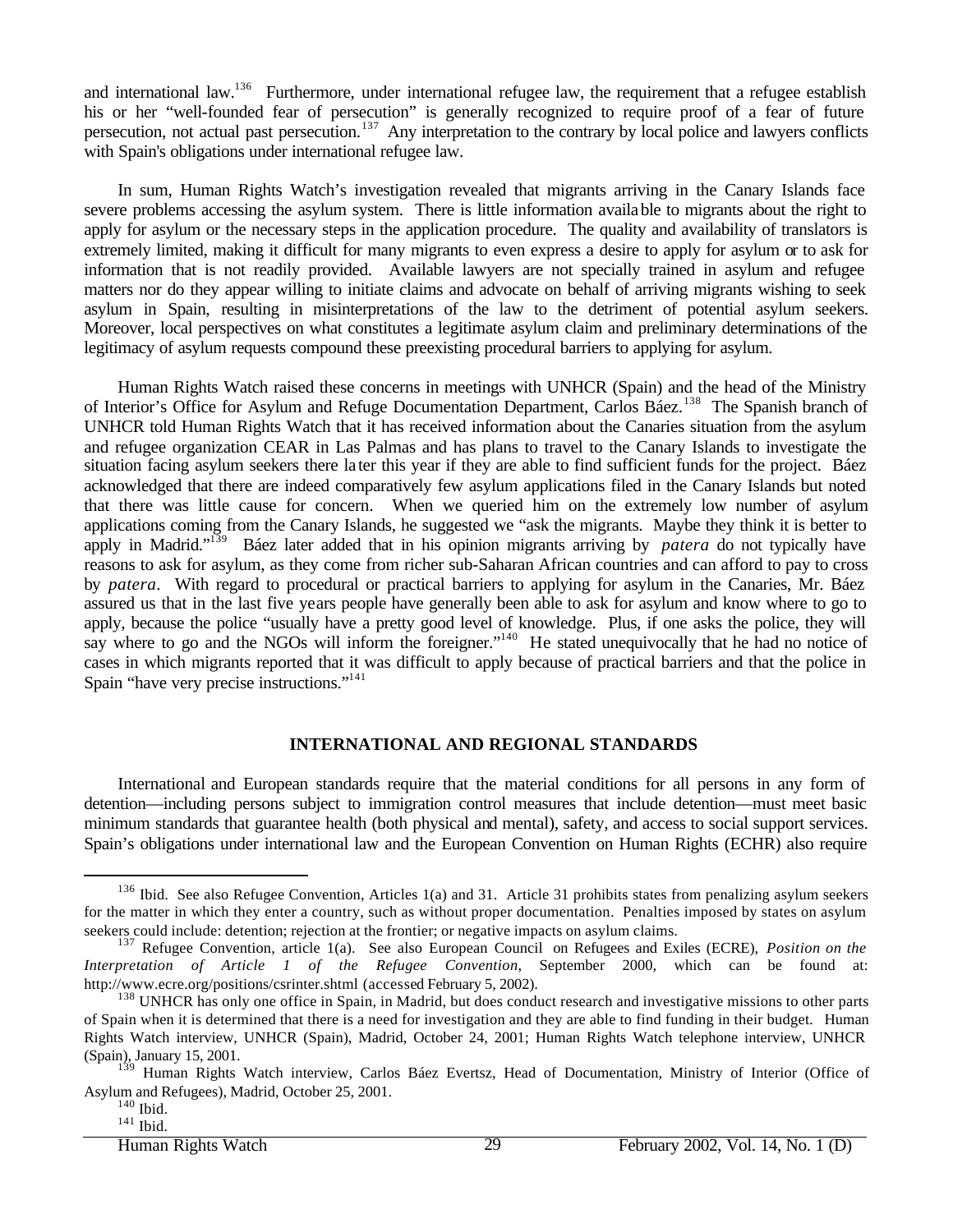that any deprivation of personal liberty—such as prolonged detention of migrants at the Fuerteventura and Lanzarote facilities—be governed by a basic set of procedural guarantees to ensure that a detention is not arbitrary and that detainees have an effective opportunity to challenge the legality of the detention in a court of law. Finally, asylum seekers and refugees enjoy special protection against detention—unless very specific circumstances obtain—afforded by the 1951 Refugee Convention and enshrined in guidelines developed by the United Nations High Commissioner for Refugees (UNHCR), which oversees the implementation of the convention by states parties, including Spain.

#### **Conditions of Detention and Procedural Guarantees**

The United Nations Standard Minimum Rules for the Treatment of Prisoners (Standard Minimum Rules)<sup>142</sup> and the European Prison Rules<sup>143</sup> serve as authoritative guides for states on how to comply with their international and regional obligations to protect the human rights of persons held in all forms of detention. The Standard Minimum Rules provide a set of guidelines for interpreting article 7 of the International Covenant on Civil and Political Rights (ICCPR) prohibiting torture, cruel, inhuman or degrading treatment or punishment, and ICCPR article 10 which states that "[a]ll persons deprived of their liberty shall be treated with humanity and respect for the inherent dignity of the human person."<sup>144</sup> The United Nations Human Rights Committee has held that most of the rights guaranteed by the ICCPR—including the prohibition against cruel, inhuman, or degrading treatment and the right of those detained to humane treatment—devolve upon any alien on the territory of a state party.<sup>145</sup> Likewise, the European Prison Rules provide guidelines to ensure that European states are in conformity with article 3 of the European Convention on Human Rights—the prohibition against torture, inhuman or degrading treatment—and the European Court of Human Rights has ruled that migrants subject to immigration detention enjoy the right to safe and humane detention conditions in conformity with article  $3.^{146}$ . Key provisions of both sets of rules require:

- Sleeping accommodations that meet basic requirements of health and hygiene including adequate sleep space, air, lighting, heat and ventilation. The European Prison Rules recommend individual cells or shared accommodation with reasonable space for each detainee and a separate bed and bedding for each detainee;
- Adequate bathing and shower installations;
- Proper maintenance and cleaning of all parts of a detention facility;

<sup>146</sup> European Court of Human Rights, *Dougoz v. Greece*, 40907/98, March 6, 2001.

<sup>&</sup>lt;sup>142</sup> Adopted August 30, 1955, by the First United Nations Congress on the Prevention of Crime and the Treatment of Offenders; ECOSOC Resolutions 663 (July 1957) and 2076 (May 1977).

<sup>&</sup>lt;sup>143</sup> Council of Europe, Committee of Ministers Recommendation No. R(87)3, adopted on February 12, 1987.

<sup>&</sup>lt;sup>144</sup> According to Nigel Rodley, former U.N. Special Rapporteur on Torture and current member of the U.N. Human Rights Committee:

Although not every rule may constitute a legal obligation, it is reasonably clear that the Standard Minimum Rules can provide guidance in interpreting the general rule against cruel, inhuman, or degrading treatment or punishment. Thus, serious non-compliance with some rules or widespread non-compliance with some others may well result in a level of ill-treatment sufficient to constitute violation of the general rule. The SMR [Standard Minimum Rules] can provide similar guidance in interpreting the general requirement of Covenant article 10(1) of humane treatment and respect for human dignity..."

Nigel Rodley, *The Treatment of Prisoners Under International Law*, (Oxford University Press: New York, 1987), p. 222. Spain has ratified the ICCPR and the U.N. Convention Against Torture and Other Cruel, Inhuman or Degrading Treatment or Punishment.

<sup>&</sup>lt;sup>145</sup> General Comment No. 15, "The Position of Aliens under the Covenant," in United Nations Human Rights Instruments, *Compilation of General Comments and General Recommendations adopted by Human Rights Treaty Bodies*, HRI/GEN/1/Rev4, February 7, 2000, p.98, para. 7.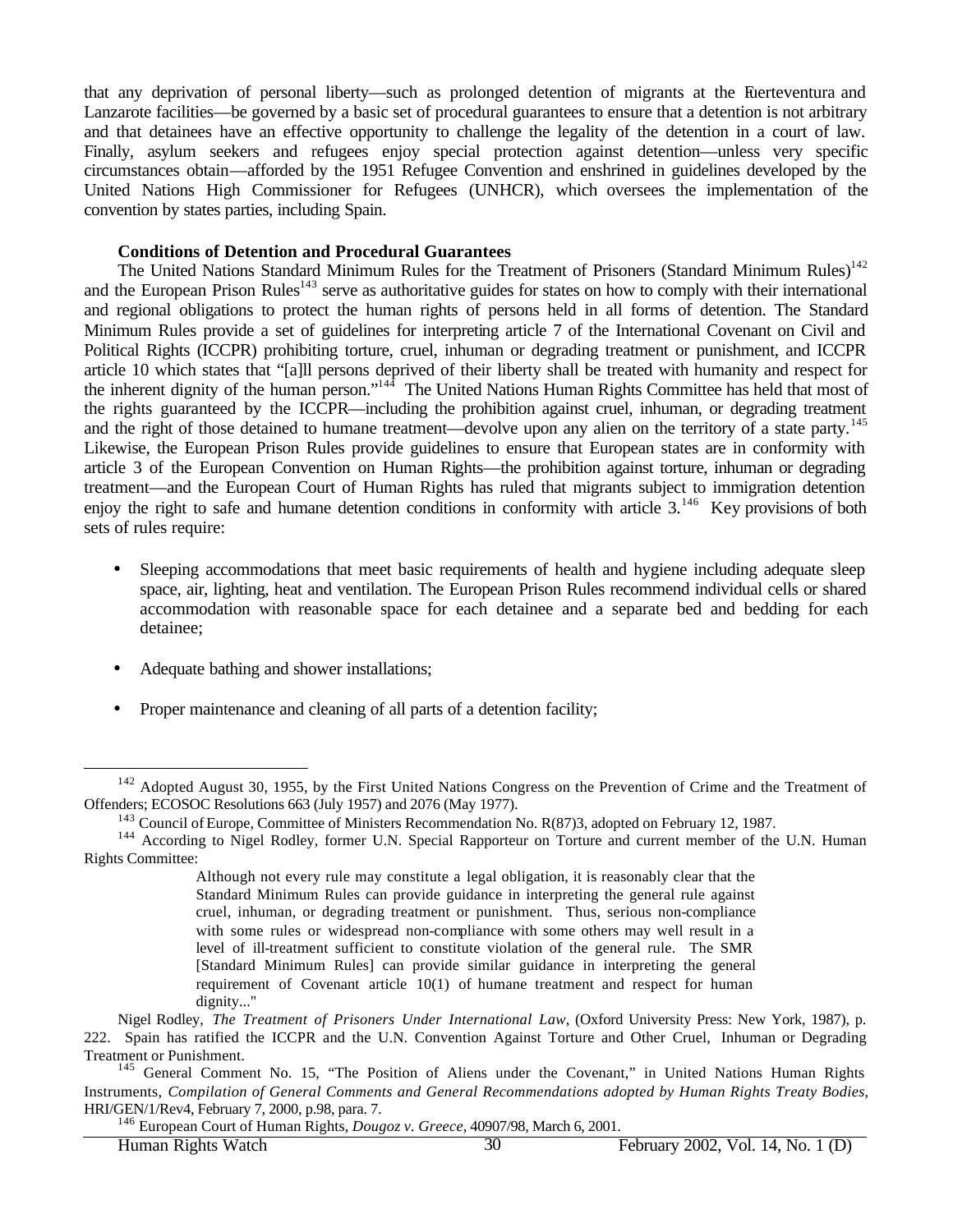- Provision of toilet articles as necessary for health and cleanliness;
- Food of nutritional value adequate for health provided at normal times; drinking water available at all times;
- Access to medical and psychiatric care and psychological support services;
- Absolute prohibition against cruel, inhuman or degrading treatment or punishment;
- Communication, both written and oral, with detainees in a language they can understand;
- System for making complaints;
- Provision for regular exercise and access to natural light and fresh air;
- Provision of a library, educational programs, and access to necessary social services;
- Separation of detainees in separate facilities away from convicted felons.

Migrants subject to immigration detention are also guaranteed basic procedural rights under international and regional law to ensure that no person is detained arbitrarily.<sup>147</sup> The U.N. Body of Principles for the Protection of all Persons under Any Form of Detention or Imprisonment (Body of Principles)<sup>148</sup> state that any detained individual has the following basic procedural rights:

- To be informed at the commencement of detention with information on and an explanation of his rights and how to avail himself of such rights and to receive such information promptly in a language he understands with the assistance of an interpreter, free of charge, if necessary;
- "Not to be kept in detention without being given an effective opportunity to be heard promptly by a judicial or other authority;" the right "at any time to take proceedings according to domestic law before a judicial or other authority to challenge the lawfulness of their detention;" and the right to do so through proceedings that are "simple and expeditious and at no cost for detained persons without adequate means;"
- To have the assistance of legal counsel, to have legal counsel assigned to him if he cannot afford his own lawyer, to receive reasonable help in obtaining counsel, to have adequate time and facilities to communicate with legal counsel, to be able to communicate in full confidentiality with legal counsel (interviews between a detained or imprisoned person and his legal counsel may be within sight, but not within the hearing, of a law enforcement official);
- To have an "adequate opportunity to communicate with the outside world," including communication and visits by legal counsel and family members;

<sup>&</sup>lt;sup>147</sup> ICCPR Article 9 and ECHR Article 5 guarantee the rights to liberty and security of person and provide, among other things, any person deprived of her or his liberty with an *effective* opportunity to challenge the lawfulness of a detention before a court. In its General Comment No. 8, the U.N. Human Rights Committee interpreted ICCPR Article 9 to include "all deprivations of liberty, whether in criminal cases or in other cases such as…immigration control." United Nations Human Rights Instruments, *Compilation of General Comments and General Recommendations adopted by Human Rights Treaty Bodies*, HRI/GEN/1/Rev.4, February 7, 2000, p. 88, para. 1. The European Court of Human Rights has ruled that migrants in detention enjoy the basic procedural guarantees enshrined in ECHR Article 5, including the right to effective review of the legality of their detention by a court. See *Dougoz v. Greece*, 40907/98, March 6, 2001. <sup>148</sup> Adopted by U.N. General Assembly Resolution 43/173, December 9, 1988.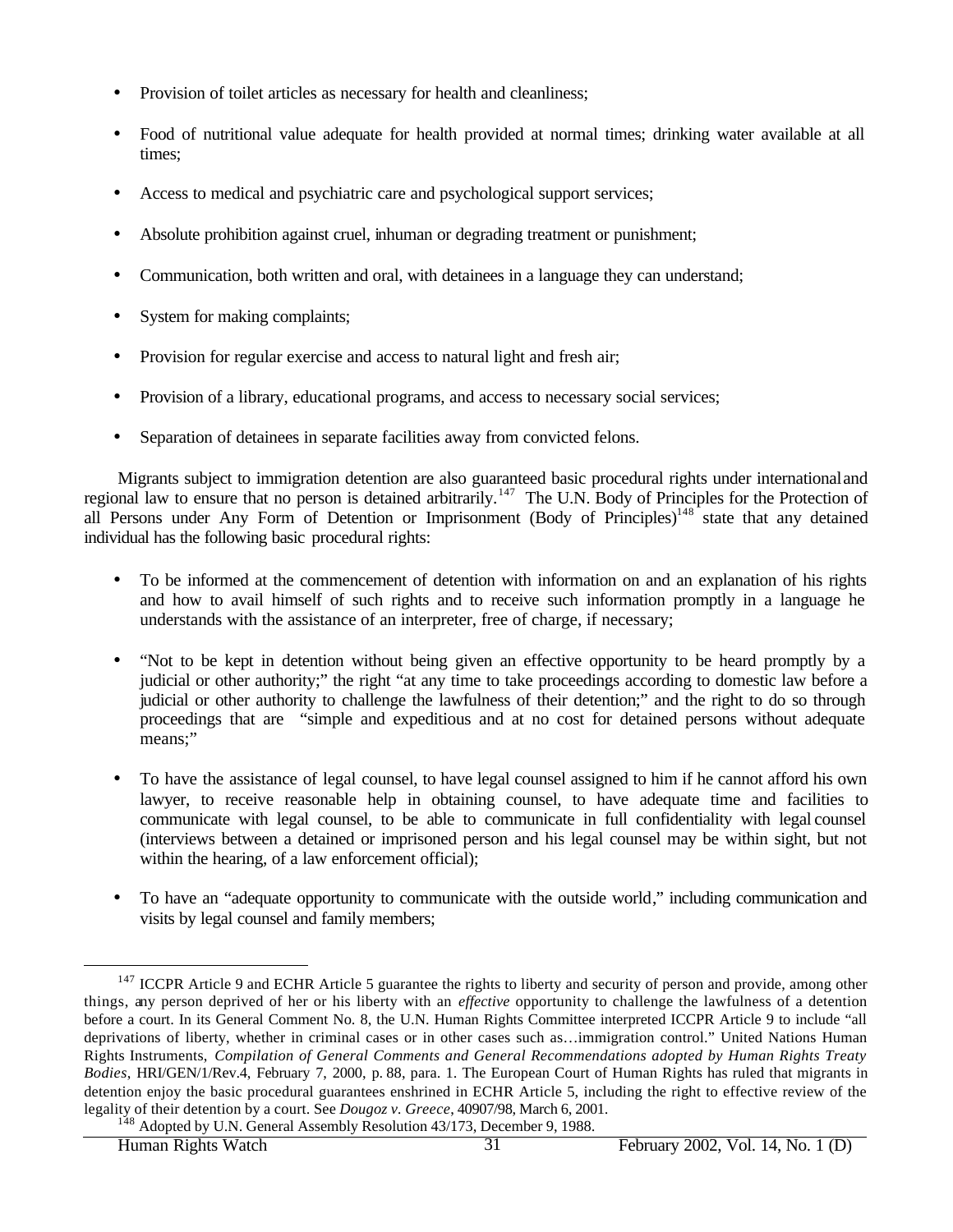- To be informed of disciplinary rules prevailing in a given detention center, to appeal any disciplinary action, and to make a request or complaint regarding treatment or detention conditions;
- To make a request or complaint regarding treatment, in particular in case of torture or other cruel, inhuman or degrading treatment, to the authorities responsible for the administration of the place of detention and to higher authorities and, when necessary, to appropriate authorities vested with reviewing or remedial powers.

Many of the international and regional standards for conditions of detention and procedural protections identified above are duplicated in Spanish domestic law.<sup>149</sup> The substandard conditions of detention in the Fuerteventura and Lanzarote airport facilities detailed in this report as well as the demonstrated inadequacy of legal and interpretation and translation services, and the paucity of information available to migrants prior to and during their detention violate many of the requirements of both internationally and regionally recognized basic minimum standards for the treatment of detainees as well as Spanish domestic law.

Conditions documented by Human Rights Watch—up to forty days detention under circumstances that include severe overcrowding; an absolute bar against communication with the outside world, including lawyers and family members; lack of adequate sleeping accommodations; no access to fresh air, ventilation, or exercise; the refusal of the national police to clean the facility or provide laundering despite the absence of adequate facilities for washing or drying clothing or bed-sheets; and insufficient medical care and facilities—raise serious concerns of cruel, inhuman or degrading treatment prohibited under the ICCPR and the ECHR.

Moreover, it is a fundamental principle of human rights that no one should be arbitrarily placed in detention. The Universal Declaration of Human Rights states that "no one shall be subjected to arbitrary arrest, detention or exile" and article 9 of the ICCPR declares similarly that "[n]o one shall be subjected to arbitrary arrest or detention [or] be deprived of his liberty except on such grounds and in accordance with such procedures as are established by law." Detention is considered "arbitrary" if it is not authorized by law or in accordance with law. It is also arbitrary when it is random, capricious, or not accompanied by fair procedures for legal review.

Arbitrary detention has also been defined as not only contrary to law but as including elements of injustice and lack of predictability. Due to the growing phenomenon of indefinite detention of migrants and asylum seekers, the U.N. Working Group on Arbitrary Detention in 1999 developed criteria for determining whether or not the deprivation of liberty of migrants and asylum seekers is arbitrary.<sup>150</sup> The principles mandate that a migrant or asylum seeker placed in custody "must be brought promptly before a judge or other authority" and that decisions regarding detention must be founded on criteria of legality established by law. Moreover, migrants and asylum seekers in detention must be notified in writing—in a language they understand—of the grounds for detention and the requirements for a remedy to a judicial authority empowered to decide promptly on the lawfulness of detention and to order release if appropriate. Such measures are intended to safeguard against arbitrariness and uncertainty by affording migrants and asylum seekers in detention with a requisite level of information to understand the reasons and terms of detention and to enable them to determine a course of action to challenge the detention if desired.

As demonstrated above, Human Rights Watch's investigation raises serious concerns about the predictability of migrants' treatment in the Canary Islands. There is no certainty as to how long migrants will be held in

<sup>&</sup>lt;sup>149</sup> See Law No. 8/2000 (Regarding the Rights and Freedoms of Foreign Nationals Living in Spain and their Social Integration) in combination with Section 2.a (Internment Centers for Foreigners), Articles 127-132 of the law's Regulations for the Application of Spanish Law on Foreign Nationals.

<sup>150</sup> United Nations Commission on Human Rights, *Report of the Working Group on Arbitrary Detention*, E/CN.4/2000/4, December 28, 1999, Annex II, Deliberation No. 5, "Situation Regarding Immigrants and Asylum Seekers," which can can be found at http://www.unhchr.ch/Huridocda/Huridoca.nsf/0811fcbd0b9f6bd58025667300306dea/39bc3afe4eb9c8b480256890003e77c2 ?OpenDocument#annexII, (accessed February 6, 2002).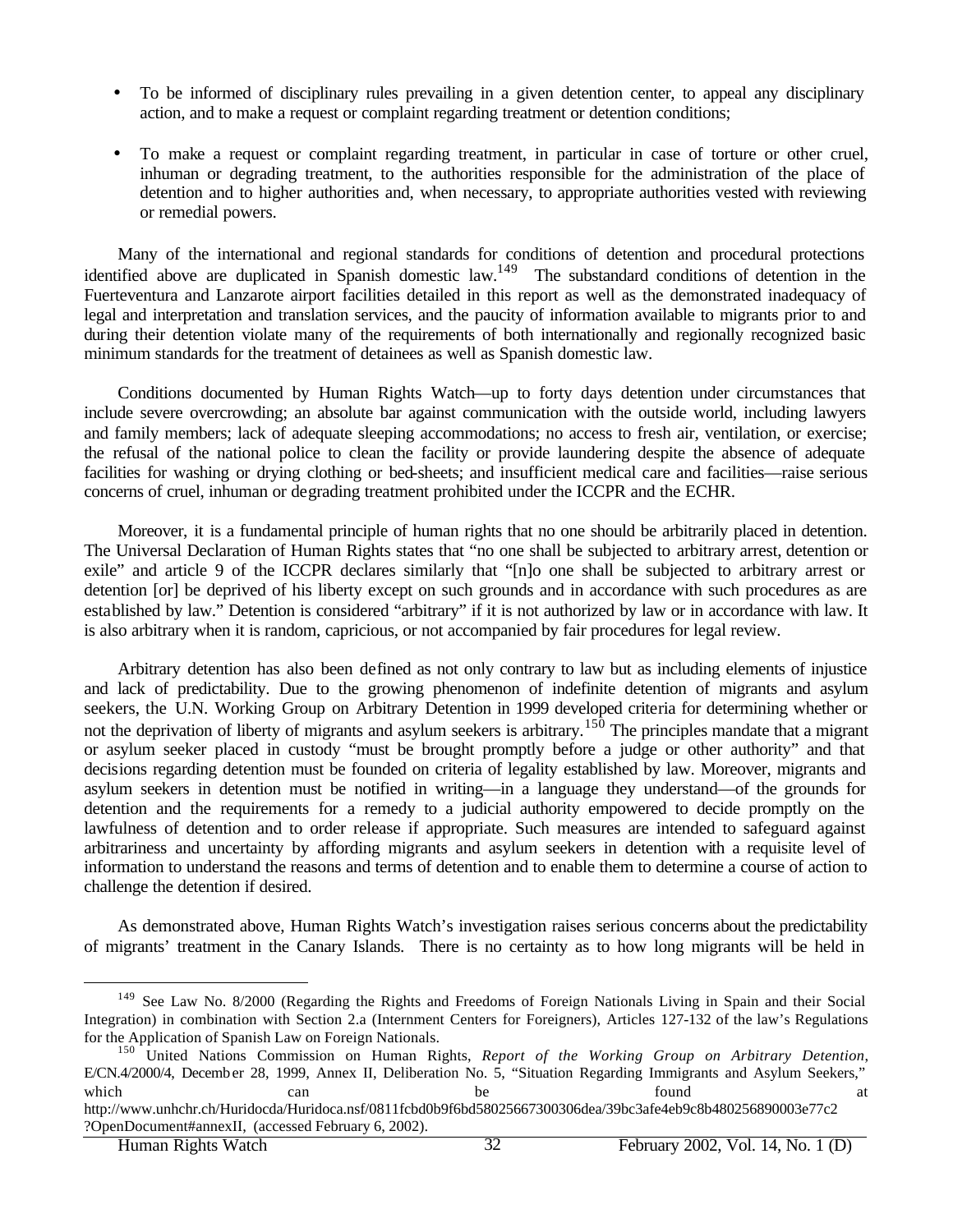detention, on what basis they will be held, or whether they will be deported or released onto the streets at the termination of their detention. Moreover, the quality of legal services and judicial oversight do not effectively provide fair procedures for legal review or fulfill Spanish law requiring the provision of counsel to all detainees.

### **The Detention of Children**

As a state party to the Convention on the Rights of the Child (CRC), Spain has a legal obligation to ensure every child within its jurisdiction the protection and care necessary for his or her well being, without discrimination of any kind. In all actions concerning children, the best interests of the child shall be a primary consideration.<sup>151</sup> Moreover, states parties are required to:

> ensure that a child shall not be separated from his or her parents against their will, except when competent authorities subject to judicial review determine, in accordance with applicable law and procedures, that such separation is necessary for the best interests of the child.<sup>152</sup>

The CRC also requires heightened care for especially vulnerable children, including children who are temporarily deprived of their family environment,<sup>153</sup> and extends specific protections to children deprived of their liberty.<sup>154</sup> In particular, article 37 of the CRC states that detention of a child must be "used only as a measure of last resort and for the shortest appropriate period of time," and that every child deprived of his or her liberty shall be separated from adults, with the exception of unusual cases in which it is not in the child's best interest to maintain such separation. In the event that children are detained in state facilities, the CRC requires a state party to:

> ensure that the institutions, services and facilities responsible for the care or protection of children . . . conform with the standards established by competent authorities, particularly in the areas of safety, health, in the number and suitability of their staff, as well as competent supervision.<sup>155</sup>

The detention of children in the appalling airport facilities of Fuerteventura and Lanzarote, either with or separated from their parents, as well as the removal of children from their parents' care to inadequate and insecure care facilities while their parents are detained raise serious concern that Spain's treatment of migrant children in the Canary Islands falls far short of required international standards.

### **The Treatment of Asylum Seekers**

The right of every person to seek asylum is enshrined in article 14 of the 1948 Universal Declaration of Human Rights. The 1951 Convention Relating to the Status of Refugees (Refugee Convention) and its 1967 Protocol Relating to the Status of Refugees govern the protection of refugees and provide the core principle of refugee protection—*nonrefoulement*, the prohibition against returning a person to any territory where his or her life or freedom would be threatened.<sup>156</sup>

The United Nations High Commissioner for Refugees (UNHCR), tasked with monitoring implementation of the Refugee Convention by states parties, has enumerated a set of basic requirements that should govern asylum procedures in order to ensure that a person wishing to apply for asylum is provided with certain essential guarantees. These basic requirements include the following:

<sup>&</sup>lt;sup>151</sup> Convention on the Rights of the Child (CRC), Article 3(1), G.A. Res. 44/25, U.N. Doc. A/RES/44/25 (adopted November 20, 1989; entered into force September 2, 1990).

 $152$  CRC, Article 9(1).

<sup>153</sup> CRC, Article 20(1).

<sup>154</sup> CRC, Article 37.

<sup>155</sup> CRC, Article 3.

<sup>&</sup>lt;sup>156</sup> Refugee Convention, Article 33.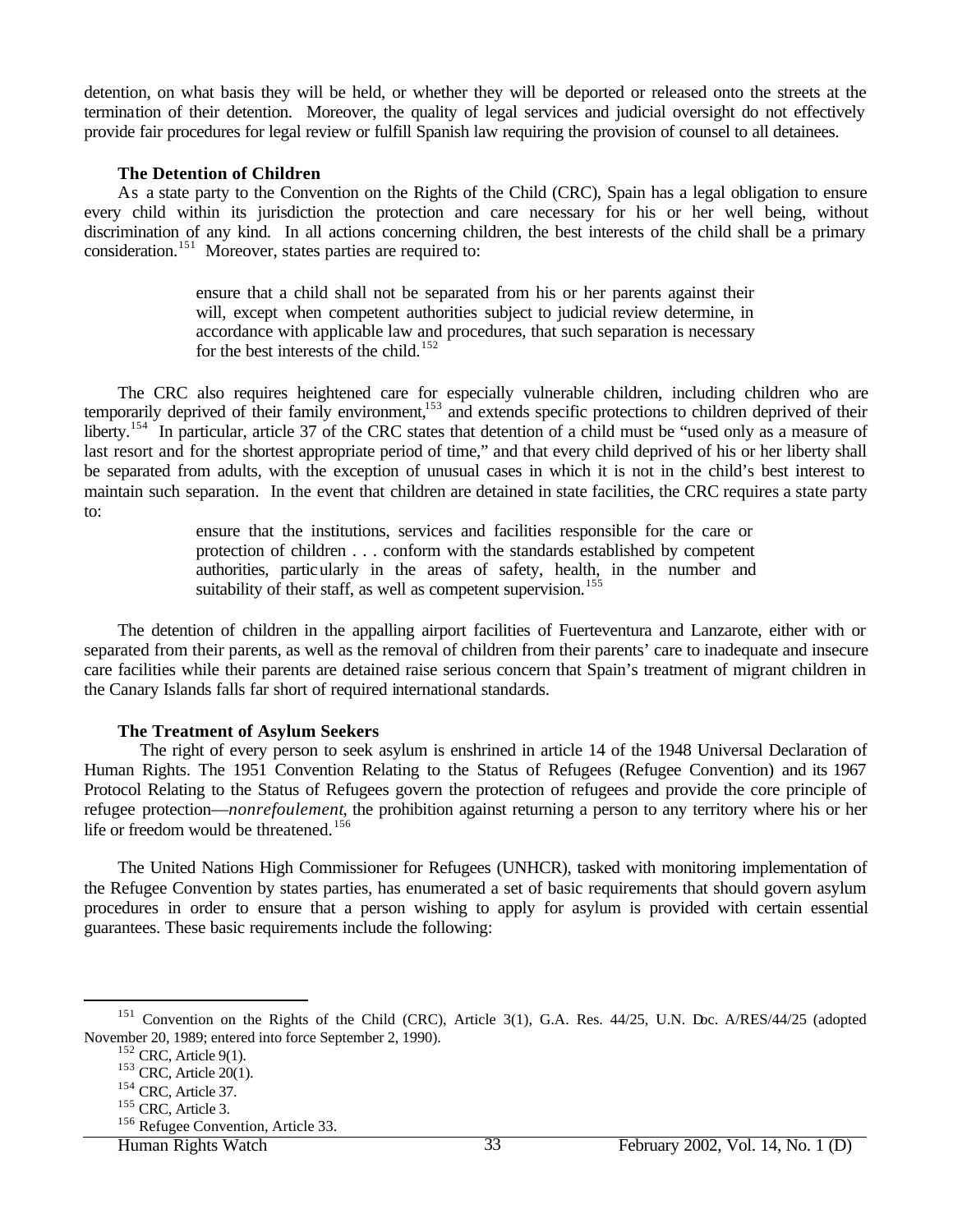- The competent official (e.g. immigration officer or police officer) to whom the applicant addresses himself at the border or in the territory of a state party should have clear instructions for dealing with cases which might come within the purview of refugee protection instruments. He should be required to act in accordance with the principle of *nonrefoulement* and to refer such cases to a higher authority;
- The applicant should receive the necessary guidance as to the procedure to be followed;
- There should be a clearly defined authority—wherever possible a single central authority—with responsibility for examining requests for refugee status and taking a decision in the first instance;
- The applicant should be given the necessary facilities, including the services of a competent interpreter, for submitting his case to the authorities concerned. Applicants should also be given the opportunity, of which they should be duly informed, to contact a representative of UNHCR.<sup>157</sup>

Potential asylum seekers arriving in the Canary Islands have little information on their rights or the process by which they can apply for asylum. Few have access to adequate translation or interpretation services. In addition, the lawyers available to them are generally untrained in asylum matters and unwilling to assist them in applying for asylum or to advocate on their behalf. The centralized government Office for Asylum and Refuge and the UNHCR do not currently monitor or review the local procedures or practices in the Canaries nor can local NGOs or private lawyers monitor practices in the police stations or detention facilities. Similarly, local NGOs and private lawyers are not permitted to provide information or legal services to arriving migrants who may wish to apply for asylum.

International standards state that those seeking asylum generally should not be detained. Article 31 of the Refugee Convention states that governments "shall not impose penalties, on account of their illegal entry or presence, on refugees who, coming directly from a territory where their life or freedom was threatened . . . enter or are present in their territory without authorization, provided they present themselves without delay to the authorities and show good cause for their illegal entry or presence." The convention goes on to state that "[c]ontracting states shall not apply to the movements of such refugees restrictions other than those which are necessary." The United Nations High Commissioner for Refugees' Guidelines on Applicable Criteria and Standards Relating to the Detention of Asylum Seekers (UNHCR Guidelines)<sup>158</sup> also note that detention should not be used as a punitive or disciplinary measure, and that detention should not be used as a means of discouraging refugees from applying for asylum. Indeed, even if detention is not explicitly used to discourage asylum applicants but merely to discourage future immigration altogether—including asylum seekers—such a use of detention undermines the right of every person to seek asylum as guaranteed by the Universal Declaration of Human Rights.

Although it is an accepted premise of international law that asylum seekers should not, in general, be detained, the Refugee Convention does permit states to detain asylum seekers in certain limited circumstances. Thus, "[i]n time of war or other grave and exceptional circumstances," states may take "provision[al] measures" to detain asylum seekers, "pending the determination that the person is in fact a refugee and that the continuance of such measures is necessary in the interests of national security." The UNHCR Guidelines further elaborate the instances in which asylum seekers may be detained: (i) to verify identity; (ii) to determine the elements on which the claim for refugee status or asylum is based; (iii) in cases where refugees or asylum seekers have destroyed their travel and/or identity documents or have used fraudulent documents in order to mislead the authorities of the state in which they intend to claim asylum; or (iv) to protect national security or public order. However, under the exception regarding the determination of the elements of a claim, the guidelines state that "[t]his exception ..

<sup>157</sup> United Nations High Commissioner for Refugees, *Handbook on Procedures and Criteria for Determining Refugee Status under the 1951 Convention and the 1967 Protocol Relating to the Status of Refugees*, HCR/IP/Eng/REV.1, Geneva, January 1992, p. 31.

<sup>158</sup> United Nations High Commissioner for Refugees, *Revised Guidelines on Applicable Criteria and Standards Relating to the Detention of Asylum Seekers*, Geneva, February 1999.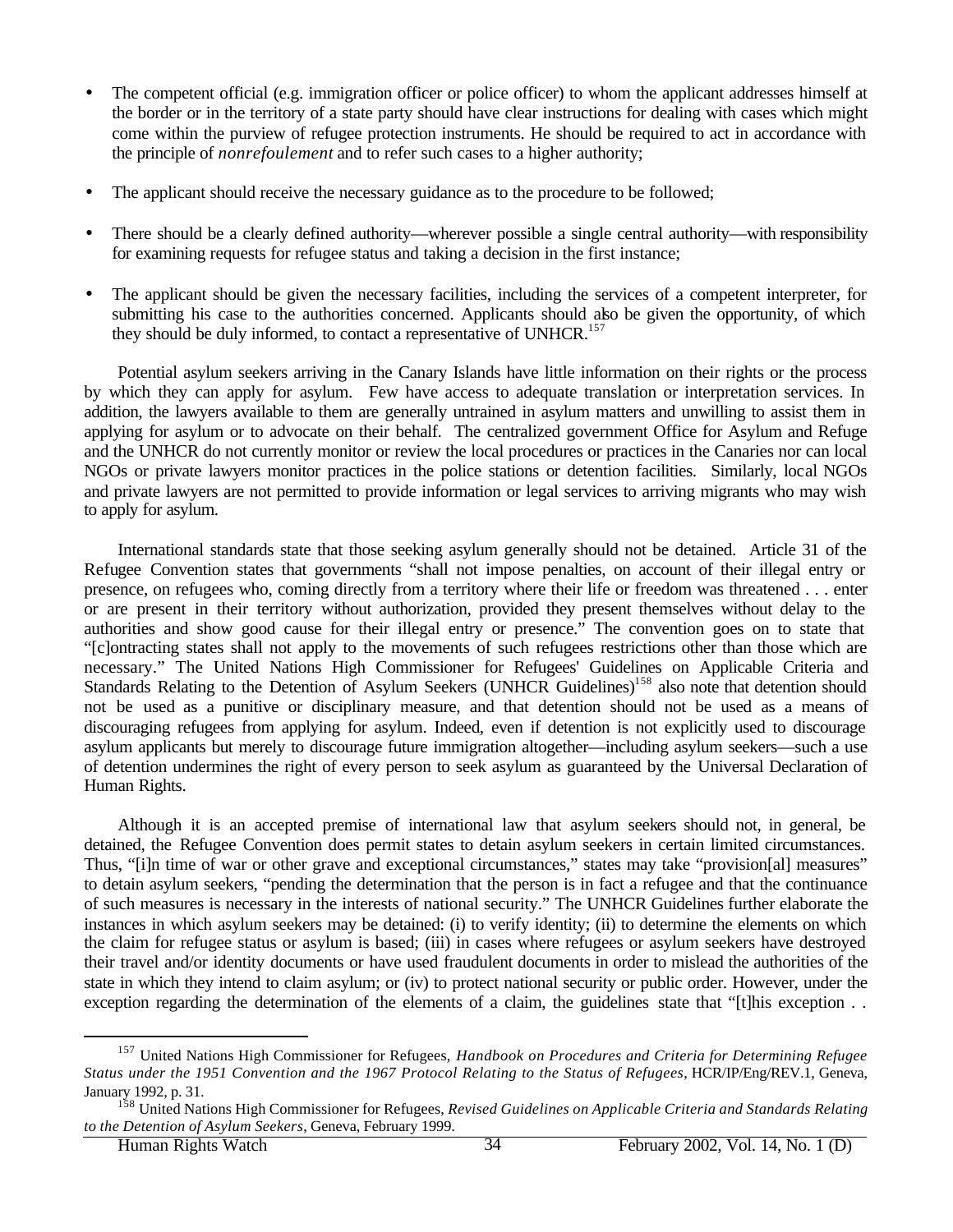.cannot be used to justify detention for the entire status determination procedure, or for an unlimited period of time." According to the Guidelines, any other reason for detaining asylum seekers, such as its use as part of a policy to deter future asylum seekers, is contrary to principles of international law. The guidelines emphasize that "detention [should] only be imposed where it is necessary and reasonable to do so and without discrimination. It should be proportional to the ends to be achieved and for a minimal period."<sup>159</sup>

The general principle stands that asylum seekers should not be detained. Alternative, non-custodial monitoring mechanisms, such as reporting requirements, should be employed as a matter of first course. Detention should only be used under exceptional circumstances and when it is prescribed by national law in conformity with international standards. Moreover, detention should be applied strictly on a *case-by-case basis*  with a thorough review of an individual asylum seeker's circumstances.

In cases where asylum-seekers are detained, UNHCR Guideline 4 enumerates minimum procedural safeguards, guaranteeing the right to challenge the lawfulness of the deprivation of liberty and to make contact with the bcal UNHCR office, other agencies, and a lawyer, including the provision of means to make such contact.

Human Rights Watch's investigation reveals that the right to apply for asylum in the Canary Islands is rife with procedural and practical barriers that frequently prevent potential asylum seekers from making a claim for asylum before or during detention. Consequently, few applications for asylum are filed in the Canary Islands, particularly on the smaller islands of Fuerteventura or Lanzarote, and potential asylum seekers are detained in one of the old airport facilities along with other arriving migrants. As they do not have the means even to apply for asylum in the first place, they are certainly deprived of the means to make contact with the local UNHCR office, other agencies, or a lawyer other than the duty-lawyer assigned the first day of their arrival. Finally, duty lawyers and police often impose a prohibitive burden of proof on asylum seekers that further bars access to protection.

## **CONCLUSION**

The evidence gathered and presented in this report demonstrates that migrants arriving in the Canary Islands are subjected to appalling treatment. They are detained in substandard facilities and have little access to adequate legal, interpretation and translation and judicial services. In this regard, the Spanish authorities routinely violate the human rights of migrants enshrined in domestic, regional, and international law.

Human Rights Watch calls on the Spanish government to promptly address the issue of arbitrary detention of migrants and refugees, to implement immediate interim measures to improve the conditions of detention for migrants and refugees lawfully detained, to take steps to improve the quality of legal and judicial oversight services, and to ensure access to seek asylum for migrants arriving on the islands. The Spanish government has placed illegal migration at the top of its list of topics to address during its European Union presidency beginning January 2002 and should accordingly address as a matter of first priority the crisis situation facing migrants arriving in the Canary Islands.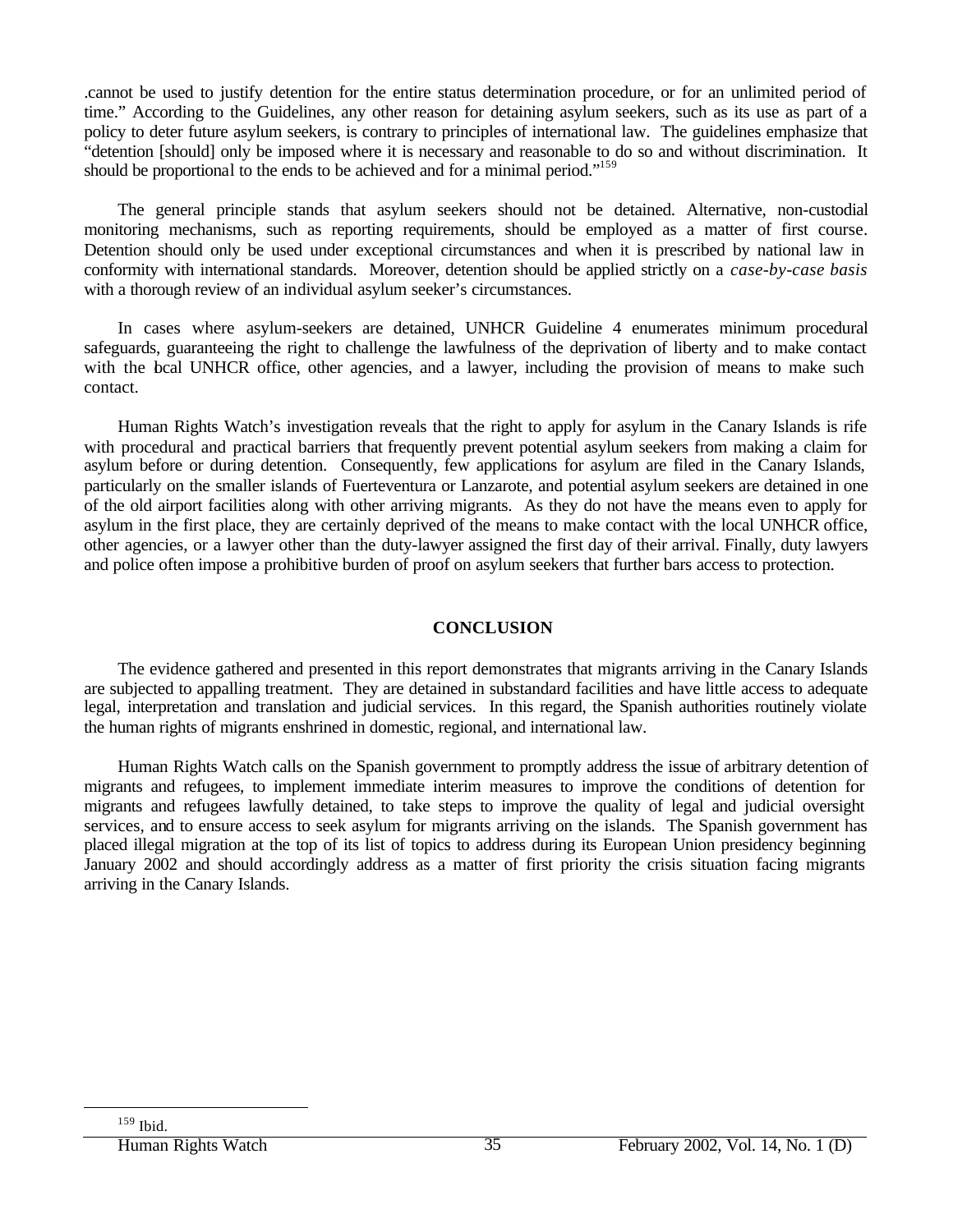### **ACKNOWLEDGMENTS**

The information contained in this report is based on a six-week research mission to Spain in October and November 2001. The report was researched and written by Julie Chadbourne, researcher in the Europe and Central Asia Division. Julia Hall, counsel in the Europe and Central Asia Division wrote the legal section. The report was edited by Elizabeth Andersen, executive director of the Europe and Central Asia Division, Julia Hall, counsel in the Europe and Central Asia Division, Rachel Reilly, director of the Human Rights Watch refugee program, James Ross, acting general counsel of Human Rights Watch, and Michael McClintock, deputy program director of Human Rights Watch. Jean-Paul Marthoz, European press director, reviewed and edited the Spanish language version of this report. Clarisa Bencomo, a researcher with the Children's Rights Division, reviewed the sections relating to the detention of children. Veronika Leila Szente Goldston, advocacy director of the Europe and Central Asia Division, and Joanna Weschler, U.N. Representative of Human Rights Watch, reviewed the recommendations.

Ani Mason, an associate with the Europe and Central Asia Division, leant invaluable insight and support to this report, providing follow-up research and translations as well as technical and production assistance. Magdalena Díaz translated the report from English to Spanish and also provided assistance in Spain with oral translations during official meetings as well as assisting in follow-up research where needed. Maura Dundon, an associate with the refugee program, provided initial translation and research assistance.

Human Rights Watch would like to thank the numerous organizations and migrants who shared their knowledge and experiences. In particular, we would like to acknowledge the tremendous support CEAR, the Spanish Red Cross, and Red Acoge contributed to our research. In this respect, we especially appreciate the assistance of Eduardo Álamo, Kimi Aoki, Raúl Báez, Els van Leemput, Alicia Rodríguez, Blanca Ruiz, Pedro Santana, and Carla Zabaleta.

Human Rights Watch wishes to thank the Humans All Foundation and the Third Millennium Foundation for their generous support of this work.